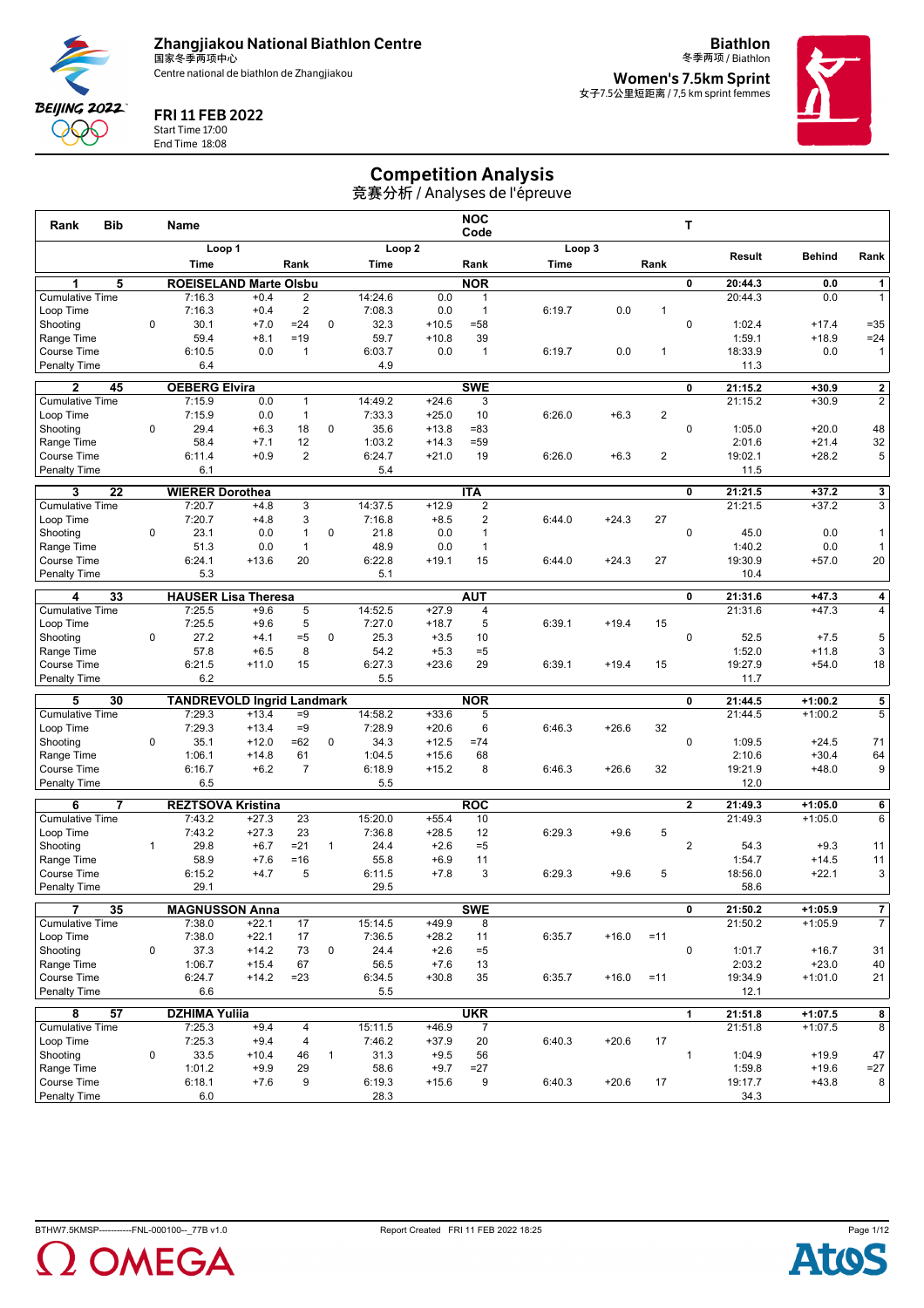

**Biathlon** 冬季两项 / Biathlon



#### FRI 11 FEB 2022

Start Time 17:00 End Time 18:08 **Women's 7.5km Sprint** 女子7.5公里短距离 / 7,5 km sprint femmes



## Competition Analysis

| <b>Bib</b><br>Rank                              |                | Name                                    |                    |                  |              |                |                   | <b>NOC</b><br>Code |        |         |       | т              |                    |                        |                 |
|-------------------------------------------------|----------------|-----------------------------------------|--------------------|------------------|--------------|----------------|-------------------|--------------------|--------|---------|-------|----------------|--------------------|------------------------|-----------------|
|                                                 |                |                                         | Loop 1             |                  |              |                | Loop <sub>2</sub> |                    |        | Loop 3  |       |                | Result             | <b>Behind</b>          | Rank            |
|                                                 |                | Time                                    |                    | Rank             |              | Time           |                   | Rank               | Time   |         | Rank  |                |                    |                        |                 |
| $\overline{9}$<br>55                            |                | <b>BESCOND Anais</b>                    |                    |                  |              |                |                   | <b>FRA</b>         |        |         |       | 1              | 21:53.1            | $+1:08.8$              | $\overline{9}$  |
| <b>Cumulative Time</b>                          |                | 7:49.9                                  | $+34.0$            | 26               |              | 15:09.6        | $+45.0$           | 6                  |        |         |       |                | 21:53.1            | $+1:08.8$              | 9               |
| Loop Time                                       |                | 7:49.9                                  | $+34.0$            | 26               |              | 7:19.7         | $+11.4$           | 3                  | 6:43.5 | $+23.8$ | 26    |                |                    |                        |                 |
| Shooting                                        | $\mathbf{1}$   | 28.7                                    | $+5.6$             | 12               | 0            | 28.5           | $+6.7$            | 26                 |        |         |       | $\mathbf{1}$   | 57.2               | $+12.2$                | 15              |
| Range Time                                      |                | 56.4                                    | $+5.1$             | 3                |              | 58.7           | $+9.8$            | $= 29$             |        |         |       |                | 1:55.1             | $+14.9$                | 12              |
| <b>Course Time</b>                              |                | 6:24.3<br>29.2                          | $+13.8$            | 21               |              | 6:15.6         | $+11.9$           | $=6$               | 6:43.5 | $+23.8$ | 26    |                | 19:23.4            | $+49.5$                | 13              |
| Penalty Time                                    |                |                                         |                    |                  |              | 5.4            |                   |                    |        |         |       |                | 34.6               |                        |                 |
| 10<br>4                                         |                | <b>STREMOUS Alina</b>                   |                    |                  |              |                |                   | <b>MDA</b>         |        |         |       | 0              | 21:59.5            | $+1:15.2$              | 10              |
| <b>Cumulative Time</b>                          |                | 7:33.7                                  | $+17.8$            | 12               |              | 15:18.9        | $+54.3$           | 9                  |        |         |       |                | 21:59.5            | $+1:15.2$              | 10              |
| Loop Time                                       |                | 7:33.7                                  | $+17.8$            | 12               |              | 7:45.2         | $+36.9$           | 18                 | 6:40.6 | $+20.9$ | $=18$ |                |                    |                        |                 |
| Shooting                                        | $\mathbf 0$    | 37.9                                    | $+14.8$            | 76               | $\mathbf 0$  | 30.4           | $+8.6$            | $=40$              |        |         |       | $\mathbf 0$    | 1:08.4             | $+23.4$                | $=66$           |
| Range Time                                      |                | 1:07.7<br>6:20.1                        | $+16.4$            | 72<br>13         |              | 1:01.2         | $+12.3$           | $=47$              |        |         |       |                | 2:08.9             | $+28.7$                | 59              |
| <b>Course Time</b><br><b>Penalty Time</b>       |                | 5.9                                     | $+9.6$             |                  |              | 6:38.5<br>5.5  | $+34.8$           | 46                 | 6:40.6 | $+20.9$ | $=18$ |                | 19:39.2<br>11.4    | $+1:05.3$              | 29              |
|                                                 |                |                                         |                    |                  |              |                |                   |                    |        |         |       |                |                    |                        |                 |
| 11<br>1                                         |                | <b>ECKHOFF Tiril</b>                    |                    |                  |              |                |                   | <b>NOR</b>         |        |         |       | $\mathbf{2}$   | 22:00.4            | $+1:16.1$              | 11              |
| <b>Cumulative Time</b>                          |                | 7:48.9                                  | $+33.0$            | 25               |              | 15:30.4        | $+1:05.8$         | 17                 |        |         |       |                | 22:00.4            | $+1:16.1$              | 11              |
| Loop Time<br>Shooting                           | $\mathbf{1}$   | 7:48.9<br>34.9                          | $+33.0$<br>$+11.8$ | 25<br>$= 58$     | $\mathbf{1}$ | 7:41.5<br>31.0 | $+33.2$<br>$+9.2$ | 14<br>$=50$        | 6:30.0 | $+10.3$ | 6     | $\overline{2}$ | 1:05.9             | $+20.9$                | $=52$           |
| Range Time                                      |                | 1:02.6                                  | $+11.3$            | 37               |              | 58.3           | $+9.4$            | $=25$              |        |         |       |                | 2:00.9             | $+20.7$                | $= 30$          |
| <b>Course Time</b>                              |                | 6:18.4                                  | $+7.9$             | 10               |              | 6:15.6         | $+11.9$           | $=6$               | 6:30.0 | $+10.3$ | 6     |                | 19:04.0            | $+30.1$                | 6               |
| <b>Penalty Time</b>                             |                | 27.9                                    |                    |                  |              | 27.6           |                   |                    |        |         |       |                | 55.5               |                        |                 |
|                                                 |                |                                         |                    |                  |              |                |                   |                    |        |         |       |                |                    |                        |                 |
| 12<br>49<br><b>Cumulative Time</b>              |                | <b>PERSSON Linn</b><br>7:34.2           | $+18.3$            | 14               |              | 15:27.0        | $+1:02.4$         | <b>SWE</b><br>13   |        |         |       | 1              | 22:03.9<br>22:03.9 | $+1:19.6$<br>$+1:19.6$ | 12<br>12        |
| Loop Time                                       |                | 7:34.2                                  | $+18.3$            | 14               |              | 7:52.8         | $+44.5$           | 29                 | 6:36.9 | $+17.2$ | $=13$ |                |                    |                        |                 |
| Shooting                                        | 0              | 34.2                                    | $+11.1$            | 54               | $\mathbf{1}$ | 29.8           | $+8.0$            | $= 36$             |        |         |       | $\mathbf{1}$   | 1:04.0             | $+19.0$                | 43              |
| Range Time                                      |                | 1:03.1                                  | $+11.8$            | $=41$            |              | 57.8           | $+8.9$            | 22                 |        |         |       |                | 2:00.9             | $+20.7$                | $= 30$          |
| <b>Course Time</b>                              |                | 6:25.2                                  | $+14.7$            | 25               |              | 6:27.2         | $+23.5$           | $=27$              | 6:36.9 | $+17.2$ | $=13$ |                | 19:29.3            | $+55.4$                | 19              |
| <b>Penalty Time</b>                             |                | 5.9                                     |                    |                  |              | 27.8           |                   |                    |        |         |       |                | 33.7               |                        |                 |
| 13<br>36                                        |                | <b>NIGMATULLINA Uliana</b>              |                    |                  |              |                |                   | <b>ROC</b>         |        |         |       | $\overline{2}$ | 22:11.8            | $+1:27.5$              | 13              |
| <b>Cumulative Time</b>                          |                | 8:20.5                                  | $+1:04.6$          | 66               |              | 15:42.7        | $+1:18.1$         | 21                 |        |         |       |                | 22:11.8            | $+1:27.5$              | 13              |
| Loop Time                                       |                | 8:20.5                                  | $+1:04.6$          | 66               |              | 7:22.2         | $+13.9$           | 4                  | 6:29.1 | $+9.4$  | $=3$  |                |                    |                        |                 |
| Shooting                                        | $\overline{2}$ | 28.8                                    | $+5.7$             | 13               | $\mathbf 0$  | 24.9           | $+3.1$            | 9                  |        |         |       | 2              | 53.7               | $+8.7$                 | $\overline{7}$  |
| Range Time                                      |                | 58.0                                    | $+6.7$             | 10               |              | 54.2           | $+5.3$            | $= 5$              |        |         |       |                | 1:52.2             | $+12.0$                | 4               |
| Course Time                                     |                | 6:30.2                                  | $+19.7$            | 37               |              | 6:22.7         | $+19.0$           | 14                 | 6:29.1 | $+9.4$  | $=3$  |                | 19:22.0            | $+48.1$                | 10              |
| <b>Penalty Time</b>                             |                | 52.3                                    |                    |                  |              | 5.3            |                   |                    |        |         |       |                | 57.6               |                        |                 |
| 14<br>18                                        |                | <b>FIALKOVA Paulina</b>                 |                    |                  |              |                |                   | <b>SVK</b>         |        |         |       | 1              | 22:12.0            | $+1:27.7$              | 14              |
| <b>Cumulative Time</b>                          |                | 7:28.6                                  | $+12.7$            | $\overline{7}$   |              | 15:22.9        | $+58.3$           | 11                 |        |         |       |                | 22:12.0            | $+1:27.7$              | 14              |
| Loop Time                                       |                | 7:28.6                                  | $+12.7$            | $\boldsymbol{7}$ |              | 7:54.3         | $+46.0$           | 31                 | 6:49.1 | $+29.4$ | 36    |                |                    |                        |                 |
| Shooting                                        | $\mathbf 0$    | 28.6                                    | $+5.5$             | 11               | $\mathbf{1}$ | 34.1           | $+12.3$           | 73                 |        |         |       | $\mathbf{1}$   | 1:02.8             | $+17.8$                | $= 38$          |
| Range Time                                      |                | 58.2                                    | $+6.9$             | 11               |              | 1:04.7         | $+15.8$           | 69                 |        |         |       |                | 2:02.9             | $+22.7$                | 39              |
| Course Time                                     |                | 6:25.4                                  | $+14.9$            | 26               |              | 6:22.9         | $+19.2$           | 16                 | 6:49.1 | $+29.4$ | 36    |                | 19:37.4            | $+1:03.5$              | 24              |
| <b>Penalty Time</b>                             |                | 5.0                                     |                    |                  |              | 26.7           |                   |                    |        |         |       |                | 31.7               |                        |                 |
| $\overline{24}$<br>15                           |                | <b>ALIMBEKAVA Dzinara</b>               |                    |                  |              |                |                   | <b>BLR</b>         |        |         |       | 1              | 22:12.8            | $+1:28.5$              | $\overline{15}$ |
| <b>Cumulative Time</b>                          |                | 7:34.5                                  | $+18.6$            | 15               |              | 15:28.7        | $+1:04.1$         | 14                 |        |         |       |                | 22:12.8            | $+1:28.5$              | 15              |
| Loop Time                                       |                | 7:34.5                                  | $+18.6$            | 15               |              | 7:54.2         | $+45.9$           | 30                 | 6:44.1 | $+24.4$ | 28    |                |                    |                        |                 |
| Shooting                                        | 0              | 30.3<br>59.7                            | $+7.2$             | 28<br>23         | $\mathbf{1}$ | 29.0<br>58.3   | $+7.2$            | 29<br>$=25$        |        |         |       | $\mathbf{1}$   | 59.4<br>1:58.0     | $+14.4$<br>$+17.8$     | $= 24$          |
| Range Time<br>Course Time                       |                | 6:28.5                                  | $+8.4$<br>$+18.0$  | 33               |              | 6:26.1         | $+9.4$<br>$+22.4$ | $= 23$             | 6:44.1 | $+24.4$ | 28    |                | 19:38.7            | $+1:04.8$              | 21<br>28        |
| <b>Penalty Time</b>                             |                | 6.3                                     |                    |                  |              | 29.8           |                   |                    |        |         |       |                | 36.1               |                        |                 |
|                                                 |                |                                         |                    |                  |              |                |                   |                    |        |         |       |                |                    |                        |                 |
| $\overline{27}$<br>16<br><b>Cumulative Time</b> |                | <b>HOJNISZ-STAREGA Monika</b><br>8:00.3 | $+44.4$            | 39               |              | 15:29.8        | $+1:05.2$         | <b>POL</b><br>16   |        |         |       | 1              | 22:12.9<br>22:12.9 | $+1:28.6$<br>$+1:28.6$ | 16<br>16        |
| Loop Time                                       |                | 8:00.3                                  | $+44.4$            | 39               |              | 7:29.5         | $+21.2$           | $\overline{7}$     | 6:43.1 | $+23.4$ | 24    |                |                    |                        |                 |
| Shootina                                        | $\mathbf{1}$   | 32.2                                    | $+9.1$             | 37               | 0            | 28.6           | $+6.8$            | 27                 |        |         |       | $\mathbf{1}$   | 1:00.9             | $+15.9$                | 30              |
| Range Time                                      |                | 1:01.8                                  | $+10.5$            | $= 33$           |              | 58.0           | $+9.1$            | 24                 |        |         |       |                | 1:59.8             | $+19.6$                | $=27$           |
| Course Time                                     |                | 6:29.1                                  | $+18.6$            | 35               |              | 6:26.3         | $+22.6$           | 25                 | 6:43.1 | $+23.4$ | 24    |                | 19:38.5            | $+1:04.6$              | 27              |
| Penalty Time                                    |                | 29.4                                    |                    |                  |              | 5.2            |                   |                    |        |         |       |                | 34.6               |                        |                 |



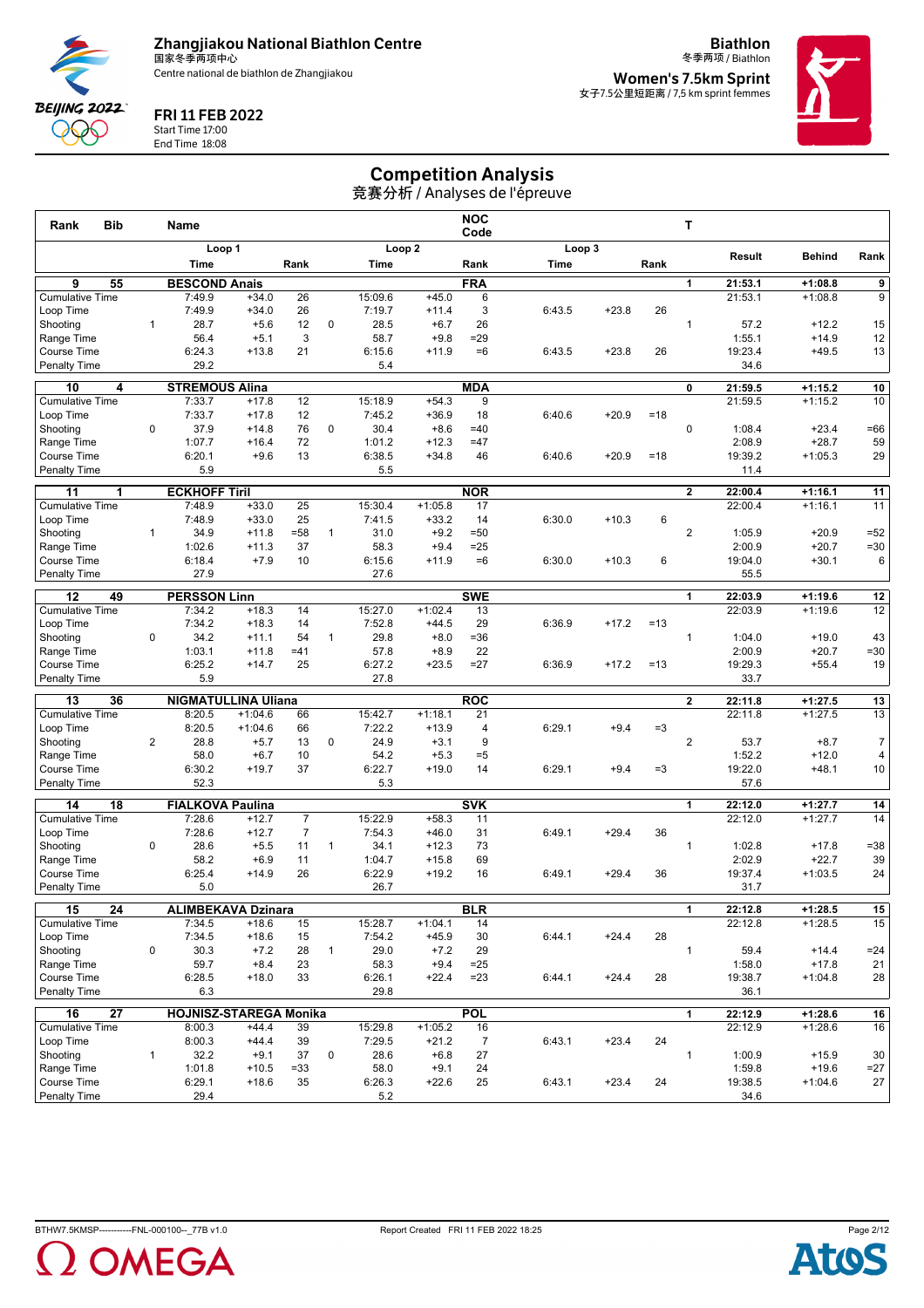

**Biathlon** 冬季两项 / Biathlon



FRI 11 FEB 2022

Start Time 17:00 End Time 18:08 **Women's 7.5km Sprint** 女子7.5公里短距离 / 7,5 km sprint femmes



## Competition Analysis

| <b>Bib</b><br>Rank                  |              | Name                         |                    |                |                |                   |                        | <b>NOC</b><br>Code      |        |         |                | т              |                   |                      |                  |
|-------------------------------------|--------------|------------------------------|--------------------|----------------|----------------|-------------------|------------------------|-------------------------|--------|---------|----------------|----------------|-------------------|----------------------|------------------|
|                                     |              | Loop 1                       |                    |                |                |                   | Loop <sub>2</sub>      |                         |        | Loop 3  |                |                | Result            | <b>Behind</b>        | Rank             |
|                                     |              | Time                         |                    | Rank           |                | Time              |                        | Rank                    | Time   |         | Rank           |                |                   |                      |                  |
| 17<br>6                             |              | <b>TODOROVA Milena</b>       |                    |                |                |                   |                        | <b>BUL</b>              |        |         |                | 1              | 22:15.4           | $+1:31.1$            | 17               |
| <b>Cumulative Time</b>              |              | 8:07.2                       | $+51.3$            | 45             |                | 15:38.5           | $+1:13.9$              | 20                      |        |         |                |                | 22:15.4           | $+1:31.1$            | 17               |
| Loop Time                           |              | 8:07.2                       | $+51.3$            | 45             |                | 7:31.3            | $+23.0$                | 9                       | 6:36.9 | $+17.2$ | $=13$          |                |                   |                      |                  |
| Shooting                            | $\mathbf{1}$ | 33.6                         | $+10.5$            | $=47$          | 0              | 31.0              | $+9.2$                 | $= 50$                  |        |         |                | $\mathbf{1}$   | 1:04.7            | $+19.7$              | $=45$            |
| Range Time                          |              | 1:03.8                       | $+12.5$            | 45             |                | 1:00.3            | $+11.4$                | 43<br>22                |        |         |                |                | 2:04.1            | $+23.9$              | 44               |
| Course Time<br><b>Penalty Time</b>  |              | 6:33.3<br>30.1               | $+22.8$            | 40             |                | 6:25.8<br>5.2     | $+22.1$                |                         | 6:36.9 | $+17.2$ | $=13$          |                | 19:36.0<br>35.3   | $+1:02.1$            | 23               |
|                                     |              |                              |                    |                |                |                   |                        |                         |        |         |                |                |                   |                      |                  |
| 38<br>18                            |              | <b>VOIGT Vanessa</b>         |                    |                |                |                   |                        | <b>GER</b>              |        |         |                | 0              | 22:15.7           | $+1:31.4$            | 18               |
| <b>Cumulative Time</b>              |              | 7:42.9                       | $+27.0$            | 21<br>21       |                | 15:24.8           | $+1:00.2$              | 12                      |        |         |                |                | 22:15.7           | $+1:31.4$            | 18               |
| Loop Time<br>Shooting               | $\mathbf 0$  | 7:42.9<br>30.7               | $+27.0$<br>$+7.6$  | 29             | 0              | 7:41.9<br>28.3    | $+33.6$<br>$+6.5$      | 16<br>24                | 6:50.9 | $+31.2$ | 41             | $\mathbf 0$    | 59.0              | $+14.0$              | $= 21$           |
| Range Time                          |              | 1:02.8                       | $+11.5$            | 38             |                | 59.8              | $+10.9$                | $=40$                   |        |         |                |                | 2:02.6            | $+22.4$              | 37               |
| Course Time                         |              | 6:34.2                       | $+23.7$            | 41             |                | 6:36.8            | $+33.1$                | $= 39$                  | 6:50.9 | $+31.2$ | 41             |                | 20:01.9           | $+1:28.0$            | 42               |
| <b>Penalty Time</b>                 |              | 5.9                          |                    |                |                | 5.3               |                        |                         |        |         |                |                | 11.2              |                      |                  |
| 52<br>19                            |              | <b>OEBERG Hanna</b>          |                    |                |                |                   |                        | <b>SWE</b>              |        |         |                | 3              | 22:19.1           | $+1:34.8$            | 19               |
| <b>Cumulative Time</b>              |              | 7:43.1                       | $+27.2$            | 22             |                | 15:47.0           | $+1:22.4$              | $= 23$                  |        |         |                |                | 22:19.1           | $+1:34.8$            | 19               |
| Loop Time                           |              | 7:43.1                       | $+27.2$            | 22             |                | 8:03.9            | $+55.6$                | 36                      | 6:32.1 | $+12.4$ | $\overline{7}$ |                |                   |                      |                  |
| Shooting                            | $\mathbf{1}$ | 28.0                         | $+4.9$             | 10             | $\overline{2}$ | 27.9              | $+6.1$                 | 21                      |        |         |                | 3              | 55.9              | $+10.9$              | 13               |
| Range Time                          |              | 56.8                         | $+5.5$             | 6              |                | 57.1              | $+8.2$                 | $=17$                   |        |         |                |                | 1:53.9            | $+13.7$              | 10               |
| Course Time                         |              | 6:17.5                       | $+7.0$             | 8              |                | 6:15.3            | $+11.6$                | 5                       | 6:32.1 | $+12.4$ | 7              |                | 19:04.9           | $+31.0$              | $\boldsymbol{7}$ |
| <b>Penalty Time</b>                 |              | 28.8                         |                    |                |                | 51.5              |                        |                         |        |         |                |                | 1:20.3            |                      |                  |
| 20<br>43                            |              | <b>KAZAKEVICH Irina</b>      |                    |                |                |                   |                        | <b>ROC</b>              |        |         |                | 1              | 22:23.7           | $+1:39.4$            | 20               |
| <b>Cumulative Time</b>              |              | 7:28.8                       | $+12.9$            | 8              |                | 15:33.2           | $+1:08.6$              | 19                      |        |         |                |                | 22:23.7           | $+1:39.4$            | 20               |
| Loop Time                           |              | 7:28.8                       | $+12.9$            | 8              |                | 8:04.4            | $+56.1$                | 37                      | 6:50.5 | $+30.8$ | 39             |                |                   |                      |                  |
| Shooting                            | 0            | 32.4                         | $+9.3$             | $= 38$         | $\mathbf{1}$   | 35.5              | $+13.7$                | $= 81$                  |        |         |                | $\mathbf{1}$   | 1:08.0            | $+23.0$              | 63               |
| Range Time<br><b>Course Time</b>    |              | 1:01.3<br>6:21.4             | $+10.0$<br>$+10.9$ | 30<br>14       |                | 1:07.4            | $+18.5$<br>$+22.4$     | $=79$<br>$= 23$         |        | $+30.8$ | 39             |                | 2:08.7            | $+28.5$<br>$+1:04.1$ | 58<br>25         |
| <b>Penalty Time</b>                 |              | 6.1                          |                    |                |                | 6:26.1<br>30.9    |                        |                         | 6:50.5 |         |                |                | 19:38.0<br>37.0   |                      |                  |
|                                     |              |                              |                    |                |                |                   |                        |                         |        |         |                |                |                   |                      |                  |
| 21<br>3                             |              | <b>INNERHOFER Katharina</b>  |                    |                |                |                   |                        | <b>AUT</b>              |        |         |                | $\mathbf{2}$   | 22:26.4           | $+1:42.1$            | 21               |
| <b>Cumulative Time</b><br>Loop Time |              | 7:26.7<br>7:26.7             | $+10.8$<br>$+10.8$ | 6<br>6         |                | 15:51.8<br>8:25.1 | $+1:27.2$<br>$+1:16.8$ | 27<br>61                | 6:34.6 | $+14.9$ | 10             |                | 22:26.4           | $+1:42.1$            | 21               |
| Shooting                            | 0            | 30.2                         | $+7.1$             | 27             | $\overline{2}$ | 38.5              | $+16.7$                | 86                      |        |         |                | $\overline{2}$ | 1:08.7            | $+23.7$              | 68               |
| Range Time                          |              | 58.9                         | $+7.6$             | $=16$          |                | 1:07.5            | $+18.6$                | $= 81$                  |        |         |                |                | 2:06.4            | $+26.2$              | 49               |
| Course Time                         |              | 6:22.0                       | $+11.5$            | 16             |                | 6:26.7            | $+23.0$                | 26                      | 6:34.6 | $+14.9$ | 10             |                | 19:23.3           | $+49.4$              | 12               |
| <b>Penalty Time</b>                 |              | 5.8                          |                    |                |                | 50.9              |                        |                         |        |         |                |                | 56.7              |                      |                  |
| $\overline{22}$<br>$\overline{9}$   |              | <b>HERRMANN Denise</b>       |                    |                |                |                   |                        | <b>GER</b>              |        |         |                | $\mathbf{2}$   | 22:29.4           | $+1:45.1$            | 22               |
| <b>Cumulative Time</b>              |              | 7:51.2                       | $+35.3$            | 27             |                | 15:48.8           | $+1:24.2$              | 25                      |        |         |                |                | 22:29.4           | $+1:45.1$            | $\overline{22}$  |
| Loop Time                           |              | 7:51.2                       | $+35.3$            | 27             |                | 7:57.6            | $+49.3$                | 32                      | 6:40.6 | $+20.9$ | $=18$          |                |                   |                      |                  |
| Shooting                            | $\mathbf{1}$ | 33.7                         | $+10.6$            | 49             | $\mathbf{1}$   | 31.9              | $+10.1$                | 57                      |        |         |                | $\overline{2}$ | 1:05.6            | $+20.6$              | 51               |
| Range Time                          |              | 1:04.8                       | $+13.5$            | 55             |                | 1:02.4            | $+13.5$                | 55                      |        |         |                |                | 2:07.2            | $+27.0$              | $= 53$           |
| <b>Course Time</b>                  |              | 6:16.6                       | $+6.1$             | 6              |                | 6:27.2            | $+23.5$                | $=27$                   | 6:40.6 | $+20.9$ | $=18$          |                | 19:24.4           | $+50.5$              | 15               |
| <b>Penalty Time</b>                 |              | 29.8                         |                    |                |                | 28.0              |                        |                         |        |         |                |                | 57.8              |                      |                  |
| $\overline{23}$<br>40               |              | <b>HAECKI Lena</b>           |                    |                |                |                   |                        | $\overline{\text{SUI}}$ |        |         |                | $\mathbf{2}$   | 22:30.3           | $+1:46.0$            | $\overline{23}$  |
| <b>Cumulative Time</b>              |              | 7:56.1                       | $+40.2$            | 35             |                | 15:47.0           | $+1:22.4$              | $= 23$                  |        |         |                |                | 22:30.3           | $+1:46.0$            | 23               |
| Loop Time                           |              | 7:56.1                       | $+40.2$            | 35             |                | 7:50.9            | $+42.6$                | $= 24$                  | 6:43.3 | $+23.6$ | 25             |                |                   |                      |                  |
| Shooting                            | $\mathbf{1}$ | 27.3                         | $+4.2$             | 8              | $\mathbf{1}$   | 26.8              | $+5.0$                 | 18                      |        |         |                | $\overline{2}$ | 54.1              | $+9.1$               | 9                |
| Range Time<br>Course Time           |              | 1:00.5<br>6:26.7             | $+9.2$<br>$+16.2$  | 24<br>30       |                | 56.3              | $+7.4$<br>$+21.5$      | 12<br>20                | 6:43.3 | $+23.6$ | 25             |                | 1:56.8<br>19:35.2 | $+16.6$<br>$+1:01.3$ | 16<br>22         |
| <b>Penalty Time</b>                 |              | 28.9                         |                    |                |                | 6:25.2<br>29.4    |                        |                         |        |         |                |                | 58.3              |                      |                  |
| 70<br>24                            |              | <b>MERKUSHYNA Anastasiya</b> |                    |                |                |                   |                        | <b>UKR</b>              |        |         |                | 1              | 22:31.6           | $+1:47.3$            | 24               |
| <b>Cumulative Time</b>              |              | 8:02.7                       | $+46.8$            | 43             |                | 15:43.4           | $+1:18.8$              | 22                      |        |         |                |                | 22:31.6           | $+1:47.3$            | 24               |
| Loop Time                           |              | 8:02.7                       | $+46.8$            | 43             |                | 7:40.7            | $+32.4$                | 13                      | 6:48.2 | $+28.5$ | 34             |                |                   |                      |                  |
| Shooting                            | $\mathbf{1}$ | 27.4                         | $+4.3$             | 9              | 0              | 26.6              | $+4.8$                 | 17                      |        |         |                | $\mathbf{1}$   | 54.0              | $+9.0$               | 8                |
| Range Time                          |              | 56.5                         | $+5.2$             | $\overline{4}$ |                | 56.7              | $+7.8$                 | $=14$                   |        |         |                |                | 1:53.2            | $+13.0$              | 8                |
| Course Time                         |              | 6:34.7                       | $+24.2$            | 44             |                | 6:38.3            | $+34.6$                | 45                      | 6:48.2 | $+28.5$ | 34             |                | 20:01.2           | $+1:27.3$            | $=40$            |
| <b>Penalty Time</b>                 |              | 31.5                         |                    |                |                | 5.7               |                        |                         |        |         |                |                | 37.2              |                      |                  |



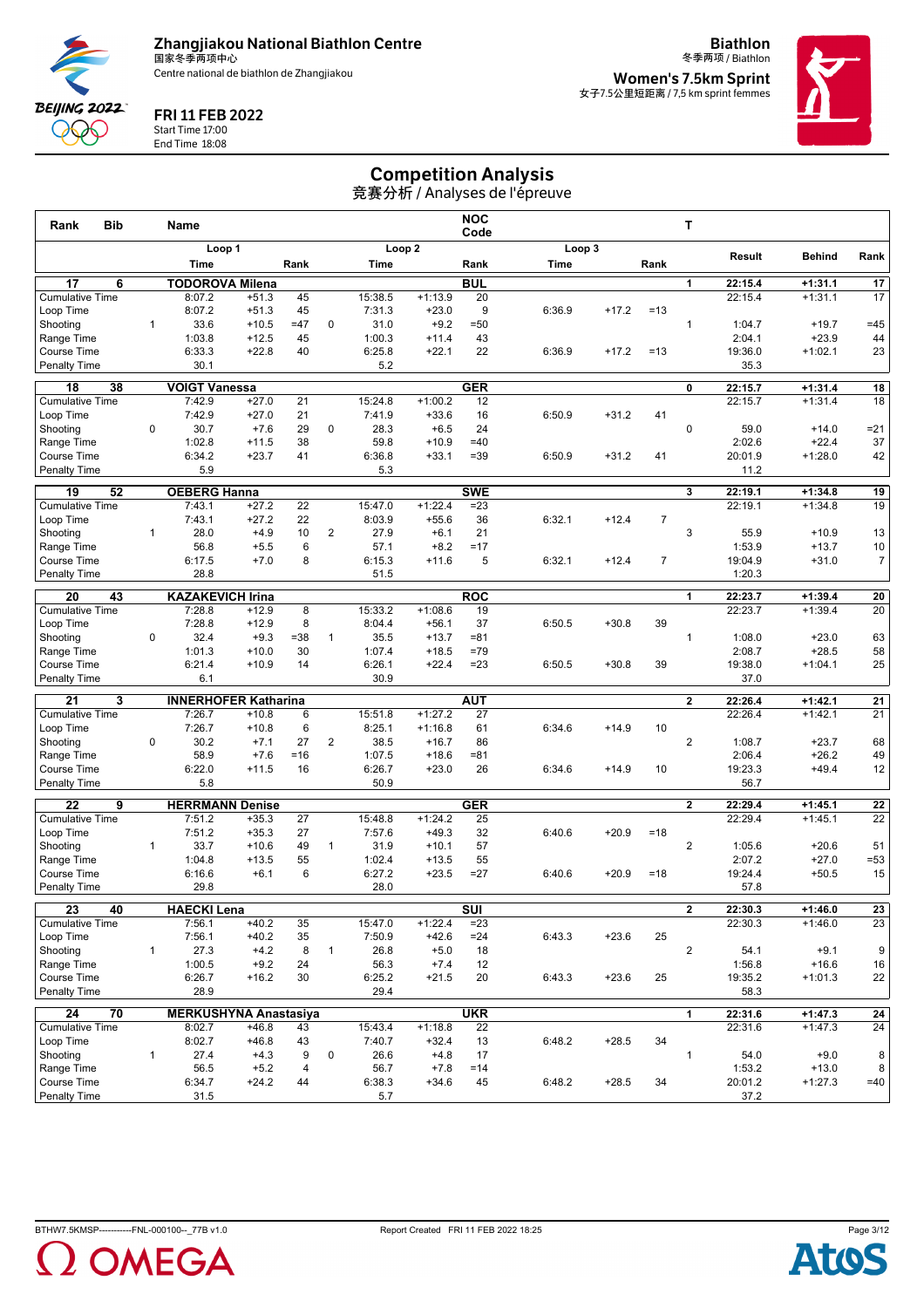

**Biathlon** 冬季两项 / Biathlon



FRI 11 FEB 2022

Start Time 17:00 End Time 18:08 **Women's 7.5km Sprint** 女子7.5公里短距离 / 7,5 km sprint femmes



## Competition Analysis

| <b>Bib</b><br>Rank                  |              | <b>Name</b>            |                         |          |                |                   |                        | <b>NOC</b><br>Code |        |         |      | т              |                   |                      |                 |
|-------------------------------------|--------------|------------------------|-------------------------|----------|----------------|-------------------|------------------------|--------------------|--------|---------|------|----------------|-------------------|----------------------|-----------------|
|                                     |              |                        | Loop 1                  |          |                |                   | Loop <sub>2</sub>      |                    | Loop 3 |         |      |                |                   |                      |                 |
|                                     |              | Time                   |                         | Rank     |                | Time              |                        | Rank               | Time   |         | Rank |                | Result            | <b>Behind</b>        | Rank            |
| 25<br>56                            |              |                        | <b>CHARVATOVA Lucie</b> |          |                |                   |                        | CZE                |        |         |      | 1              | 22:35.6           | $+1:51.3$            | 25              |
| <b>Cumulative Time</b>              |              | 7:29.3                 | $+13.4$                 | $=9$     |                | 15:29.3           | $+1:04.7$              | 15                 |        |         |      |                | 22:35.6           | $+1:51.3$            | 25              |
| Loop Time                           |              | 7:29.3                 | $+13.4$                 | $=9$     |                | 8:00.0            | $+51.7$                | 34                 | 7:06.3 | $+46.6$ | 64   |                |                   |                      |                 |
| Shooting                            | $\mathbf 0$  | 30.1                   | $+7.0$                  | $= 24$   | $\mathbf{1}$   | 28.0              | $+6.2$                 | 22                 |        |         |      | $\mathbf{1}$   | 58.2              | $+13.2$              | 18              |
| Range Time                          |              | 59.4                   | $+8.1$                  | $=19$    |                | 56.7              | $+7.8$                 | $=14$              |        |         |      |                | 1:56.1            | $+15.9$              | 14              |
| Course Time<br>Penalty Time         |              | 6:23.3<br>6.6          | $+12.8$                 | 19       |                | 6:34.7<br>28.6    | $+31.0$                | 36                 | 7:06.3 | $+46.6$ | 64   |                | 20:04.3<br>35.2   | $+1:30.4$            | 44              |
|                                     |              |                        |                         |          |                |                   |                        |                    |        |         |      |                |                   |                      |                 |
| 26<br>16                            |              | <b>SOLA Hanna</b>      |                         |          |                |                   |                        | <b>BLR</b>         |        |         |      | 4              | 22:36.4           | $+1:52.1$            | 26              |
| <b>Cumulative Time</b>              |              | 7:39.3                 | $+23.4$                 | 18       |                | 16:07.3           | $+1:42.7$              | $= 35$             |        |         |      |                | 22:36.4           | $+1:52.1$            | 26              |
| Loop Time<br>Shooting               | $\mathbf{1}$ | 7:39.3<br>29.7         | $+23.4$<br>$+6.6$       | 18<br>20 | 3              | 8:28.0<br>29.2    | $+1:19.7$<br>$+7.4$    | 64<br>$=30$        | 6:29.1 | $+9.4$  | $=3$ | 4              | 59.0              | $+14.0$              | $= 21$          |
| Range Time                          |              | 56.7                   | $+5.4$                  | 5        |                | 57.1              | $+8.2$                 | $=17$              |        |         |      |                | 1:53.8            | $+13.6$              | 9               |
| Course Time                         |              | 6:12.3                 | $+1.8$                  | 3        |                | 6:13.3            | $+9.6$                 | 4                  | 6:29.1 | $+9.4$  | $=3$ |                | 18:54.7           | $+20.8$              | $\overline{c}$  |
| <b>Penalty Time</b>                 |              | 30.3                   |                         |          |                | 1:17.6            |                        |                    |        |         |      |                | 1:47.9            |                      |                 |
| 27<br>65                            |              | <b>DUNKLEE Susan</b>   |                         |          |                |                   |                        | <b>USA</b>         |        |         |      | 0              | 22:39.5           | $+1:55.2$            | 27              |
| <b>Cumulative Time</b>              |              | 7:39.6                 | $+23.7$                 | 19       |                | 15:30.5           | $+1:05.9$              | 18                 |        |         |      |                | 22:39.5           | $+1:55.2$            | 27              |
| Loop Time                           |              | 7:39.6                 | $+23.7$                 | 19       |                | 7:50.9            | $+42.6$                | $= 24$             | 7:09.0 | $+49.3$ | 67   |                |                   |                      |                 |
| Shooting                            | $\mathbf 0$  | 35.0                   | $+11.9$                 | $=60$    | 0              | 31.0              | $+9.2$                 | $=50$              |        |         |      | $\mathbf 0$    | 1:06.1            | $+21.1$              | 54              |
| Range Time                          |              | 1:04.5                 | $+13.2$                 | 54       |                | 1:02.7            | $+13.8$                | 56                 |        |         |      |                | 2:07.2            | $+27.0$              | $=53$           |
| <b>Course Time</b>                  |              | 6:29.2                 | $+18.7$                 | 36       |                | 6:42.7            | $+39.0$                | 56                 | 7:09.0 | $+49.3$ | 67   |                | 20:20.9           | $+1:47.0$            | 54              |
| <b>Penalty Time</b>                 |              | 5.9                    |                         |          |                | 5.5               |                        |                    |        |         |      |                | 11.4              |                      |                 |
| 28<br>8                             |              | <b>EDER Mari</b>       |                         |          |                |                   |                        | <b>FIN</b>         |        |         |      | 2              | 22:39.8           | $+1:55.5$            | $\overline{28}$ |
| <b>Cumulative Time</b>              |              | 7:48.2                 | $+32.3$                 | 24       |                | 16:07.2           | $+1:42.6$              | $= 33$             |        |         |      |                | 22:39.8           | $+1:55.5$            | 28              |
| Loop Time                           |              | 7:48.2                 | $+32.3$                 | 24       |                | 8:19.0            | $+1:10.7$              | 56                 | 6:32.6 | $+12.9$ | 8    |                |                   |                      |                 |
| Shooting                            | $\mathbf 0$  | 42.6                   | $+19.5$                 | 85       | 2              | 33.4              | $+11.6$                | 72                 |        |         |      | $\overline{2}$ | 1:16.1            | $+31.1$              | 83              |
| Range Time<br><b>Course Time</b>    |              | 1:10.9<br>6:30.9       | $+19.6$<br>$+20.4$      | 83<br>38 |                | 1:02.1<br>6:22.5  | $+13.2$<br>$+18.8$     | 52<br>13           | 6:32.6 | $+12.9$ | 8    |                | 2:13.0<br>19:26.0 | $+32.8$<br>$+52.1$   | 71<br>17        |
| <b>Penalty Time</b>                 |              | 6.4                    |                         |          |                | 54.4              |                        |                    |        |         |      |                | 1:00.8            |                      |                 |
|                                     |              |                        |                         |          |                |                   |                        |                    |        |         |      |                |                   |                      |                 |
| $\overline{29}$<br>28               |              | <b>SIMON Julia</b>     |                         |          |                |                   |                        | <b>FRA</b>         |        |         |      | 3              | 22:40.3           | $+1:56.0$            | 29              |
| <b>Cumulative Time</b><br>Loop Time |              | 7:57.4<br>7:57.4       | $+41.5$<br>$+41.5$      | 37<br>37 |                | 16:07.2<br>8:09.8 | $+1:42.6$<br>$+1:01.5$ | $= 33$<br>$=43$    | 6:33.1 | $+13.4$ | 9    |                | 22:40.3           | $+1:56.0$            | $\overline{29}$ |
| Shooting                            | $\mathbf{1}$ | 29.8                   | $+6.7$                  | $= 21$   | 2              | 24.4              | $+2.6$                 | $= 5$              |        |         |      | 3              | 54.2              | $+9.2$               | 10              |
| Range Time                          |              | 1:00.8                 | $+9.5$                  | 25       |                | 52.2              | $+3.3$                 | 3                  |        |         |      |                | 1:53.0            | $+12.8$              | $=6$            |
| Course Time                         |              | 6:26.6                 | $+16.1$                 | 29       |                | 6:25.6            | $+21.9$                | 21                 | 6:33.1 | $+13.4$ | 9    |                | 19:25.3           | $+51.4$              | 16              |
| <b>Penalty Time</b>                 |              | 30.0                   |                         |          |                | 52.0              |                        |                    |        |         |      |                | 1:22.0            |                      |                 |
| 30<br>73                            |              |                        | <b>PREUSS Franziska</b> |          |                |                   |                        | <b>GER</b>         |        |         |      | $\mathbf{2}$   | 22:41.4           | $+1:57.1$            | 30              |
| <b>Cumulative Time</b>              |              | 7:33.6                 | $+17.7$                 | 11       |                | 15:50.7           | $+1:26.1$              | 26                 |        |         |      |                | 22:41.4           | $+1:57.1$            | 30              |
| Loop Time                           |              | 7:33.6                 | $+17.7$                 | 11       |                | 8:17.1            | $+1:08.8$              | 54                 | 6:50.7 | $+31.0$ | 40   |                |                   |                      |                 |
| Shooting                            | $\mathbf 0$  | 32.6                   | $+9.5$                  | 41       | $\overline{2}$ | 29.2              | $+7.4$                 | =30                |        |         |      | $\overline{2}$ | 1:01.9            | $+16.9$              | 33              |
| Range Time                          |              | 1:02.9                 | $+11.6$                 | $= 39$   |                | 59.3              | $+10.4$                | 36                 |        |         |      |                | 2:02.2            | $+22.0$              | 34              |
| <b>Course Time</b>                  |              | 6:24.7                 | $+14.2$                 | $= 23$   |                | 6:27.8            | $+24.1$                | 30                 | 6:50.7 | $+31.0$ | 40   |                | 19:43.2           | $+1:09.3$            | 31              |
| <b>Penalty Time</b>                 |              | 6.0                    |                         |          |                | 50.0              |                        |                    |        |         |      |                | 56.0              |                      |                 |
| 26<br>31                            |              | <b>JISLOVA Jessica</b> |                         |          |                |                   |                        | CZE                |        |         |      | 1.             | 22:42.7           | $+1:58.4$            | 31              |
| <b>Cumulative Time</b>              |              | 8:15.4                 | $+59.5$                 | 58       |                | 16:03.2           | $+1:38.6$              | 30                 |        |         |      |                | 22:42.7           | $+1:58.4$            | 31              |
| Loop Time                           |              | 8:15.4                 | $+59.5$                 | 58       |                | 7:47.8            | $+39.5$                | 21                 | 6:39.5 | $+19.8$ | 16   |                |                   |                      |                 |
| Shootina                            | $\mathbf{1}$ | 35.8                   | $+12.7$                 | 66       | 0              | 30.9              | $+9.1$                 | $=47$              |        |         |      | $\mathbf{1}$   | 1:06.7            | $+21.7$              | 57              |
| Range Time<br>Course Time           |              | 1:05.8<br>6:39.5       | $+14.5$<br>$+29.0$      | 59<br>58 |                | 1:00.2<br>6:42.2  | $+11.3$<br>$+38.5$     | 42<br>55           | 6:39.5 | $+19.8$ | 16   |                | 2:06.0<br>20:01.2 | $+25.8$<br>$+1:27.3$ | 48<br>$=40$     |
| <b>Penalty Time</b>                 |              | 30.1                   |                         |          |                | 5.4               |                        |                    |        |         |      |                | 35.5              |                      |                 |
| 47<br>32                            |              | <b>LUNDER Emma</b>     |                         |          |                |                   |                        | CAN                |        |         |      | 1              | 22:47.6           | $+2:03.3$            | 32              |
| <b>Cumulative Time</b>              |              | 7:52.4                 | $+36.5$                 | 29       |                | 15:53.0           | $+1:28.4$              | 28                 |        |         |      |                | 22:47.6           | $+2:03.3$            | 32              |
| Loop Time                           |              | 7:52.4                 | $+36.5$                 | 29       |                | 8:00.6            | $+52.3$                | 35                 | 6:54.6 | $+34.9$ | 44   |                |                   |                      |                 |
| Shooting                            | 0            | 26.3                   | $+3.2$                  | 3        | $\mathbf{1}$   | 24.4              | $+2.6$                 | $=5$               |        |         |      | $\mathbf{1}$   | 50.7              | $+5.7$               | 4               |
| Range Time                          |              | 59.4                   | $+8.1$                  | $=19$    |                | 53.6              | $+4.7$                 | $\overline{4}$     |        |         |      |                | 1:53.0            | $+12.8$              | $=6$            |
| Course Time                         |              | 6:47.2                 | $+36.7$                 | 72       |                | 6:37.7            | $+34.0$                | $=42$              | 6:54.6 | $+34.9$ | 44   |                | 20:19.5           | $+1:45.6$            | 52              |
| <b>Penalty Time</b>                 |              | 5.8                    |                         |          |                | 29.3              |                        |                    |        |         |      |                | 35.1              |                      |                 |



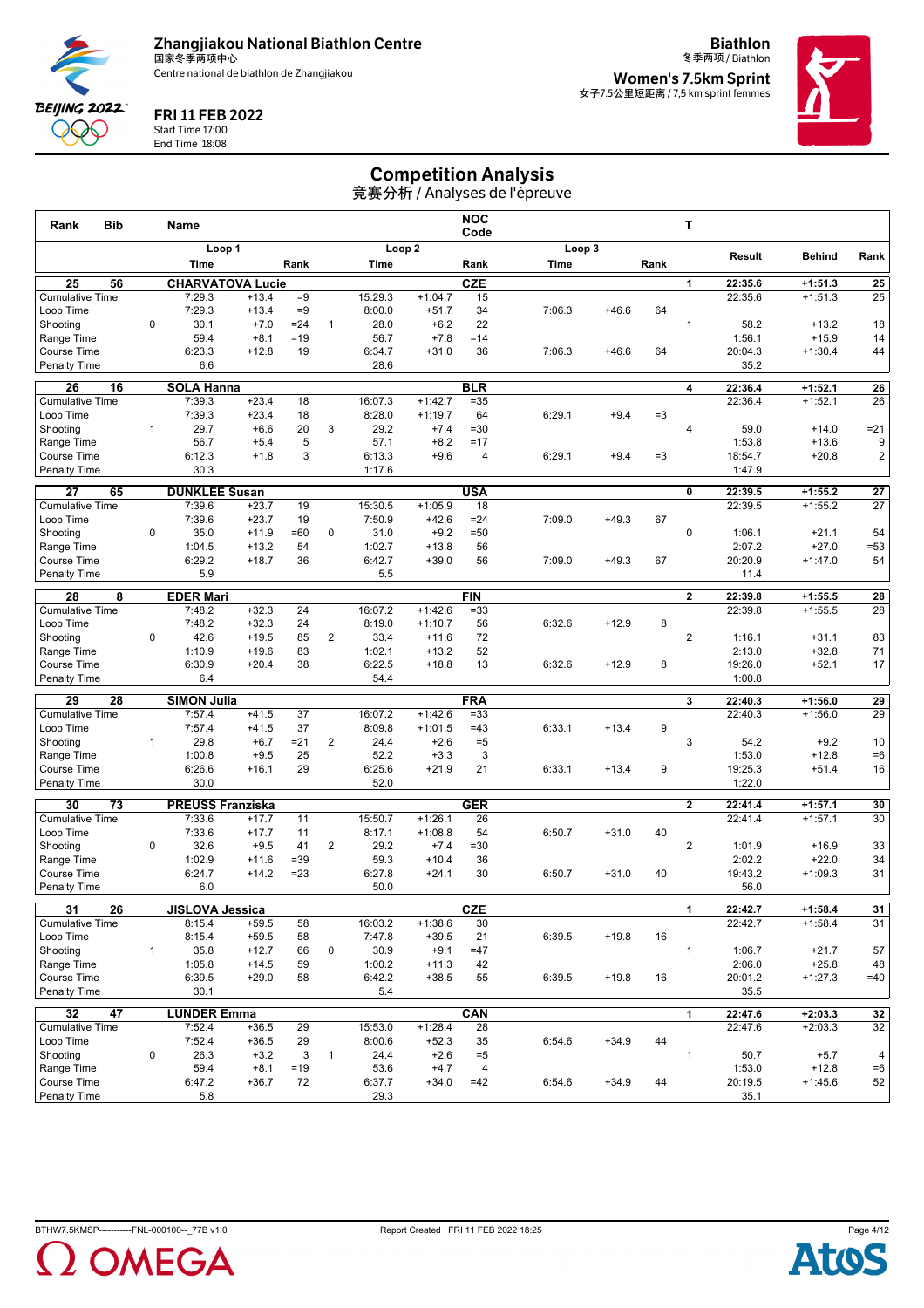

**Biathlon** 冬季两项 / Biathlon



FRI 11 FEB 2022

Start Time 17:00 End Time 18:08 **Women's 7.5km Sprint** 女子7.5公里短距离 / 7,5 km sprint femmes



## Competition Analysis

| <b>Bib</b><br>Rank                  |                | Name                         |                    |                |                |                   |                        | <b>NOC</b><br>Code |        |         |        | T.                      |                    |                        |                         |
|-------------------------------------|----------------|------------------------------|--------------------|----------------|----------------|-------------------|------------------------|--------------------|--------|---------|--------|-------------------------|--------------------|------------------------|-------------------------|
|                                     |                | Loop 1                       |                    |                |                |                   | Loop <sub>2</sub>      |                    |        | Loop 3  |        |                         | Result             | <b>Behind</b>          | Rank                    |
|                                     |                | Time                         |                    | Rank           |                | Time              |                        | Rank               | Time   |         | Rank   |                         |                    |                        |                         |
| 33<br>29                            |                | <b>TOMINGAS Tuuli</b>        |                    |                |                |                   |                        | <b>EST</b>         |        |         |        | $\overline{\mathbf{2}}$ | 22:49.2            | $+2:04.9$              | 33                      |
| Cumulative Time                     |                | 8:07.9                       | $+52.0$            | 47             |                | 16:07.0           | $+1:42.4$              | 32                 |        |         |        |                         | 22:49.2            | $+2:04.9$              | 33                      |
| Loop Time                           |                | 8:07.9                       | $+52.0$            | 47             |                | 7:59.1            | $+50.8$                | 33                 | 6:42.2 | $+22.5$ | 23     |                         |                    |                        |                         |
| Shooting                            | $\mathbf{1}$   | 31.7                         | $+8.6$             | $= 33$         | $\mathbf{1}$   | 34.6              | $+12.8$                | 78                 |        |         |        | $\overline{2}$          | 1:06.3             | $+21.3$                | 55                      |
| Range Time                          |                | 1:02.9                       | $+11.6$            | $=39$          |                | 1:05.2            | $+16.3$                | 71                 |        |         |        |                         | 2:08.1             | $+27.9$                | 55                      |
| Course Time<br>Penalty Time         |                | 6:36.6<br>28.4               | $+26.1$            | 50             |                | 6:24.2<br>29.7    | $+20.5$                | 17                 | 6:42.2 | $+22.5$ | 23     |                         | 19:43.0<br>58.1    | $+1:09.1$              | 30                      |
|                                     |                |                              |                    |                |                |                   |                        |                    |        |         |        |                         |                    |                        |                         |
| 34<br>81                            |                | <b>REID Joanne</b>           |                    |                |                |                   |                        | <b>USA</b>         |        |         |        | $\mathbf{2}$            | 22:54.9            | $+2:10.6$              | 34                      |
| <b>Cumulative Time</b>              |                | 7:42.7                       | $+26.8$            | 20             |                | 16:10.2           | $+1:45.6$              | 38                 |        |         |        |                         | 22:54.9            | $+2:10.6$              | 34                      |
| Loop Time<br>Shooting               | 0              | 7:42.7                       | $+26.8$            | 20             |                | 8:27.5            | $+1:19.2$              | 63                 | 6:44.7 | $+25.0$ | 29     | $\overline{2}$          |                    |                        |                         |
| Range Time                          |                | 30.1<br>59.2                 | $+7.0$<br>$+7.9$   | $= 24$<br>18   | $\overline{2}$ | 28.4<br>58.7      | $+6.6$<br>$+9.8$       | 25<br>$=29$        |        |         |        |                         | 58.5<br>1:57.9     | $+13.5$<br>$+17.7$     | 19<br>$=19$             |
| Course Time                         |                | 6:37.9                       | $+27.4$            | 53             |                | 6:35.9            | $+32.2$                | 37                 | 6:44.7 | $+25.0$ | 29     |                         | 19:58.5            | $+1:24.6$              | 38                      |
| Penalty Time                        |                | 5.6                          |                    |                |                | 52.9              |                        |                    |        |         |        |                         | 58.5               |                        |                         |
|                                     |                |                              |                    |                |                |                   |                        |                    |        |         |        |                         |                    |                        |                         |
| 35<br>44<br><b>Cumulative Time</b>  |                | <b>TANG Jialin</b><br>8:09.4 | $+53.5$            | $=49$          |                | 15:59.0           | $+1:34.4$              | <b>CHN</b><br>29   |        |         |        | $\mathbf{1}$            | 23:03.5<br>23:03.5 | $+2:19.2$<br>$+2:19.2$ | 35<br>$\overline{35}$   |
| Loop Time                           |                | 8:09.4                       | $+53.5$            | $=49$          |                | 7:49.6            | $+41.3$                | 22                 | 7:04.5 | $+44.8$ | 60     |                         |                    |                        |                         |
| Shooting                            | $\mathbf{1}$   | 29.1                         | $+6.0$             | $=14$          | 0              | 29.8              | $+8.0$                 | $= 36$             |        |         |        | $\mathbf{1}$            | 59.0               | $+14.0$                | $= 21$                  |
| Range Time                          |                | 58.6                         | $+7.3$             | 14             |                | 56.8              | $+7.9$                 | 16                 |        |         |        |                         | 1:55.4             | $+15.2$                | 13                      |
| Course Time                         |                | 6:41.7                       | $+31.2$            | 62             |                | 6:47.3            | $+43.6$                | 64                 | 7:04.5 | $+44.8$ | 60     |                         | 20:33.5            | $+1:59.6$              | 63                      |
| Penalty Time                        |                | 29.1                         |                    |                |                | 5.5               |                        |                    |        |         |        |                         | 34.6               |                        |                         |
| 36<br>25                            |                | <b>VITTOZZI Lisa</b>         |                    |                |                |                   |                        | <b>ITA</b>         |        |         |        | 4                       | 23:09.1            | $+2:24.8$              | 36                      |
| <b>Cumulative Time</b>              |                | 8:58.5                       | $+1:42.6$          | 83             |                | 16:28.5           | $+2:03.9$              | 54                 |        |         |        |                         | 23:09.1            | $+2:24.8$              | 36                      |
| Loop Time                           |                | 8:58.5                       | $+1:42.6$          | 83             |                | 7:30.0            | $+21.7$                | 8                  | 6:40.6 | $+20.9$ | $=18$  |                         |                    |                        |                         |
| Shooting                            | $\overline{4}$ | 26.7                         | $+3.6$             | $\overline{4}$ | $\mathbf 0$    | 22.5              | $+0.7$                 | 3                  |        |         |        | $\overline{4}$          | 49.3               | $+4.3$                 | 3                       |
| Range Time                          |                | 55.9                         | $+4.6$             | $\overline{2}$ |                | 51.6              | $+2.7$                 | $\overline{2}$     |        |         |        |                         | 1:47.5             | $+7.3$                 | $\overline{\mathbf{c}}$ |
| Course Time                         |                | 6:24.4                       | $+13.9$            | 22             |                | 6:33.3            | $+29.6$                | 33                 | 6:40.6 | $+20.9$ | $=18$  |                         | 19:38.3            | $+1:04.4$              | 26                      |
| <b>Penalty Time</b>                 |                | 1:38.2                       |                    |                |                | 5.1               |                        |                    |        |         |        |                         | 1:43.3             |                        |                         |
| 37<br>60                            |                | <b>IRWIN Deedra</b>          |                    |                |                |                   |                        | <b>USA</b>         |        |         |        | $\mathbf{2}$            | 23:10.1            | $+2:25.8$              | 37                      |
| <b>Cumulative Time</b>              |                | 7:33.9                       | $+18.0$            | 13             |                | 16:05.2           | $+1:40.6$              | 31                 |        |         |        |                         | 23:10.1            | $+2:25.8$              | 37                      |
| Loop Time                           |                | 7:33.9                       | $+18.0$            | 13             |                | 8:31.3            | $+1:23.0$              | 66                 | 7:04.9 | $+45.2$ | 62     |                         |                    |                        |                         |
| Shooting                            | $\mathbf 0$    | 33.9<br>1:05.1               | $+10.8$            | 51             | $\overline{2}$ | 29.5<br>1:01.5    | $+7.7$<br>$+12.6$      | 33<br>$= 50$       |        |         |        | $\overline{2}$          | 1:03.5             | $+18.5$<br>$+26.4$     | $=41$<br>$= 50$         |
| Range Time<br>Course Time           |                | 6:22.4                       | $+13.8$<br>$+11.9$ | $= 56$<br>18   |                | 6:36.9            | $+33.2$                | 41                 | 7:04.9 | $+45.2$ | 62     |                         | 2:06.6<br>20:04.2  | $+1:30.3$              | 43                      |
| <b>Penalty Time</b>                 |                | 6.4                          |                    |                |                | 52.9              |                        |                    |        |         |        |                         | 59.3               |                        |                         |
|                                     |                |                              |                    |                |                |                   |                        |                    |        |         |        |                         |                    |                        |                         |
| 38<br>59                            |                | <b>LIEN Ida</b>              |                    |                |                |                   |                        | <b>NOR</b>         |        |         |        | 4                       | 23:10.3            | $+2:26.0$              | 38                      |
| <b>Cumulative Time</b><br>Loop Time |                | 7:51.4<br>7:51.4             | $+35.5$<br>$+35.5$ | 28<br>28       |                | 16:34.6<br>8:43.2 | $+2:10.0$<br>$+1:34.9$ | 63<br>$=78$        | 6:35.7 | $+16.0$ | $=11$  |                         | 23:10.3            | $+2:26.0$              | 38                      |
| Shooting                            | $\mathbf{1}$   | 36.5                         | $+13.4$            | 69             | 3              | 43.5              | $+21.7$                | 89                 |        |         |        | 4                       | 1:20.0             | $+35.0$                | 87                      |
| Range Time                          |                | 1:06.3                       | $+15.0$            | 63             |                | 1:14.8            | $+25.9$                | 89                 |        |         |        |                         | 2:21.1             | $+40.9$                | 85                      |
| Course Time                         |                | 6:15.0                       | $+4.5$             | $\overline{4}$ |                | 6:10.9            | $+7.2$                 | 2                  | 6:35.7 | $+16.0$ | $= 11$ |                         | 19:01.6            | $+27.7$                | 4                       |
| <b>Penalty Time</b>                 |                | 30.1                         |                    |                |                | 1:17.5            |                        |                    |        |         |        |                         | 1:47.6             |                        |                         |
| 39<br>21                            |                | <b>TACHIZAKI Fuyuko</b>      |                    |                |                |                   |                        | <b>JPN</b>         |        |         |        | 1                       | 23:10.8            | +2:26.5                | 39                      |
| <b>Cumulative Time</b>              |                | 7:59.8                       | $+43.9$            | 38             |                | 16:16.0           | $+1:51.4$              | 42                 |        |         |        |                         | 23:10.8            | $+2:26.5$              | 39                      |
| Loop Time                           |                | 7:59.8                       | $+43.9$            | 38             |                | 8:16.2            | $+1:07.9$              | 52                 | 6:54.8 | $+35.1$ | 45     |                         |                    |                        |                         |
| Shooting                            | 0              | 29.9                         | $+6.8$             | 23             | $\mathbf{1}$   | 40.1              | $+18.3$                | 87                 |        |         |        | $\mathbf{1}$            | 1:10.0             | $+25.0$                | 76                      |
| Range Time                          |                | 1:00.9                       | $+9.6$             | $=26$          |                | 1:09.9            | $+21.0$                | 86                 |        |         |        |                         | 2:10.8             | $+30.6$                | $=66$                   |
| Course Time                         |                | 6:52.8                       | $+42.3$            | 75             |                | 6:36.6            | $+32.9$                | 38                 | 6:54.8 | $+35.1$ | 45     |                         | 20:24.2            | $+1:50.3$              | 56                      |
| Penalty Time                        |                | 6.1                          |                    |                |                | 29.7              |                        |                    |        |         |        |                         | 35.8               |                        |                         |
| 40<br>15                            |                | <b>PETRENKO Iryna</b>        |                    |                |                |                   |                        | <b>UKR</b>         |        |         |        | $\mathbf{2}$            | 23:11.7            | $+2:27.4$              | 40                      |
| <b>Cumulative Time</b>              |                | 8:33.3                       | $+1:17.4$          | 74             |                | 16:17.7           | $+1:53.1$              | 45                 |        |         |        |                         | 23:11.7            | $+2:27.4$              | 40                      |
| Loop Time                           |                | 8:33.3                       | $+1:17.4$          | 74             |                | 7:44.4            | $+36.1$                | 17                 | 6:54.0 | $+34.3$ | 43     |                         |                    |                        |                         |
| Shooting                            | $\overline{2}$ | 31.7                         | $+8.6$             | $= 33$         | 0              | 26.2              | $+4.4$                 | $=15$              |        |         |        | $\overline{2}$          | 58.0               | $+13.0$                | 16                      |
| Range Time<br>Course Time           |                | 1:01.5<br>6:34.4             | $+10.2$<br>$+23.9$ | 32<br>43       |                | 57.2<br>6:40.7    | $+8.3$<br>$+37.0$      | 19<br>52           | 6:54.0 | $+34.3$ | 43     |                         | 1:58.7<br>20:09.1  | $+18.5$<br>$+1:35.2$   | 23<br>46                |
| <b>Penalty Time</b>                 |                | 57.4                         |                    |                |                | 6.5               |                        |                    |        |         |        |                         | 1:03.9             |                        |                         |



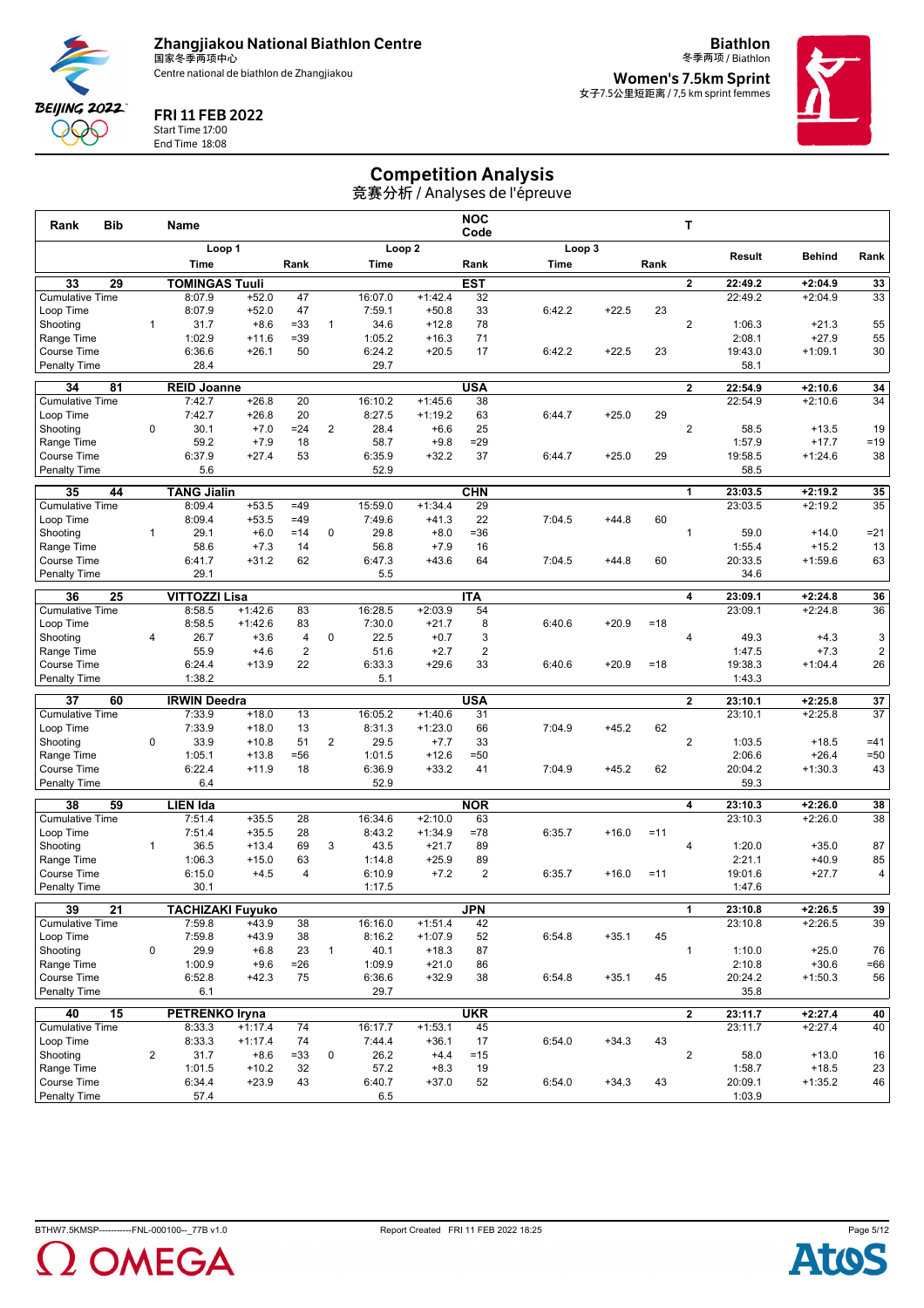

**Biathlon** 冬季两项 / Biathlon



#### FRI 11 FEB 2022

Start Time 17:00 End Time 18:08 **Women's 7.5km Sprint** 女子7.5公里短距离 / 7,5 km sprint femmes



## Competition Analysis

| <b>Bib</b><br>Rank                 |                | Name                   |                                     |             |                |                  |                      | <b>NOC</b><br>Code |        |         |        | т              |                    |                        |              |
|------------------------------------|----------------|------------------------|-------------------------------------|-------------|----------------|------------------|----------------------|--------------------|--------|---------|--------|----------------|--------------------|------------------------|--------------|
|                                    |                |                        | Loop 1                              |             |                |                  | Loop <sub>2</sub>    |                    | Loop 3 |         |        |                |                    |                        |              |
|                                    |                | Time                   |                                     | Rank        |                | Time             |                      | Rank               | Time   |         | Rank   |                | Result             | <b>Behind</b>          | Rank         |
| 19<br>41                           |                |                        | <b>DAVIDOVA Marketa</b>             |             |                |                  |                      | <b>CZE</b>         |        |         |        | 4              | 23:11.8            | $+2:27.5$              | 41           |
| <b>Cumulative Time</b>             |                | 8:16.1                 | $+1:00.2$                           | 59          |                | 16:30.0          | $+2:05.4$            | $= 56$             |        |         |        |                | 23:11.8            | $+2:27.5$              | 41           |
| Loop Time                          |                | 8:16.1                 | $+1:00.2$                           | 59          |                | 8:13.9           | $+1:05.6$            | 47                 | 6:41.8 | $+22.1$ | $= 21$ |                |                    |                        |              |
| Shooting                           | $\overline{2}$ | 37.1                   | $+14.0$                             | 72          | $\overline{2}$ | 32.4             | $+10.6$              | 60                 |        |         |        | 4              | 1:09.6             | $+24.6$                | 72           |
| Range Time                         |                | 1:04.0                 | $+12.7$                             | $=48$       |                | 59.5             | $+10.6$              | 37                 |        |         |        |                | 2:03.5             | $+23.3$                | 42           |
| Course Time<br>Penalty Time        |                | 6:19.9<br>52.2         | $+9.4$                              | 12          |                | 6:21.0<br>53.4   | $+17.3$              | 11                 | 6:41.8 | $+22.1$ | $= 21$ |                | 19:22.7<br>1:45.6  | $+48.8$                | 11           |
|                                    |                |                        |                                     |             |                |                  |                      |                    |        |         |        |                |                    |                        |              |
| 37<br>41                           |                | <b>FIALKOVA Ivona</b>  |                                     |             |                |                  |                      | <b>SVK</b>         |        |         |        | 4              | 23:11.8            | $+2:27.5$              | 41           |
| <b>Cumulative Time</b>             |                | 7:54.7                 | $+38.8$                             | 32          |                | 16:30.0          | $+2:05.4$            | $= 56$             |        |         |        |                | 23:11.8            | $+2:27.5$              | 41           |
| Loop Time<br>Shooting              | $\mathbf{1}$   | 7:54.7<br>36.1         | $+38.8$<br>$+13.0$                  | 32<br>$=67$ | 3              | 8:35.3<br>31.1   | $+1:27.0$<br>$+9.3$  | 68<br>55           | 6:41.8 | $+22.1$ | $= 21$ | $\overline{4}$ | 1:07.3             | $+22.3$                | 59           |
| Range Time                         |                | 1:04.1                 | $+12.8$                             | 50          |                | 59.2             | $+10.3$              | $= 34$             |        |         |        |                | 2:03.3             | $+23.1$                | 41           |
| Course Time                        |                | 6:22.2                 | $+11.7$                             | 17          |                | 6:20.3           | $+16.6$              | 10                 | 6:41.8 | $+22.1$ | $= 21$ |                | 19:24.3            | $+50.4$                | 14           |
| <b>Penalty Time</b>                |                | 28.4                   |                                     |             |                | 1:15.8           |                      |                    |        |         |        |                | 1:44.2             |                        |              |
| 43<br>63                           |                |                        | <b>TALIHAERM Johanna</b>            |             |                |                  |                      | <b>EST</b>         |        |         |        | 0              | 23:13.3            | $+2:29.0$              | 43           |
| <b>Cumulative Time</b>             |                | 8:02.3                 | $+46.4$                             | 42          |                | 16:07.3          | $+1:42.7$            | $= 35$             |        |         |        |                | 23:13.3            | $+2:29.0$              | 43           |
| Loop Time                          |                | 8:02.3                 | $+46.4$                             | 42          |                | 8:05.0           | $+56.7$              | 39                 | 7:06.0 | $+46.3$ | 63     |                |                    |                        |              |
| Shooting                           | $\mathbf 0$    | 32.1                   | $+9.0$                              | $= 35$      | 0              | 33.1             | $+11.3$              | 68                 |        |         |        | $\mathbf 0$    | 1:05.3             | $+20.3$                | 49           |
| Range Time                         |                | 1:03.1                 | $+11.8$                             | $=41$       |                | 1:06.1           | $+17.2$              | 72                 |        |         |        |                | 2:09.2             | $+29.0$                | 60           |
| Course Time<br><b>Penalty Time</b> |                | 6:52.9<br>6.3          | $+42.4$                             | 76          |                | 6:52.5<br>6.4    | $+48.8$              | $=68$              | 7:06.0 | $+46.3$ | 63     |                | 20:51.4<br>12.7    | $+2:17.5$              | 70           |
|                                    |                |                        |                                     |             |                |                  |                      |                    |        |         |        |                |                    |                        |              |
| 87<br>44                           |                | <b>KUELM Susan</b>     |                                     |             |                |                  |                      | <b>EST</b>         |        |         |        | 1              | 23:15.3            | $+2:31.0$              | 44           |
| <b>Cumulative Time</b>             |                | 7:54.3                 | $+38.4$                             | 31          |                | 16:16.1          | $+1:51.5$            | 43                 |        |         |        |                | 23:15.3            | $+2:31.0$              | 44           |
| Loop Time                          | $\mathbf 0$    | 7:54.3<br>33.6         | $+38.4$<br>$+10.5$                  | 31<br>$=47$ | $\mathbf{1}$   | 8:21.8<br>34.5   | $+1:13.5$<br>$+12.7$ | 60<br>$=76$        | 6:59.2 | $+39.5$ | 52     | $\mathbf{1}$   | 1:08.2             | $+23.2$                | $=64$        |
| Shooting<br>Range Time             |                | 1:04.3                 | $+13.0$                             | $= 51$      |                | 1:06.7           | $+17.8$              | $=74$              |        |         |        |                | 2:11.0             | $+30.8$                | 68           |
| Course Time                        |                | 6:43.8                 | $+33.3$                             | 66          |                | 6:44.4           | $+40.7$              | 59                 | 6:59.2 | $+39.5$ | 52     |                | 20:27.4            | $+1:53.5$              | 60           |
| <b>Penalty Time</b>                |                | 6.2                    |                                     |             |                | 30.7             |                      |                    |        |         |        |                | 36.9               |                        |              |
| 45<br>79                           |                | <b>SCHWAIGER Julia</b> |                                     |             |                |                  |                      | <b>AUT</b>         |        |         |        | $\mathbf{2}$   | 23:16.2            | $+2:31.9$              | 45           |
| <b>Cumulative Time</b>             |                | 8:06.3                 | $+50.4$                             | 44          |                | 16:14.7          | $+1:50.1$            | 40                 |        |         |        |                | 23:16.2            | $+2:31.9$              | 45           |
| Loop Time                          |                | 8:06.3                 | $+50.4$                             | 44          |                | 8:08.4           | $+1:00.1$            | 41                 | 7:01.5 | $+41.8$ | 58     |                |                    |                        |              |
| Shooting                           | $\mathbf{1}$   | 29.2                   | $+6.1$                              | 16          | $\mathbf{1}$   | 28.8             | $+7.0$               | 28                 |        |         |        | $\overline{2}$ | 58.1               | $+13.1$                | 17           |
| Range Time                         |                | 58.7                   | $+7.4$                              | 15          |                | 59.2             | $+10.3$              | $=34$              |        |         |        |                | 1:57.9             | $+17.7$                | $=19$        |
| Course Time                        |                | 6:37.3                 | $+26.8$                             | 51          |                | 6:39.3           | $+35.6$              | 48                 | 7:01.5 | $+41.8$ | 58     |                | 20:18.1            | $+1:44.2$              | 51           |
| <b>Penalty Time</b>                |                | 30.3                   |                                     |             |                | 29.9             |                      |                    |        |         |        |                | 1:00.2             |                        |              |
| 10<br>46                           |                | <b>EGAN Clare</b>      |                                     |             |                |                  |                      | <b>USA</b>         |        |         |        | 3              | 23:16.4            | $+2:32.1$              | 46           |
| <b>Cumulative Time</b>             |                | 8:01.0                 | $+45.1$                             | 40          |                | 16:19.2          | $+1:54.6$            | 46                 |        |         |        |                | 23:16.4            | $+2:32.1$              | 46           |
| Loop Time                          |                | 8:01.0                 | $+45.1$                             | 40          |                | 8:18.2           | $+1:09.9$            | 55                 | 6:57.2 | $+37.5$ | 50     |                |                    |                        |              |
| Shooting                           | $\mathbf{1}$   | 35.1                   | $+12.0$                             | $=62$       | $\overline{2}$ | 30.7             | $+8.9$               | $=44$<br>49        |        |         |        | 3              | 1:05.9<br>2:06.6   | $+20.9$<br>$+26.4$     | $= 52$       |
| Range Time<br>Course Time          |                | 1:05.2<br>6:26.5       | $+13.9$<br>$+16.0$                  | 58<br>28    |                | 1:01.4<br>6:24.6 | $+12.5$<br>$+20.9$   | 18                 | 6:57.2 | $+37.5$ | 50     |                | 19:48.3            | $+1:14.4$              | $= 50$<br>33 |
| <b>Penalty Time</b>                |                | 29.3                   |                                     |             |                | 52.2             |                      |                    |        |         |        |                | 1:21.5             |                        |              |
|                                    |                |                        |                                     |             |                |                  |                      |                    |        |         |        |                |                    |                        |              |
| 67<br>47<br>Cumulative Time        |                | 7:36.1                 | <b>MIRONOVA Svetlana</b><br>$+20.2$ | 16          |                | 16:16.8          | $+1:52.2$            | <b>ROC</b><br>44   |        |         |        | 3              | 23:17.6<br>23:17.6 | $+2:33.3$<br>$+2:33.3$ | 47<br>47     |
| Loop Time                          |                | 7:36.1                 | $+20.2$                             | 16          |                | 8:40.7           | $+1:32.4$            | 77                 | 7:00.8 | $+41.1$ | 56     |                |                    |                        |              |
| Shooting                           | 0              | 31.4                   | $+8.3$                              | 31          | 3              | 31.0             | $+9.2$               | $=50$              |        |         |        | 3              | 1:02.4             | $+17.4$                | $= 35$       |
| Range Time                         |                | 1:01.1                 | $+9.8$                              | 28          |                | 1:00.8           | $+11.9$              | 46                 |        |         |        |                | 2:01.9             | $+21.7$                | 33           |
| Course Time                        |                | 6:28.9                 | $+18.4$                             | 34          |                | 6:22.4           | $+18.7$              | 12                 | 7:00.8 | $+41.1$ | 56     |                | 19:52.1            | $+1:18.2$              | 34           |
| <b>Penalty Time</b>                |                | 6.1                    |                                     |             |                | 1:17.5           |                      |                    |        |         |        |                | 1:23.6             |                        |              |
| 48<br>$\mathbf{2}$                 |                |                        | <b>BRAISAZ-BOUCHET Justine</b>      |             |                |                  |                      | <b>FRA</b>         |        |         |        | 3              | 23:18.4            | $+2:34.1$              | 48           |
| <b>Cumulative Time</b>             |                | 8:01.5                 | $+45.6$                             | 41          |                | 16:22.2          | $+1:57.6$            | 48                 |        |         |        |                | 23:18.4            | $+2:34.1$              | 48           |
| Loop Time                          |                | 8:01.5                 | $+45.6$                             | 41          |                | 8:20.7           | $+1:12.4$            | 59                 | 6:56.2 | $+36.5$ | 46     |                |                    |                        |              |
| Shooting                           | $\mathbf{1}$   | 47.6                   | $+24.5$                             | 87          | $\overline{2}$ | 30.4             | $+8.6$               | $=40$              |        |         |        | 3              | 1:18.0             | $+33.0$                | 85           |
| Range Time<br>Course Time          |                | 1:16.1<br>6:18.7       | $+24.8$<br>$+8.2$                   | 86<br>11    |                | 57.6<br>6:32.6   | $+8.7$<br>$+28.9$    | 21<br>32           | 6:56.2 | $+36.5$ | 46     |                | 2:13.7<br>19:47.5  | $+33.5$<br>$+1:13.6$   | 76<br>32     |
| <b>Penalty Time</b>                |                | 26.7                   |                                     |             |                | 50.5             |                      |                    |        |         |        |                | 1:17.2             |                        |              |
|                                    |                |                        |                                     |             |                |                  |                      |                    |        |         |        |                |                    |                        |              |



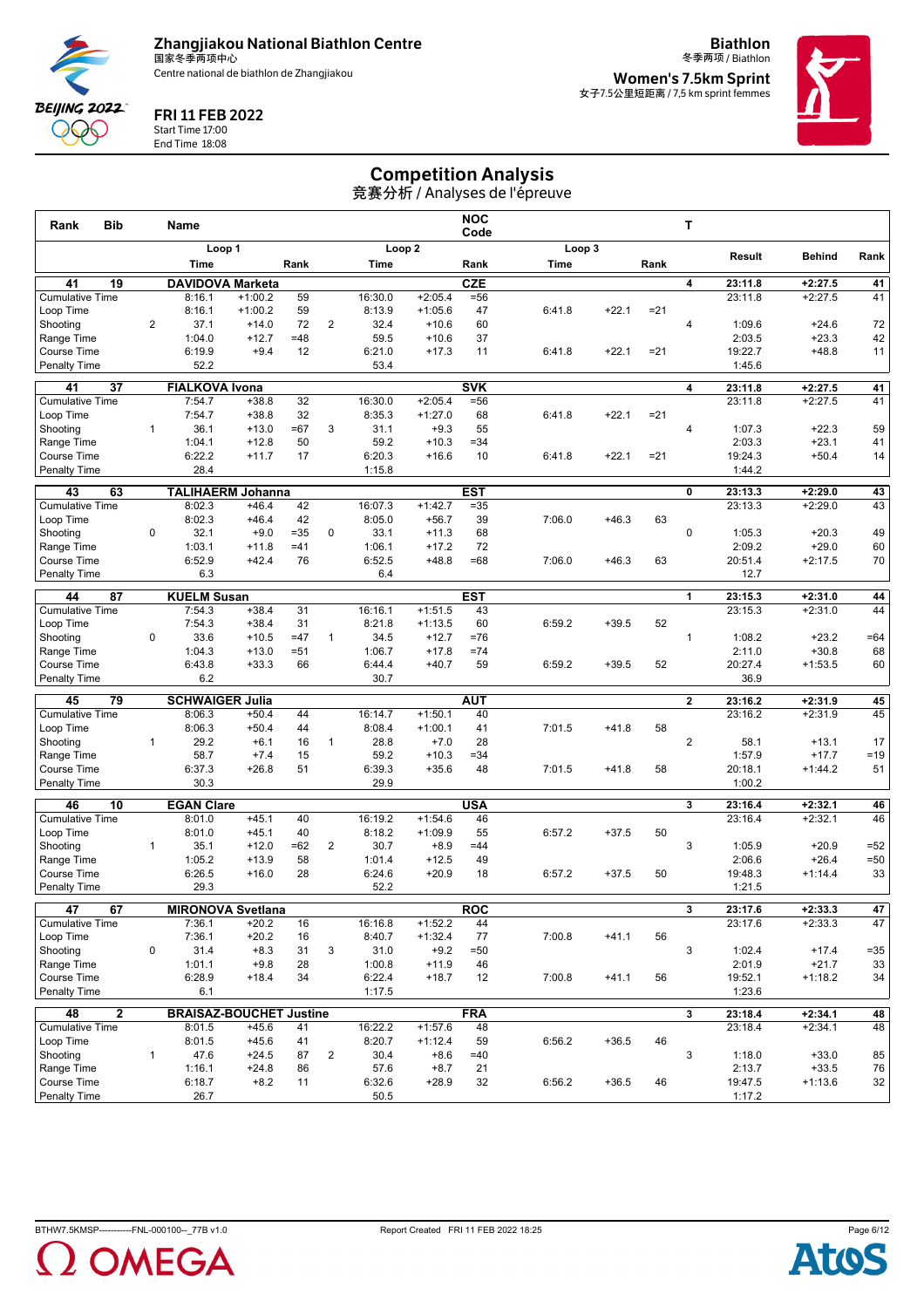

**Biathlon**



FRI 11 FEB 2022

Start Time 17:00 End Time 18:08

冬季两项 / Biathlon **Women's 7.5km Sprint** 女子7.5公里短距离 / 7,5 km sprint femmes



## Competition Analysis

| <b>Bib</b><br>Rank                              |                | Name                           |                        |             |                |                   |                      | <b>NOC</b><br>Code      |        |         |        | т                       |                    |                        |             |
|-------------------------------------------------|----------------|--------------------------------|------------------------|-------------|----------------|-------------------|----------------------|-------------------------|--------|---------|--------|-------------------------|--------------------|------------------------|-------------|
|                                                 |                | Loop 1                         |                        |             |                |                   | Loop <sub>2</sub>    |                         |        | Loop 3  |        |                         |                    |                        |             |
|                                                 |                | Time                           |                        | Rank        |                | Time              |                      | Rank                    | Time   |         | Rank   |                         | Result             | <b>Behind</b>          | Rank        |
| 49<br>31                                        |                | <b>AVVAKUMOVA Ekaterina</b>    |                        |             |                |                   |                      | <b>KOR</b>              |        |         |        | $\overline{2}$          | 23:19.4            | $+2:35.1$              | 49          |
| <b>Cumulative Time</b>                          |                | 8:31.0                         | $+1:15.1$              | 73          |                | 16:23.0           | $+1:58.4$            | 49                      |        |         |        |                         | 23:19.4            | $+2:35.1$              | 49          |
| Loop Time                                       |                | 8:31.0                         | $+1:15.1$              | 73          |                | 7:52.0            | $+43.7$              | 27                      | 6:56.4 | $+36.7$ | 47     |                         |                    |                        |             |
| Shooting                                        | $\overline{2}$ | 39.1                           | $+16.0$                | 79          | $\mathbf 0$    | 30.8              | $+9.0$               | 46                      |        |         |        | $\overline{2}$          | 1:09.9             | $+24.9$                | 75          |
| Range Time                                      |                | 1:10.4                         | $+19.1$                | $= 80$      |                | 1:02.9            | $+14.0$              | $= 57$                  |        |         |        |                         | 2:13.3             | $+33.1$                | $=73$       |
| <b>Course Time</b><br><b>Penalty Time</b>       |                | 6:26.4<br>54.2                 | $+15.9$                | 27          |                | 6:43.7<br>5.4     | $+40.0$              | 58                      | 6:56.4 | $+36.7$ | 47     |                         | 20:06.5<br>59.6    | $+1:32.6$              | 45          |
|                                                 |                |                                |                        |             |                |                   |                      |                         |        |         |        |                         |                    |                        |             |
| 62<br>50                                        |                | <b>BENDIKA Baiba</b>           |                        |             |                |                   |                      | LAT                     |        |         |        | 3                       | 23:20.7            | $+2:36.4$              | 50          |
| <b>Cumulative Time</b>                          |                | 7:56.9<br>7:56.9               | $+41.0$                | 36          |                | 16:31.8           | $+2:07.2$            | 59<br>67                |        |         |        |                         | 23:20.7            | $+2:36.4$              | 50          |
| Loop Time<br>Shooting                           | $\mathbf{1}$   | 27.2                           | $+41.0$<br>$+4.1$      | 36<br>$=5$  | $\overline{2}$ | 8:34.9<br>32.3    | $+1:26.6$<br>$+10.5$ | $= 58$                  | 6:48.9 | $+29.2$ | 35     | 3                       | 59.6               | $+14.6$                | 26          |
| Range Time                                      |                | 57.9                           | $+6.6$                 | 9           |                | 1:01.2            | $+12.3$              | $=47$                   |        |         |        |                         | 1:59.1             | $+18.9$                | $= 24$      |
| <b>Course Time</b>                              |                | 6:28.2                         | $+17.7$                | 32          |                | 6:40.0            | $+36.3$              | 50                      | 6:48.9 | $+29.2$ | 35     |                         | 19:57.1            | $+1:23.2$              | 36          |
| <b>Penalty Time</b>                             |                | 30.8                           |                        |             |                | 53.7              |                      |                         |        |         |        |                         | 1:24.5             |                        |             |
| 51<br>58                                        |                | <b>MINKKINEN Suvi</b>          |                        |             |                |                   |                      | <b>FIN</b>              |        |         |        | 1                       | 23:21.7            | $+2:37.4$              | 51          |
| <b>Cumulative Time</b>                          |                | 7:55.0                         | $+39.1$                | 33          |                | 16:11.0           | $+1:46.4$            | 39                      |        |         |        |                         | 23:21.7            | $+2:37.4$              | 51          |
| Loop Time                                       |                | 7:55.0                         | $+39.1$                | 33          |                | 8:16.0            | $+1:07.7$            | 51                      | 7:10.7 | $+51.0$ | 69     |                         |                    |                        |             |
| Shooting                                        | 0              | 33.3                           | $+10.2$                | $=43$       | $\mathbf{1}$   | 25.5              | $+3.7$               | 11                      |        |         |        | 1                       | 58.8               | $+13.8$                | 20          |
| Range Time                                      |                | 1:03.9                         | $+12.6$                | $=46$       |                | 54.5              | $+5.6$               | 8                       |        |         |        |                         | 1:58.4             | $+18.2$                | 22          |
| Course Time                                     |                | 6:45.2                         | $+34.7$                | 69          |                | 6:50.0            | $+46.3$              | 66                      | 7:10.7 | $+51.0$ | 69     |                         | 20:45.9            | $+2:12.0$              | 67          |
| <b>Penalty Time</b>                             |                | 5.9                            |                        |             |                | 31.5              |                      |                         |        |         |        |                         | 37.4               |                        |             |
| 52<br>12                                        |                | VISHNEVSKAYA-SHEPORENKO Galina |                        |             |                |                   |                      | <b>KAZ</b>              |        |         |        | 1                       | 23:22.6            | $+2:38.3$              | 52          |
| <b>Cumulative Time</b>                          |                | 8:18.3                         | $+1:02.4$              | 63          |                | 16:23.7           | $+1:59.1$            | 50                      |        |         |        |                         | 23:22.6            | $+2:38.3$              | 52          |
| Loop Time                                       |                | 8:18.3                         | $+1:02.4$              | 63          |                | 8:05.4            | $+57.1$              | 40                      | 6:58.9 | $+39.2$ | 51     |                         |                    |                        |             |
| Shooting                                        | 1              | 41.6                           | $+18.5$                | 84          | 0              | 35.3              | $+13.5$              | 80                      |        |         |        | $\mathbf{1}$            | 1:16.9             | $+31.9$                | 84          |
| Range Time                                      |                | 1:10.1                         | $+18.8$                | $=78$       |                | 1:07.7            | $+18.8$              | 83                      |        |         |        |                         | 2:17.8             | $+37.6$                | 80          |
| <b>Course Time</b><br>Penalty Time              |                | 6:38.7<br>29.5                 | $+28.2$                | 54          |                | 6:51.9<br>5.8     | $+48.2$              | 67                      | 6:58.9 | $+39.2$ | 51     |                         | 20:29.5<br>35.3    | $+1:55.6$              | 62          |
|                                                 |                |                                |                        |             |                |                   |                      |                         |        |         |        |                         |                    |                        |             |
| 53<br>41                                        |                | <b>ZUK Kamila</b>              |                        |             |                |                   |                      | <b>POL</b>              |        |         |        | $\mathbf{1}$            | 23:22.9            | $+2:38.6$              | 53          |
| <b>Cumulative Time</b><br>Loop Time             |                | 8:17.5<br>8:17.5               | $+1:01.6$<br>$+1:01.6$ | 62<br>62    |                | 16:08.5<br>7:51.0 | $+1:43.9$<br>$+42.7$ | 37<br>26                | 7:14.4 | $+54.7$ | 70     |                         | 23:22.9            | $+2:38.6$              | 53          |
| Shooting                                        | $\mathbf{1}$   | 34.0                           | $+10.9$                | $=52$       | $\mathbf 0$    | 32.6              | $+10.8$              | 63                      |        |         |        | $\mathbf{1}$            | 1:06.6             | $+21.6$                | 56          |
| Range Time                                      |                | 1:06.6                         | $+15.3$                | $=65$       |                | 1:03.4            | $+14.5$              | 62                      |        |         |        |                         | 2:10.0             | $+29.8$                | 62          |
| <b>Course Time</b>                              |                | 6:39.0                         | $+28.5$                | 56          |                | 6:41.7            | $+38.0$              | 53                      | 7:14.4 | $+54.7$ | 70     |                         | 20:35.1            | $+2:01.2$              | 64          |
| <b>Penalty Time</b>                             |                | 31.9                           |                        |             |                | 5.9               |                      |                         |        |         |        |                         | 37.8               |                        |             |
| 54<br>17                                        |                | <b>BASERGA Amy</b>             |                        |             |                |                   |                      | $\overline{\text{SUI}}$ |        |         |        | $\mathbf{2}$            | 23:24.2            | $+2:39.9$              | 54          |
| <b>Cumulative Time</b>                          |                | 8:52.6                         | $+1:36.7$              | 81          |                | 16:34.2           | $+2:09.6$            | $=60$                   |        |         |        |                         | 23:24.2            | $+2:39.9$              | 54          |
| Loop Time                                       |                | 8:52.6                         | $+1:36.7$              | 81          |                | 7:41.6            | $+33.3$              | 15                      | 6:50.0 | $+30.3$ | 38     |                         |                    |                        |             |
| Shooting                                        | $\overline{2}$ | 33.8                           | $+10.7$                | 50          | $\mathbf 0$    | 30.6              | $+8.8$               | 43                      |        |         |        | $\overline{2}$          | 1:04.5             | $+19.5$                | 44          |
| Range Time                                      |                | 1:03.5                         | $+12.2$                | 44          |                | 59.0              | $+10.1$              | 33                      |        |         |        |                         | 2:02.5             | $+22.3$                | 36          |
| <b>Course Time</b>                              |                | 6:53.9                         | $+43.4$                | 77          |                | 6:36.8            | $+33.1$              | $= 39$                  | 6:50.0 | $+30.3$ | 38     |                         | 20:20.7            | $+1:46.8$              | 53          |
| <b>Penalty Time</b>                             |                | 55.2                           |                        |             |                | 5.8               |                      |                         |        |         |        |                         | 1:01.0             |                        |             |
| 55<br>83                                        |                | <b>HINZ Vanessa</b>            |                        |             |                |                   |                      | <b>GER</b>              |        |         |        | $\overline{\mathbf{3}}$ | 23:24.3            | $+2:40.0$              | 55          |
| <b>Cumulative Time</b>                          |                | 8:10.7                         | $+54.8$                | 53          |                | 16:37.9           | $+2:13.3$            | 64                      |        |         |        |                         | 23:24.3            | $+2:40.0$              | 55          |
| Loop Time                                       |                | 8:10.7                         | $+54.8$                | 53          |                | 8:27.2            | $+1:18.9$            | 62                      | 6:46.4 | $+26.7$ | 33     |                         |                    |                        |             |
| Shootina                                        | $\mathbf{1}$   | 31.0                           | $+7.9$                 | 30          | $\overline{2}$ | 32.5              | $+10.7$              | $=61$                   |        |         |        | 3                       | 1:03.5<br>2:07.1   | $+18.5$<br>$+26.9$     | $=41$<br>52 |
| Range Time<br>Course Time                       |                | 1:03.9<br>6:35.9               | $+12.6$<br>$+25.4$     | $=46$<br>47 |                | 1:03.2<br>6:31.0  | $+14.3$<br>$+27.3$   | $= 59$<br>31            | 6:46.4 | $+26.7$ | 33     |                         | 19:53.3            | $+1:19.4$              | 35          |
| <b>Penalty Time</b>                             |                | 30.9                           |                        |             |                | 53.0              |                      |                         |        |         |        |                         | 1:23.9             |                        |             |
|                                                 |                |                                |                        |             |                |                   |                      |                         |        |         |        |                         |                    |                        |             |
| $\overline{77}$<br>56<br><b>Cumulative Time</b> |                | <b>OJA Regina</b><br>8:10.4    | $+54.5$                | 52          |                | 16:24.6           | $+2:00.0$            | <b>EST</b><br>53        |        |         |        | $\overline{2}$          | 23:24.4<br>23:24.4 | $+2:40.1$<br>$+2:40.1$ | 56<br>56    |
| Loop Time                                       |                | 8:10.4                         | $+54.5$                | 52          |                | 8:14.2            | $+1:05.9$            | 48                      | 6:59.8 | $+40.1$ | $= 53$ |                         |                    |                        |             |
| Shooting                                        | $\mathbf{1}$   | 32.5                           | $+9.4$                 | 40          | $\mathbf{1}$   | 29.3              | $+7.5$               | 32                      |        |         |        | $\overline{2}$          | 1:01.8             | $+16.8$                | 32          |
| Range Time                                      |                | 1:02.1                         | $+10.8$                | $= 35$      |                | 58.7              | $+9.8$               | $= 29$                  |        |         |        |                         | 2:00.8             | $+20.6$                | 29          |
| Course Time                                     |                | 6:39.1                         | $+28.6$                | 57          |                | 6:46.5            | $+42.8$              | 63                      | 6:59.8 | $+40.1$ | $= 53$ |                         | 20:25.4            | $+1:51.5$              | 58          |
| <b>Penalty Time</b>                             |                | 29.2                           |                        |             |                | 29.0              |                      |                         |        |         |        |                         | 58.2               |                        |             |



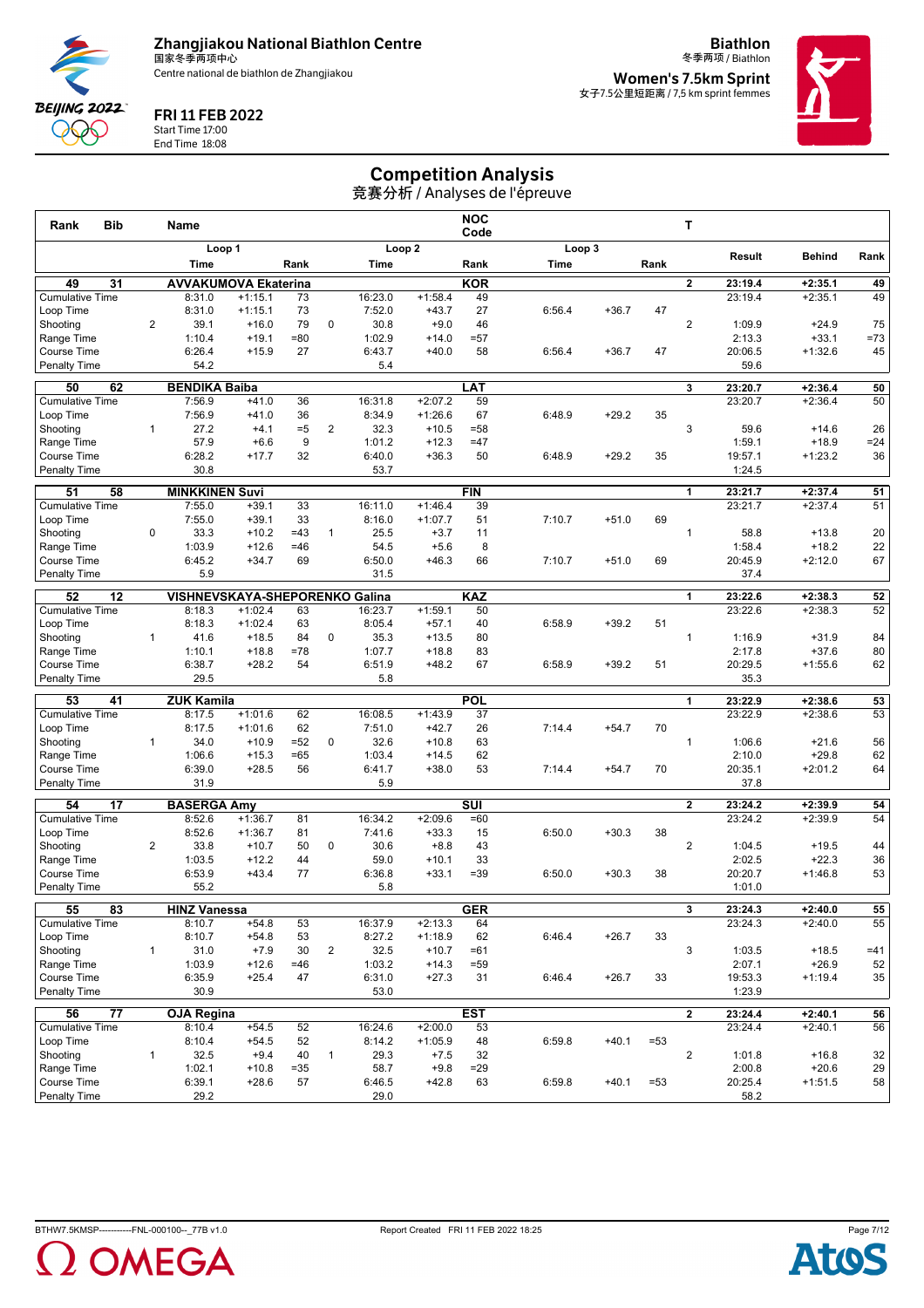

FRI 11 FEB 2022 Start Time 17:00 End Time 18:08

**BEIJING 2022** POQ C

**Biathlon**



冬季两项 / Biathlon **Women's 7.5km Sprint** 女子7.5公里短距离 / 7,5 km sprint femmes



# Competition Analysis

| Loop <sub>2</sub><br>Loop 3<br>Loop 1<br>Result<br><b>Behind</b><br>Rank<br>Time<br>Rank<br>Rank<br>Time<br>Rank<br>Time<br>57<br>78<br><b>COMOLA Samuela</b><br><b>ITA</b><br>57<br>23:30.7<br>$+2:46.4$<br>1<br>57<br><b>Cumulative Time</b><br>8:23.3<br>71<br>$+1:50.9$<br>41<br>23:30.7<br>$+2:46.4$<br>$+1:07.4$<br>16:15.5<br>8:23.3<br>71<br>7:52.2<br>28<br>7:15.2<br>$+55.5$<br>71<br>Loop Time<br>$+1:07.4$<br>$+43.9$<br>39.5<br>$+16.4$<br>80<br>$\mathbf 0$<br>30.1<br>38<br>$=73$<br>Shooting<br>$\mathbf{1}$<br>$+8.3$<br>$\mathbf{1}$<br>1:09.7<br>$+24.7$<br>1:10.1<br>$=78$<br>1:04.3<br>$+34.2$<br>78<br>Range Time<br>$+18.8$<br>$+15.4$<br>$=66$<br>2:14.4<br>6:42.3<br>20:39.3<br>$+2:05.4$<br>65<br>Course Time<br>$+31.8$<br>65<br>6:41.8<br>$+38.1$<br>54<br>7:15.2<br>$+55.5$<br>71<br>Penalty Time<br>30.9<br>6.1<br>37.0<br>68<br><b>VOBORNIKOVA Tereza</b><br><b>CZE</b><br>$\overline{2}$<br>58<br>58<br>23:30.9<br>$+2:46.6$<br><b>Cumulative Time</b><br>8:43.5<br>$+1:27.6$<br>78<br>16:34.2<br>$+2:09.6$<br>$=60$<br>23:30.9<br>$+2:46.6$<br>58<br>8:43.5<br>$+1:27.6$<br>78<br>7:50.7<br>$+42.4$<br>23<br>6:56.7<br>$=48$<br>Loop Time<br>$+37.0$<br>$\overline{2}$<br>55<br>0<br>39<br>$\overline{2}$<br>$+19.7$<br>$=45$<br>Shooting<br>34.4<br>$+11.3$<br>30.3<br>$+8.5$<br>1:04.7<br>2:02.7<br>$+22.5$<br>38<br>Range Time<br>1:03.1<br>$+11.8$<br>$=41$<br>59.6<br>$+10.7$<br>38<br>71<br>Course Time<br>6:46.9<br>$+36.4$<br>6:45.7<br>$+42.0$<br>60<br>6:56.7<br>$+37.0$<br>$=48$<br>20:29.3<br>$+1:55.4$<br>61<br><b>Penalty Time</b><br>53.5<br>5.4<br>58.9<br>SLO<br>59<br>23<br><b>KLEMENCIC Polona</b><br>$\overline{2}$<br>23:31.2<br>$+2:46.9$<br>59<br>8:23.2<br>$+1:07.3$<br>70<br>16:34.5<br>$+2:09.9$<br>62<br>23:31.2<br>$+2:46.9$<br>59<br><b>Cumulative Time</b><br>8:23.2<br>$+1:07.3$<br>70<br>$+1:03.0$<br>45<br>$+37.0$<br>Loop Time<br>8:11.3<br>6:56.7<br>$=48$<br>$\overline{2}$<br>29.1<br>30.9<br>27<br>Shooting<br>$\mathbf{1}$<br>$+6.0$<br>$=14$<br>$\mathbf{1}$<br>$+9.1$<br>$=47$<br>1:00.0<br>$+15.0$<br>31<br>1:02.2<br>53<br>2:03.6<br>$+23.4$<br>43<br>Range Time<br>1:01.4<br>$+10.1$<br>$+13.3$<br>$+40.2$<br>73<br>6:38.7<br>$+1:52.2$<br>59<br>Course Time<br>6:50.7<br>$+35.0$<br>47<br>6:56.7<br>$+37.0$<br>$=48$<br>20:26.1<br>30.4<br>31.1<br>1:01.5<br>Penalty Time<br><b>BLR</b><br>60<br>14<br><b>LESHCHANKA Iryna</b><br>3<br>23:32.5<br>$+2:48.2$<br>60<br><b>Cumulative Time</b><br>76<br>$+2:23.1$<br>68<br>$+2:48.2$<br>60<br>8:37.9<br>$+1:22.0$<br>16:47.7<br>23:32.5<br>76<br>8:09.8<br>$+1:01.5$<br>Loop Time<br>8:37.9<br>$+1:22.0$<br>$=43$<br>6:44.8<br>$+25.1$<br>30<br>3<br>38.3<br>77<br>30.9<br>$=47$<br>$=69$<br>Shooting<br>2<br>$+15.2$<br>$\mathbf{1}$<br>$+9.1$<br>1:09.2<br>$+24.2$<br>1:07.6<br>71<br>1:00.7<br>2:08.3<br>$+28.1$<br>56<br>Range Time<br>$+16.3$<br>$+11.8$<br>$=44$<br>$+25.6$<br>48<br>49<br>$+25.1$<br>30<br>39<br><b>Course Time</b><br>6:36.1<br>6:39.4<br>$+35.7$<br>6:44.8<br>20:00.3<br>$+1:26.4$<br>54.2<br>29.7<br>1:23.9<br>Penalty Time<br>61<br>46<br><b>CHN</b><br>$\overline{2}$<br><b>CHU Yuanmeng</b><br>23:32.6<br>$+2:48.3$<br>61<br><b>Cumulative Time</b><br>8:16.8<br>$+2:07.0$<br>58<br>23:32.6<br>$+2:48.3$<br>$+1:00.9$<br>$=60$<br>16:31.6<br>61<br>8:16.8<br>$+1:00.9$<br>8:14.8<br>$+1:06.5$<br>7:01.0<br>57<br>Loop Time<br>$=60$<br>50<br>$+41.3$<br>$\overline{2}$<br>40.0<br>81<br>$\mathbf{1}$<br>35.6<br>$= 80$<br>Shooting<br>$\mathbf{1}$<br>$+16.9$<br>$+13.8$<br>$= 83$<br>1:15.7<br>$+30.7$<br>1:09.0<br>$+17.7$<br>77<br>$+15.4$<br>2:13.3<br>$+33.1$<br>$=73$<br>Range Time<br>1:04.3<br>$=66$<br>6:36.5<br>$+26.0$<br>49<br>6:40.5<br>51<br>7:01.0<br>50<br>Course Time<br>$+36.8$<br>$+41.3$<br>57<br>20:18.0<br>$+1:44.1$<br><b>Penalty Time</b><br>31.3<br>30.0<br>1:01.3<br>62<br><b>CHN</b><br>64<br><b>MENG Fangi</b><br>23:33.7<br>$+2:49.4$<br>62<br>1<br>62<br><b>Cumulative Time</b><br>$+1:03.4$<br>16:24.1<br>$+1:59.5$<br>52<br>23:33.7<br>$+2:49.4$<br>8:19.3<br>$=64$<br>8:19.3<br>$+1:03.4$<br>$=64$<br>8:04.8<br>$+56.5$<br>38<br>7:09.6<br>$+49.9$<br>68<br>Loop Time<br>36.8<br>$=70$<br>$\mathbf 0$<br>35.5<br>$+13.7$<br>78<br>Shooting<br>$\mathbf{1}$<br>$+13.7$<br>$= 81$<br>$\mathbf{1}$<br>1:12.3<br>$+27.3$<br>1:07.3<br>1:07.0<br>$+34.1$<br>77<br>Range Time<br>$+16.0$<br>70<br>$+18.1$<br>$= 77$<br>2:14.3<br>6:42.1<br>66<br>Course Time<br>$+31.6$<br>64<br>6:52.5<br>$+48.8$<br>$=68$<br>7:09.6<br>$+49.9$<br>68<br>20:44.2<br>$+2:10.3$<br>29.9<br><b>Penalty Time</b><br>5.3<br>35.2<br><b>LESCINSKAITE Gabriele</b><br>63<br>53<br>LTU<br>$\overline{0}$<br>23:37.1<br>$+2:52.8$<br>63<br><b>Cumulative Time</b><br>16:29.5<br>23:37.1<br>$+2:52.8$<br>63<br>8:09.5<br>$+53.6$<br>$+2:04.9$<br>55<br>51<br>8:09.5<br>$+53.6$<br>51<br>8:20.0<br>$+1:11.7$<br>58<br>7:07.6<br>$+47.9$<br>66<br>Loop Time<br>$+11.5$<br>56<br>0<br>0<br>$=69$<br>Shooting<br>0<br>34.6<br>34.5<br>$+12.7$<br>$=76$<br>1:09.2<br>$+24.2$<br>$=65$<br>2:13.5<br>$+33.3$<br>Range Time<br>1:06.6<br>$+15.3$<br>1:06.9<br>$+18.0$<br>76<br>75<br>Course Time<br>$+47.9$<br>6:56.5<br>$+46.0$<br>80<br>7:07.6<br>$+1:03.9$<br>$= 77$<br>7:07.6<br>66<br>21:11.7<br>$+2:37.8$<br>75<br>Penalty Time<br>6.4<br>5.5<br>11.9 | Bib<br>Rank | Name |  |  | <b>NOC</b><br>Code |  | т |  |    |
|---------------------------------------------------------------------------------------------------------------------------------------------------------------------------------------------------------------------------------------------------------------------------------------------------------------------------------------------------------------------------------------------------------------------------------------------------------------------------------------------------------------------------------------------------------------------------------------------------------------------------------------------------------------------------------------------------------------------------------------------------------------------------------------------------------------------------------------------------------------------------------------------------------------------------------------------------------------------------------------------------------------------------------------------------------------------------------------------------------------------------------------------------------------------------------------------------------------------------------------------------------------------------------------------------------------------------------------------------------------------------------------------------------------------------------------------------------------------------------------------------------------------------------------------------------------------------------------------------------------------------------------------------------------------------------------------------------------------------------------------------------------------------------------------------------------------------------------------------------------------------------------------------------------------------------------------------------------------------------------------------------------------------------------------------------------------------------------------------------------------------------------------------------------------------------------------------------------------------------------------------------------------------------------------------------------------------------------------------------------------------------------------------------------------------------------------------------------------------------------------------------------------------------------------------------------------------------------------------------------------------------------------------------------------------------------------------------------------------------------------------------------------------------------------------------------------------------------------------------------------------------------------------------------------------------------------------------------------------------------------------------------------------------------------------------------------------------------------------------------------------------------------------------------------------------------------------------------------------------------------------------------------------------------------------------------------------------------------------------------------------------------------------------------------------------------------------------------------------------------------------------------------------------------------------------------------------------------------------------------------------------------------------------------------------------------------------------------------------------------------------------------------------------------------------------------------------------------------------------------------------------------------------------------------------------------------------------------------------------------------------------------------------------------------------------------------------------------------------------------------------------------------------------------------------------------------------------------------------------------------------------------------------------------------------------------------------------------------------------------------------------------------------------------------------------------------------------------------------------------------------------------------------------------------------------------------------------------------------------------------------------------------------------------------------------------------------------------------------------------------------------------------------------------------------------------------------------------------------------------------------------------------------------------------------------------------------------------------------------------------------------------------------------------------------------------------------------------------------------------------------------------------------------------------------------------------------------------------------------------------------------------------------------------------------------------|-------------|------|--|--|--------------------|--|---|--|----|
|                                                                                                                                                                                                                                                                                                                                                                                                                                                                                                                                                                                                                                                                                                                                                                                                                                                                                                                                                                                                                                                                                                                                                                                                                                                                                                                                                                                                                                                                                                                                                                                                                                                                                                                                                                                                                                                                                                                                                                                                                                                                                                                                                                                                                                                                                                                                                                                                                                                                                                                                                                                                                                                                                                                                                                                                                                                                                                                                                                                                                                                                                                                                                                                                                                                                                                                                                                                                                                                                                                                                                                                                                                                                                                                                                                                                                                                                                                                                                                                                                                                                                                                                                                                                                                                                                                                                                                                                                                                                                                                                                                                                                                                                                                                                                                                                                                                                                                                                                                                                                                                                                                                                                                                                                                                                                                               |             |      |  |  |                    |  |   |  |    |
|                                                                                                                                                                                                                                                                                                                                                                                                                                                                                                                                                                                                                                                                                                                                                                                                                                                                                                                                                                                                                                                                                                                                                                                                                                                                                                                                                                                                                                                                                                                                                                                                                                                                                                                                                                                                                                                                                                                                                                                                                                                                                                                                                                                                                                                                                                                                                                                                                                                                                                                                                                                                                                                                                                                                                                                                                                                                                                                                                                                                                                                                                                                                                                                                                                                                                                                                                                                                                                                                                                                                                                                                                                                                                                                                                                                                                                                                                                                                                                                                                                                                                                                                                                                                                                                                                                                                                                                                                                                                                                                                                                                                                                                                                                                                                                                                                                                                                                                                                                                                                                                                                                                                                                                                                                                                                                               |             |      |  |  |                    |  |   |  |    |
|                                                                                                                                                                                                                                                                                                                                                                                                                                                                                                                                                                                                                                                                                                                                                                                                                                                                                                                                                                                                                                                                                                                                                                                                                                                                                                                                                                                                                                                                                                                                                                                                                                                                                                                                                                                                                                                                                                                                                                                                                                                                                                                                                                                                                                                                                                                                                                                                                                                                                                                                                                                                                                                                                                                                                                                                                                                                                                                                                                                                                                                                                                                                                                                                                                                                                                                                                                                                                                                                                                                                                                                                                                                                                                                                                                                                                                                                                                                                                                                                                                                                                                                                                                                                                                                                                                                                                                                                                                                                                                                                                                                                                                                                                                                                                                                                                                                                                                                                                                                                                                                                                                                                                                                                                                                                                                               |             |      |  |  |                    |  |   |  |    |
|                                                                                                                                                                                                                                                                                                                                                                                                                                                                                                                                                                                                                                                                                                                                                                                                                                                                                                                                                                                                                                                                                                                                                                                                                                                                                                                                                                                                                                                                                                                                                                                                                                                                                                                                                                                                                                                                                                                                                                                                                                                                                                                                                                                                                                                                                                                                                                                                                                                                                                                                                                                                                                                                                                                                                                                                                                                                                                                                                                                                                                                                                                                                                                                                                                                                                                                                                                                                                                                                                                                                                                                                                                                                                                                                                                                                                                                                                                                                                                                                                                                                                                                                                                                                                                                                                                                                                                                                                                                                                                                                                                                                                                                                                                                                                                                                                                                                                                                                                                                                                                                                                                                                                                                                                                                                                                               |             |      |  |  |                    |  |   |  |    |
|                                                                                                                                                                                                                                                                                                                                                                                                                                                                                                                                                                                                                                                                                                                                                                                                                                                                                                                                                                                                                                                                                                                                                                                                                                                                                                                                                                                                                                                                                                                                                                                                                                                                                                                                                                                                                                                                                                                                                                                                                                                                                                                                                                                                                                                                                                                                                                                                                                                                                                                                                                                                                                                                                                                                                                                                                                                                                                                                                                                                                                                                                                                                                                                                                                                                                                                                                                                                                                                                                                                                                                                                                                                                                                                                                                                                                                                                                                                                                                                                                                                                                                                                                                                                                                                                                                                                                                                                                                                                                                                                                                                                                                                                                                                                                                                                                                                                                                                                                                                                                                                                                                                                                                                                                                                                                                               |             |      |  |  |                    |  |   |  |    |
|                                                                                                                                                                                                                                                                                                                                                                                                                                                                                                                                                                                                                                                                                                                                                                                                                                                                                                                                                                                                                                                                                                                                                                                                                                                                                                                                                                                                                                                                                                                                                                                                                                                                                                                                                                                                                                                                                                                                                                                                                                                                                                                                                                                                                                                                                                                                                                                                                                                                                                                                                                                                                                                                                                                                                                                                                                                                                                                                                                                                                                                                                                                                                                                                                                                                                                                                                                                                                                                                                                                                                                                                                                                                                                                                                                                                                                                                                                                                                                                                                                                                                                                                                                                                                                                                                                                                                                                                                                                                                                                                                                                                                                                                                                                                                                                                                                                                                                                                                                                                                                                                                                                                                                                                                                                                                                               |             |      |  |  |                    |  |   |  |    |
|                                                                                                                                                                                                                                                                                                                                                                                                                                                                                                                                                                                                                                                                                                                                                                                                                                                                                                                                                                                                                                                                                                                                                                                                                                                                                                                                                                                                                                                                                                                                                                                                                                                                                                                                                                                                                                                                                                                                                                                                                                                                                                                                                                                                                                                                                                                                                                                                                                                                                                                                                                                                                                                                                                                                                                                                                                                                                                                                                                                                                                                                                                                                                                                                                                                                                                                                                                                                                                                                                                                                                                                                                                                                                                                                                                                                                                                                                                                                                                                                                                                                                                                                                                                                                                                                                                                                                                                                                                                                                                                                                                                                                                                                                                                                                                                                                                                                                                                                                                                                                                                                                                                                                                                                                                                                                                               |             |      |  |  |                    |  |   |  |    |
|                                                                                                                                                                                                                                                                                                                                                                                                                                                                                                                                                                                                                                                                                                                                                                                                                                                                                                                                                                                                                                                                                                                                                                                                                                                                                                                                                                                                                                                                                                                                                                                                                                                                                                                                                                                                                                                                                                                                                                                                                                                                                                                                                                                                                                                                                                                                                                                                                                                                                                                                                                                                                                                                                                                                                                                                                                                                                                                                                                                                                                                                                                                                                                                                                                                                                                                                                                                                                                                                                                                                                                                                                                                                                                                                                                                                                                                                                                                                                                                                                                                                                                                                                                                                                                                                                                                                                                                                                                                                                                                                                                                                                                                                                                                                                                                                                                                                                                                                                                                                                                                                                                                                                                                                                                                                                                               |             |      |  |  |                    |  |   |  |    |
|                                                                                                                                                                                                                                                                                                                                                                                                                                                                                                                                                                                                                                                                                                                                                                                                                                                                                                                                                                                                                                                                                                                                                                                                                                                                                                                                                                                                                                                                                                                                                                                                                                                                                                                                                                                                                                                                                                                                                                                                                                                                                                                                                                                                                                                                                                                                                                                                                                                                                                                                                                                                                                                                                                                                                                                                                                                                                                                                                                                                                                                                                                                                                                                                                                                                                                                                                                                                                                                                                                                                                                                                                                                                                                                                                                                                                                                                                                                                                                                                                                                                                                                                                                                                                                                                                                                                                                                                                                                                                                                                                                                                                                                                                                                                                                                                                                                                                                                                                                                                                                                                                                                                                                                                                                                                                                               |             |      |  |  |                    |  |   |  |    |
|                                                                                                                                                                                                                                                                                                                                                                                                                                                                                                                                                                                                                                                                                                                                                                                                                                                                                                                                                                                                                                                                                                                                                                                                                                                                                                                                                                                                                                                                                                                                                                                                                                                                                                                                                                                                                                                                                                                                                                                                                                                                                                                                                                                                                                                                                                                                                                                                                                                                                                                                                                                                                                                                                                                                                                                                                                                                                                                                                                                                                                                                                                                                                                                                                                                                                                                                                                                                                                                                                                                                                                                                                                                                                                                                                                                                                                                                                                                                                                                                                                                                                                                                                                                                                                                                                                                                                                                                                                                                                                                                                                                                                                                                                                                                                                                                                                                                                                                                                                                                                                                                                                                                                                                                                                                                                                               |             |      |  |  |                    |  |   |  |    |
|                                                                                                                                                                                                                                                                                                                                                                                                                                                                                                                                                                                                                                                                                                                                                                                                                                                                                                                                                                                                                                                                                                                                                                                                                                                                                                                                                                                                                                                                                                                                                                                                                                                                                                                                                                                                                                                                                                                                                                                                                                                                                                                                                                                                                                                                                                                                                                                                                                                                                                                                                                                                                                                                                                                                                                                                                                                                                                                                                                                                                                                                                                                                                                                                                                                                                                                                                                                                                                                                                                                                                                                                                                                                                                                                                                                                                                                                                                                                                                                                                                                                                                                                                                                                                                                                                                                                                                                                                                                                                                                                                                                                                                                                                                                                                                                                                                                                                                                                                                                                                                                                                                                                                                                                                                                                                                               |             |      |  |  |                    |  |   |  |    |
|                                                                                                                                                                                                                                                                                                                                                                                                                                                                                                                                                                                                                                                                                                                                                                                                                                                                                                                                                                                                                                                                                                                                                                                                                                                                                                                                                                                                                                                                                                                                                                                                                                                                                                                                                                                                                                                                                                                                                                                                                                                                                                                                                                                                                                                                                                                                                                                                                                                                                                                                                                                                                                                                                                                                                                                                                                                                                                                                                                                                                                                                                                                                                                                                                                                                                                                                                                                                                                                                                                                                                                                                                                                                                                                                                                                                                                                                                                                                                                                                                                                                                                                                                                                                                                                                                                                                                                                                                                                                                                                                                                                                                                                                                                                                                                                                                                                                                                                                                                                                                                                                                                                                                                                                                                                                                                               |             |      |  |  |                    |  |   |  |    |
|                                                                                                                                                                                                                                                                                                                                                                                                                                                                                                                                                                                                                                                                                                                                                                                                                                                                                                                                                                                                                                                                                                                                                                                                                                                                                                                                                                                                                                                                                                                                                                                                                                                                                                                                                                                                                                                                                                                                                                                                                                                                                                                                                                                                                                                                                                                                                                                                                                                                                                                                                                                                                                                                                                                                                                                                                                                                                                                                                                                                                                                                                                                                                                                                                                                                                                                                                                                                                                                                                                                                                                                                                                                                                                                                                                                                                                                                                                                                                                                                                                                                                                                                                                                                                                                                                                                                                                                                                                                                                                                                                                                                                                                                                                                                                                                                                                                                                                                                                                                                                                                                                                                                                                                                                                                                                                               |             |      |  |  |                    |  |   |  |    |
|                                                                                                                                                                                                                                                                                                                                                                                                                                                                                                                                                                                                                                                                                                                                                                                                                                                                                                                                                                                                                                                                                                                                                                                                                                                                                                                                                                                                                                                                                                                                                                                                                                                                                                                                                                                                                                                                                                                                                                                                                                                                                                                                                                                                                                                                                                                                                                                                                                                                                                                                                                                                                                                                                                                                                                                                                                                                                                                                                                                                                                                                                                                                                                                                                                                                                                                                                                                                                                                                                                                                                                                                                                                                                                                                                                                                                                                                                                                                                                                                                                                                                                                                                                                                                                                                                                                                                                                                                                                                                                                                                                                                                                                                                                                                                                                                                                                                                                                                                                                                                                                                                                                                                                                                                                                                                                               |             |      |  |  |                    |  |   |  |    |
|                                                                                                                                                                                                                                                                                                                                                                                                                                                                                                                                                                                                                                                                                                                                                                                                                                                                                                                                                                                                                                                                                                                                                                                                                                                                                                                                                                                                                                                                                                                                                                                                                                                                                                                                                                                                                                                                                                                                                                                                                                                                                                                                                                                                                                                                                                                                                                                                                                                                                                                                                                                                                                                                                                                                                                                                                                                                                                                                                                                                                                                                                                                                                                                                                                                                                                                                                                                                                                                                                                                                                                                                                                                                                                                                                                                                                                                                                                                                                                                                                                                                                                                                                                                                                                                                                                                                                                                                                                                                                                                                                                                                                                                                                                                                                                                                                                                                                                                                                                                                                                                                                                                                                                                                                                                                                                               |             |      |  |  |                    |  |   |  |    |
|                                                                                                                                                                                                                                                                                                                                                                                                                                                                                                                                                                                                                                                                                                                                                                                                                                                                                                                                                                                                                                                                                                                                                                                                                                                                                                                                                                                                                                                                                                                                                                                                                                                                                                                                                                                                                                                                                                                                                                                                                                                                                                                                                                                                                                                                                                                                                                                                                                                                                                                                                                                                                                                                                                                                                                                                                                                                                                                                                                                                                                                                                                                                                                                                                                                                                                                                                                                                                                                                                                                                                                                                                                                                                                                                                                                                                                                                                                                                                                                                                                                                                                                                                                                                                                                                                                                                                                                                                                                                                                                                                                                                                                                                                                                                                                                                                                                                                                                                                                                                                                                                                                                                                                                                                                                                                                               |             |      |  |  |                    |  |   |  |    |
|                                                                                                                                                                                                                                                                                                                                                                                                                                                                                                                                                                                                                                                                                                                                                                                                                                                                                                                                                                                                                                                                                                                                                                                                                                                                                                                                                                                                                                                                                                                                                                                                                                                                                                                                                                                                                                                                                                                                                                                                                                                                                                                                                                                                                                                                                                                                                                                                                                                                                                                                                                                                                                                                                                                                                                                                                                                                                                                                                                                                                                                                                                                                                                                                                                                                                                                                                                                                                                                                                                                                                                                                                                                                                                                                                                                                                                                                                                                                                                                                                                                                                                                                                                                                                                                                                                                                                                                                                                                                                                                                                                                                                                                                                                                                                                                                                                                                                                                                                                                                                                                                                                                                                                                                                                                                                                               |             |      |  |  |                    |  |   |  |    |
|                                                                                                                                                                                                                                                                                                                                                                                                                                                                                                                                                                                                                                                                                                                                                                                                                                                                                                                                                                                                                                                                                                                                                                                                                                                                                                                                                                                                                                                                                                                                                                                                                                                                                                                                                                                                                                                                                                                                                                                                                                                                                                                                                                                                                                                                                                                                                                                                                                                                                                                                                                                                                                                                                                                                                                                                                                                                                                                                                                                                                                                                                                                                                                                                                                                                                                                                                                                                                                                                                                                                                                                                                                                                                                                                                                                                                                                                                                                                                                                                                                                                                                                                                                                                                                                                                                                                                                                                                                                                                                                                                                                                                                                                                                                                                                                                                                                                                                                                                                                                                                                                                                                                                                                                                                                                                                               |             |      |  |  |                    |  |   |  |    |
|                                                                                                                                                                                                                                                                                                                                                                                                                                                                                                                                                                                                                                                                                                                                                                                                                                                                                                                                                                                                                                                                                                                                                                                                                                                                                                                                                                                                                                                                                                                                                                                                                                                                                                                                                                                                                                                                                                                                                                                                                                                                                                                                                                                                                                                                                                                                                                                                                                                                                                                                                                                                                                                                                                                                                                                                                                                                                                                                                                                                                                                                                                                                                                                                                                                                                                                                                                                                                                                                                                                                                                                                                                                                                                                                                                                                                                                                                                                                                                                                                                                                                                                                                                                                                                                                                                                                                                                                                                                                                                                                                                                                                                                                                                                                                                                                                                                                                                                                                                                                                                                                                                                                                                                                                                                                                                               |             |      |  |  |                    |  |   |  |    |
|                                                                                                                                                                                                                                                                                                                                                                                                                                                                                                                                                                                                                                                                                                                                                                                                                                                                                                                                                                                                                                                                                                                                                                                                                                                                                                                                                                                                                                                                                                                                                                                                                                                                                                                                                                                                                                                                                                                                                                                                                                                                                                                                                                                                                                                                                                                                                                                                                                                                                                                                                                                                                                                                                                                                                                                                                                                                                                                                                                                                                                                                                                                                                                                                                                                                                                                                                                                                                                                                                                                                                                                                                                                                                                                                                                                                                                                                                                                                                                                                                                                                                                                                                                                                                                                                                                                                                                                                                                                                                                                                                                                                                                                                                                                                                                                                                                                                                                                                                                                                                                                                                                                                                                                                                                                                                                               |             |      |  |  |                    |  |   |  |    |
|                                                                                                                                                                                                                                                                                                                                                                                                                                                                                                                                                                                                                                                                                                                                                                                                                                                                                                                                                                                                                                                                                                                                                                                                                                                                                                                                                                                                                                                                                                                                                                                                                                                                                                                                                                                                                                                                                                                                                                                                                                                                                                                                                                                                                                                                                                                                                                                                                                                                                                                                                                                                                                                                                                                                                                                                                                                                                                                                                                                                                                                                                                                                                                                                                                                                                                                                                                                                                                                                                                                                                                                                                                                                                                                                                                                                                                                                                                                                                                                                                                                                                                                                                                                                                                                                                                                                                                                                                                                                                                                                                                                                                                                                                                                                                                                                                                                                                                                                                                                                                                                                                                                                                                                                                                                                                                               |             |      |  |  |                    |  |   |  |    |
|                                                                                                                                                                                                                                                                                                                                                                                                                                                                                                                                                                                                                                                                                                                                                                                                                                                                                                                                                                                                                                                                                                                                                                                                                                                                                                                                                                                                                                                                                                                                                                                                                                                                                                                                                                                                                                                                                                                                                                                                                                                                                                                                                                                                                                                                                                                                                                                                                                                                                                                                                                                                                                                                                                                                                                                                                                                                                                                                                                                                                                                                                                                                                                                                                                                                                                                                                                                                                                                                                                                                                                                                                                                                                                                                                                                                                                                                                                                                                                                                                                                                                                                                                                                                                                                                                                                                                                                                                                                                                                                                                                                                                                                                                                                                                                                                                                                                                                                                                                                                                                                                                                                                                                                                                                                                                                               |             |      |  |  |                    |  |   |  |    |
|                                                                                                                                                                                                                                                                                                                                                                                                                                                                                                                                                                                                                                                                                                                                                                                                                                                                                                                                                                                                                                                                                                                                                                                                                                                                                                                                                                                                                                                                                                                                                                                                                                                                                                                                                                                                                                                                                                                                                                                                                                                                                                                                                                                                                                                                                                                                                                                                                                                                                                                                                                                                                                                                                                                                                                                                                                                                                                                                                                                                                                                                                                                                                                                                                                                                                                                                                                                                                                                                                                                                                                                                                                                                                                                                                                                                                                                                                                                                                                                                                                                                                                                                                                                                                                                                                                                                                                                                                                                                                                                                                                                                                                                                                                                                                                                                                                                                                                                                                                                                                                                                                                                                                                                                                                                                                                               |             |      |  |  |                    |  |   |  |    |
|                                                                                                                                                                                                                                                                                                                                                                                                                                                                                                                                                                                                                                                                                                                                                                                                                                                                                                                                                                                                                                                                                                                                                                                                                                                                                                                                                                                                                                                                                                                                                                                                                                                                                                                                                                                                                                                                                                                                                                                                                                                                                                                                                                                                                                                                                                                                                                                                                                                                                                                                                                                                                                                                                                                                                                                                                                                                                                                                                                                                                                                                                                                                                                                                                                                                                                                                                                                                                                                                                                                                                                                                                                                                                                                                                                                                                                                                                                                                                                                                                                                                                                                                                                                                                                                                                                                                                                                                                                                                                                                                                                                                                                                                                                                                                                                                                                                                                                                                                                                                                                                                                                                                                                                                                                                                                                               |             |      |  |  |                    |  |   |  |    |
|                                                                                                                                                                                                                                                                                                                                                                                                                                                                                                                                                                                                                                                                                                                                                                                                                                                                                                                                                                                                                                                                                                                                                                                                                                                                                                                                                                                                                                                                                                                                                                                                                                                                                                                                                                                                                                                                                                                                                                                                                                                                                                                                                                                                                                                                                                                                                                                                                                                                                                                                                                                                                                                                                                                                                                                                                                                                                                                                                                                                                                                                                                                                                                                                                                                                                                                                                                                                                                                                                                                                                                                                                                                                                                                                                                                                                                                                                                                                                                                                                                                                                                                                                                                                                                                                                                                                                                                                                                                                                                                                                                                                                                                                                                                                                                                                                                                                                                                                                                                                                                                                                                                                                                                                                                                                                                               |             |      |  |  |                    |  |   |  |    |
|                                                                                                                                                                                                                                                                                                                                                                                                                                                                                                                                                                                                                                                                                                                                                                                                                                                                                                                                                                                                                                                                                                                                                                                                                                                                                                                                                                                                                                                                                                                                                                                                                                                                                                                                                                                                                                                                                                                                                                                                                                                                                                                                                                                                                                                                                                                                                                                                                                                                                                                                                                                                                                                                                                                                                                                                                                                                                                                                                                                                                                                                                                                                                                                                                                                                                                                                                                                                                                                                                                                                                                                                                                                                                                                                                                                                                                                                                                                                                                                                                                                                                                                                                                                                                                                                                                                                                                                                                                                                                                                                                                                                                                                                                                                                                                                                                                                                                                                                                                                                                                                                                                                                                                                                                                                                                                               |             |      |  |  |                    |  |   |  |    |
|                                                                                                                                                                                                                                                                                                                                                                                                                                                                                                                                                                                                                                                                                                                                                                                                                                                                                                                                                                                                                                                                                                                                                                                                                                                                                                                                                                                                                                                                                                                                                                                                                                                                                                                                                                                                                                                                                                                                                                                                                                                                                                                                                                                                                                                                                                                                                                                                                                                                                                                                                                                                                                                                                                                                                                                                                                                                                                                                                                                                                                                                                                                                                                                                                                                                                                                                                                                                                                                                                                                                                                                                                                                                                                                                                                                                                                                                                                                                                                                                                                                                                                                                                                                                                                                                                                                                                                                                                                                                                                                                                                                                                                                                                                                                                                                                                                                                                                                                                                                                                                                                                                                                                                                                                                                                                                               |             |      |  |  |                    |  |   |  |    |
|                                                                                                                                                                                                                                                                                                                                                                                                                                                                                                                                                                                                                                                                                                                                                                                                                                                                                                                                                                                                                                                                                                                                                                                                                                                                                                                                                                                                                                                                                                                                                                                                                                                                                                                                                                                                                                                                                                                                                                                                                                                                                                                                                                                                                                                                                                                                                                                                                                                                                                                                                                                                                                                                                                                                                                                                                                                                                                                                                                                                                                                                                                                                                                                                                                                                                                                                                                                                                                                                                                                                                                                                                                                                                                                                                                                                                                                                                                                                                                                                                                                                                                                                                                                                                                                                                                                                                                                                                                                                                                                                                                                                                                                                                                                                                                                                                                                                                                                                                                                                                                                                                                                                                                                                                                                                                                               |             |      |  |  |                    |  |   |  |    |
|                                                                                                                                                                                                                                                                                                                                                                                                                                                                                                                                                                                                                                                                                                                                                                                                                                                                                                                                                                                                                                                                                                                                                                                                                                                                                                                                                                                                                                                                                                                                                                                                                                                                                                                                                                                                                                                                                                                                                                                                                                                                                                                                                                                                                                                                                                                                                                                                                                                                                                                                                                                                                                                                                                                                                                                                                                                                                                                                                                                                                                                                                                                                                                                                                                                                                                                                                                                                                                                                                                                                                                                                                                                                                                                                                                                                                                                                                                                                                                                                                                                                                                                                                                                                                                                                                                                                                                                                                                                                                                                                                                                                                                                                                                                                                                                                                                                                                                                                                                                                                                                                                                                                                                                                                                                                                                               |             |      |  |  |                    |  |   |  |    |
|                                                                                                                                                                                                                                                                                                                                                                                                                                                                                                                                                                                                                                                                                                                                                                                                                                                                                                                                                                                                                                                                                                                                                                                                                                                                                                                                                                                                                                                                                                                                                                                                                                                                                                                                                                                                                                                                                                                                                                                                                                                                                                                                                                                                                                                                                                                                                                                                                                                                                                                                                                                                                                                                                                                                                                                                                                                                                                                                                                                                                                                                                                                                                                                                                                                                                                                                                                                                                                                                                                                                                                                                                                                                                                                                                                                                                                                                                                                                                                                                                                                                                                                                                                                                                                                                                                                                                                                                                                                                                                                                                                                                                                                                                                                                                                                                                                                                                                                                                                                                                                                                                                                                                                                                                                                                                                               |             |      |  |  |                    |  |   |  |    |
|                                                                                                                                                                                                                                                                                                                                                                                                                                                                                                                                                                                                                                                                                                                                                                                                                                                                                                                                                                                                                                                                                                                                                                                                                                                                                                                                                                                                                                                                                                                                                                                                                                                                                                                                                                                                                                                                                                                                                                                                                                                                                                                                                                                                                                                                                                                                                                                                                                                                                                                                                                                                                                                                                                                                                                                                                                                                                                                                                                                                                                                                                                                                                                                                                                                                                                                                                                                                                                                                                                                                                                                                                                                                                                                                                                                                                                                                                                                                                                                                                                                                                                                                                                                                                                                                                                                                                                                                                                                                                                                                                                                                                                                                                                                                                                                                                                                                                                                                                                                                                                                                                                                                                                                                                                                                                                               |             |      |  |  |                    |  |   |  |    |
|                                                                                                                                                                                                                                                                                                                                                                                                                                                                                                                                                                                                                                                                                                                                                                                                                                                                                                                                                                                                                                                                                                                                                                                                                                                                                                                                                                                                                                                                                                                                                                                                                                                                                                                                                                                                                                                                                                                                                                                                                                                                                                                                                                                                                                                                                                                                                                                                                                                                                                                                                                                                                                                                                                                                                                                                                                                                                                                                                                                                                                                                                                                                                                                                                                                                                                                                                                                                                                                                                                                                                                                                                                                                                                                                                                                                                                                                                                                                                                                                                                                                                                                                                                                                                                                                                                                                                                                                                                                                                                                                                                                                                                                                                                                                                                                                                                                                                                                                                                                                                                                                                                                                                                                                                                                                                                               |             |      |  |  |                    |  |   |  |    |
|                                                                                                                                                                                                                                                                                                                                                                                                                                                                                                                                                                                                                                                                                                                                                                                                                                                                                                                                                                                                                                                                                                                                                                                                                                                                                                                                                                                                                                                                                                                                                                                                                                                                                                                                                                                                                                                                                                                                                                                                                                                                                                                                                                                                                                                                                                                                                                                                                                                                                                                                                                                                                                                                                                                                                                                                                                                                                                                                                                                                                                                                                                                                                                                                                                                                                                                                                                                                                                                                                                                                                                                                                                                                                                                                                                                                                                                                                                                                                                                                                                                                                                                                                                                                                                                                                                                                                                                                                                                                                                                                                                                                                                                                                                                                                                                                                                                                                                                                                                                                                                                                                                                                                                                                                                                                                                               |             |      |  |  |                    |  |   |  |    |
|                                                                                                                                                                                                                                                                                                                                                                                                                                                                                                                                                                                                                                                                                                                                                                                                                                                                                                                                                                                                                                                                                                                                                                                                                                                                                                                                                                                                                                                                                                                                                                                                                                                                                                                                                                                                                                                                                                                                                                                                                                                                                                                                                                                                                                                                                                                                                                                                                                                                                                                                                                                                                                                                                                                                                                                                                                                                                                                                                                                                                                                                                                                                                                                                                                                                                                                                                                                                                                                                                                                                                                                                                                                                                                                                                                                                                                                                                                                                                                                                                                                                                                                                                                                                                                                                                                                                                                                                                                                                                                                                                                                                                                                                                                                                                                                                                                                                                                                                                                                                                                                                                                                                                                                                                                                                                                               |             |      |  |  |                    |  |   |  |    |
|                                                                                                                                                                                                                                                                                                                                                                                                                                                                                                                                                                                                                                                                                                                                                                                                                                                                                                                                                                                                                                                                                                                                                                                                                                                                                                                                                                                                                                                                                                                                                                                                                                                                                                                                                                                                                                                                                                                                                                                                                                                                                                                                                                                                                                                                                                                                                                                                                                                                                                                                                                                                                                                                                                                                                                                                                                                                                                                                                                                                                                                                                                                                                                                                                                                                                                                                                                                                                                                                                                                                                                                                                                                                                                                                                                                                                                                                                                                                                                                                                                                                                                                                                                                                                                                                                                                                                                                                                                                                                                                                                                                                                                                                                                                                                                                                                                                                                                                                                                                                                                                                                                                                                                                                                                                                                                               |             |      |  |  |                    |  |   |  |    |
|                                                                                                                                                                                                                                                                                                                                                                                                                                                                                                                                                                                                                                                                                                                                                                                                                                                                                                                                                                                                                                                                                                                                                                                                                                                                                                                                                                                                                                                                                                                                                                                                                                                                                                                                                                                                                                                                                                                                                                                                                                                                                                                                                                                                                                                                                                                                                                                                                                                                                                                                                                                                                                                                                                                                                                                                                                                                                                                                                                                                                                                                                                                                                                                                                                                                                                                                                                                                                                                                                                                                                                                                                                                                                                                                                                                                                                                                                                                                                                                                                                                                                                                                                                                                                                                                                                                                                                                                                                                                                                                                                                                                                                                                                                                                                                                                                                                                                                                                                                                                                                                                                                                                                                                                                                                                                                               |             |      |  |  |                    |  |   |  |    |
|                                                                                                                                                                                                                                                                                                                                                                                                                                                                                                                                                                                                                                                                                                                                                                                                                                                                                                                                                                                                                                                                                                                                                                                                                                                                                                                                                                                                                                                                                                                                                                                                                                                                                                                                                                                                                                                                                                                                                                                                                                                                                                                                                                                                                                                                                                                                                                                                                                                                                                                                                                                                                                                                                                                                                                                                                                                                                                                                                                                                                                                                                                                                                                                                                                                                                                                                                                                                                                                                                                                                                                                                                                                                                                                                                                                                                                                                                                                                                                                                                                                                                                                                                                                                                                                                                                                                                                                                                                                                                                                                                                                                                                                                                                                                                                                                                                                                                                                                                                                                                                                                                                                                                                                                                                                                                                               |             |      |  |  |                    |  |   |  |    |
|                                                                                                                                                                                                                                                                                                                                                                                                                                                                                                                                                                                                                                                                                                                                                                                                                                                                                                                                                                                                                                                                                                                                                                                                                                                                                                                                                                                                                                                                                                                                                                                                                                                                                                                                                                                                                                                                                                                                                                                                                                                                                                                                                                                                                                                                                                                                                                                                                                                                                                                                                                                                                                                                                                                                                                                                                                                                                                                                                                                                                                                                                                                                                                                                                                                                                                                                                                                                                                                                                                                                                                                                                                                                                                                                                                                                                                                                                                                                                                                                                                                                                                                                                                                                                                                                                                                                                                                                                                                                                                                                                                                                                                                                                                                                                                                                                                                                                                                                                                                                                                                                                                                                                                                                                                                                                                               |             |      |  |  |                    |  |   |  |    |
|                                                                                                                                                                                                                                                                                                                                                                                                                                                                                                                                                                                                                                                                                                                                                                                                                                                                                                                                                                                                                                                                                                                                                                                                                                                                                                                                                                                                                                                                                                                                                                                                                                                                                                                                                                                                                                                                                                                                                                                                                                                                                                                                                                                                                                                                                                                                                                                                                                                                                                                                                                                                                                                                                                                                                                                                                                                                                                                                                                                                                                                                                                                                                                                                                                                                                                                                                                                                                                                                                                                                                                                                                                                                                                                                                                                                                                                                                                                                                                                                                                                                                                                                                                                                                                                                                                                                                                                                                                                                                                                                                                                                                                                                                                                                                                                                                                                                                                                                                                                                                                                                                                                                                                                                                                                                                                               |             |      |  |  |                    |  |   |  |    |
|                                                                                                                                                                                                                                                                                                                                                                                                                                                                                                                                                                                                                                                                                                                                                                                                                                                                                                                                                                                                                                                                                                                                                                                                                                                                                                                                                                                                                                                                                                                                                                                                                                                                                                                                                                                                                                                                                                                                                                                                                                                                                                                                                                                                                                                                                                                                                                                                                                                                                                                                                                                                                                                                                                                                                                                                                                                                                                                                                                                                                                                                                                                                                                                                                                                                                                                                                                                                                                                                                                                                                                                                                                                                                                                                                                                                                                                                                                                                                                                                                                                                                                                                                                                                                                                                                                                                                                                                                                                                                                                                                                                                                                                                                                                                                                                                                                                                                                                                                                                                                                                                                                                                                                                                                                                                                                               |             |      |  |  |                    |  |   |  |    |
|                                                                                                                                                                                                                                                                                                                                                                                                                                                                                                                                                                                                                                                                                                                                                                                                                                                                                                                                                                                                                                                                                                                                                                                                                                                                                                                                                                                                                                                                                                                                                                                                                                                                                                                                                                                                                                                                                                                                                                                                                                                                                                                                                                                                                                                                                                                                                                                                                                                                                                                                                                                                                                                                                                                                                                                                                                                                                                                                                                                                                                                                                                                                                                                                                                                                                                                                                                                                                                                                                                                                                                                                                                                                                                                                                                                                                                                                                                                                                                                                                                                                                                                                                                                                                                                                                                                                                                                                                                                                                                                                                                                                                                                                                                                                                                                                                                                                                                                                                                                                                                                                                                                                                                                                                                                                                                               |             |      |  |  |                    |  |   |  |    |
|                                                                                                                                                                                                                                                                                                                                                                                                                                                                                                                                                                                                                                                                                                                                                                                                                                                                                                                                                                                                                                                                                                                                                                                                                                                                                                                                                                                                                                                                                                                                                                                                                                                                                                                                                                                                                                                                                                                                                                                                                                                                                                                                                                                                                                                                                                                                                                                                                                                                                                                                                                                                                                                                                                                                                                                                                                                                                                                                                                                                                                                                                                                                                                                                                                                                                                                                                                                                                                                                                                                                                                                                                                                                                                                                                                                                                                                                                                                                                                                                                                                                                                                                                                                                                                                                                                                                                                                                                                                                                                                                                                                                                                                                                                                                                                                                                                                                                                                                                                                                                                                                                                                                                                                                                                                                                                               |             |      |  |  |                    |  |   |  |    |
|                                                                                                                                                                                                                                                                                                                                                                                                                                                                                                                                                                                                                                                                                                                                                                                                                                                                                                                                                                                                                                                                                                                                                                                                                                                                                                                                                                                                                                                                                                                                                                                                                                                                                                                                                                                                                                                                                                                                                                                                                                                                                                                                                                                                                                                                                                                                                                                                                                                                                                                                                                                                                                                                                                                                                                                                                                                                                                                                                                                                                                                                                                                                                                                                                                                                                                                                                                                                                                                                                                                                                                                                                                                                                                                                                                                                                                                                                                                                                                                                                                                                                                                                                                                                                                                                                                                                                                                                                                                                                                                                                                                                                                                                                                                                                                                                                                                                                                                                                                                                                                                                                                                                                                                                                                                                                                               |             |      |  |  |                    |  |   |  |    |
|                                                                                                                                                                                                                                                                                                                                                                                                                                                                                                                                                                                                                                                                                                                                                                                                                                                                                                                                                                                                                                                                                                                                                                                                                                                                                                                                                                                                                                                                                                                                                                                                                                                                                                                                                                                                                                                                                                                                                                                                                                                                                                                                                                                                                                                                                                                                                                                                                                                                                                                                                                                                                                                                                                                                                                                                                                                                                                                                                                                                                                                                                                                                                                                                                                                                                                                                                                                                                                                                                                                                                                                                                                                                                                                                                                                                                                                                                                                                                                                                                                                                                                                                                                                                                                                                                                                                                                                                                                                                                                                                                                                                                                                                                                                                                                                                                                                                                                                                                                                                                                                                                                                                                                                                                                                                                                               |             |      |  |  |                    |  |   |  |    |
|                                                                                                                                                                                                                                                                                                                                                                                                                                                                                                                                                                                                                                                                                                                                                                                                                                                                                                                                                                                                                                                                                                                                                                                                                                                                                                                                                                                                                                                                                                                                                                                                                                                                                                                                                                                                                                                                                                                                                                                                                                                                                                                                                                                                                                                                                                                                                                                                                                                                                                                                                                                                                                                                                                                                                                                                                                                                                                                                                                                                                                                                                                                                                                                                                                                                                                                                                                                                                                                                                                                                                                                                                                                                                                                                                                                                                                                                                                                                                                                                                                                                                                                                                                                                                                                                                                                                                                                                                                                                                                                                                                                                                                                                                                                                                                                                                                                                                                                                                                                                                                                                                                                                                                                                                                                                                                               |             |      |  |  |                    |  |   |  |    |
|                                                                                                                                                                                                                                                                                                                                                                                                                                                                                                                                                                                                                                                                                                                                                                                                                                                                                                                                                                                                                                                                                                                                                                                                                                                                                                                                                                                                                                                                                                                                                                                                                                                                                                                                                                                                                                                                                                                                                                                                                                                                                                                                                                                                                                                                                                                                                                                                                                                                                                                                                                                                                                                                                                                                                                                                                                                                                                                                                                                                                                                                                                                                                                                                                                                                                                                                                                                                                                                                                                                                                                                                                                                                                                                                                                                                                                                                                                                                                                                                                                                                                                                                                                                                                                                                                                                                                                                                                                                                                                                                                                                                                                                                                                                                                                                                                                                                                                                                                                                                                                                                                                                                                                                                                                                                                                               |             |      |  |  |                    |  |   |  |    |
|                                                                                                                                                                                                                                                                                                                                                                                                                                                                                                                                                                                                                                                                                                                                                                                                                                                                                                                                                                                                                                                                                                                                                                                                                                                                                                                                                                                                                                                                                                                                                                                                                                                                                                                                                                                                                                                                                                                                                                                                                                                                                                                                                                                                                                                                                                                                                                                                                                                                                                                                                                                                                                                                                                                                                                                                                                                                                                                                                                                                                                                                                                                                                                                                                                                                                                                                                                                                                                                                                                                                                                                                                                                                                                                                                                                                                                                                                                                                                                                                                                                                                                                                                                                                                                                                                                                                                                                                                                                                                                                                                                                                                                                                                                                                                                                                                                                                                                                                                                                                                                                                                                                                                                                                                                                                                                               |             |      |  |  |                    |  |   |  |    |
|                                                                                                                                                                                                                                                                                                                                                                                                                                                                                                                                                                                                                                                                                                                                                                                                                                                                                                                                                                                                                                                                                                                                                                                                                                                                                                                                                                                                                                                                                                                                                                                                                                                                                                                                                                                                                                                                                                                                                                                                                                                                                                                                                                                                                                                                                                                                                                                                                                                                                                                                                                                                                                                                                                                                                                                                                                                                                                                                                                                                                                                                                                                                                                                                                                                                                                                                                                                                                                                                                                                                                                                                                                                                                                                                                                                                                                                                                                                                                                                                                                                                                                                                                                                                                                                                                                                                                                                                                                                                                                                                                                                                                                                                                                                                                                                                                                                                                                                                                                                                                                                                                                                                                                                                                                                                                                               |             |      |  |  |                    |  |   |  |    |
| $\overline{11}$<br><b>BEL</b><br>64<br><b>LIE Lotte</b><br>3<br>23:41.1<br>$+2:56.8$                                                                                                                                                                                                                                                                                                                                                                                                                                                                                                                                                                                                                                                                                                                                                                                                                                                                                                                                                                                                                                                                                                                                                                                                                                                                                                                                                                                                                                                                                                                                                                                                                                                                                                                                                                                                                                                                                                                                                                                                                                                                                                                                                                                                                                                                                                                                                                                                                                                                                                                                                                                                                                                                                                                                                                                                                                                                                                                                                                                                                                                                                                                                                                                                                                                                                                                                                                                                                                                                                                                                                                                                                                                                                                                                                                                                                                                                                                                                                                                                                                                                                                                                                                                                                                                                                                                                                                                                                                                                                                                                                                                                                                                                                                                                                                                                                                                                                                                                                                                                                                                                                                                                                                                                                          |             |      |  |  |                    |  |   |  | 64 |
| <b>Cumulative Time</b><br>$+1:45.8$<br>84<br>16:47.2<br>$+2:22.6$<br>67<br>23:41.1<br>$+2:56.8$<br>64<br>9:01.7<br>$+1:45.8$<br>7:45.5<br>$+37.2$<br>$+34.2$<br>42<br>Loop Time<br>9:01.7<br>84<br>6:53.9                                                                                                                                                                                                                                                                                                                                                                                                                                                                                                                                                                                                                                                                                                                                                                                                                                                                                                                                                                                                                                                                                                                                                                                                                                                                                                                                                                                                                                                                                                                                                                                                                                                                                                                                                                                                                                                                                                                                                                                                                                                                                                                                                                                                                                                                                                                                                                                                                                                                                                                                                                                                                                                                                                                                                                                                                                                                                                                                                                                                                                                                                                                                                                                                                                                                                                                                                                                                                                                                                                                                                                                                                                                                                                                                                                                                                                                                                                                                                                                                                                                                                                                                                                                                                                                                                                                                                                                                                                                                                                                                                                                                                                                                                                                                                                                                                                                                                                                                                                                                                                                                                                     |             |      |  |  |                    |  |   |  |    |
| 19<br>3<br>0<br>Shooting<br>3<br>38.6<br>$+15.5$<br>78<br>24.1<br>$+2.3$<br>4<br>1:02.8<br>$+17.8$<br>$= 38$                                                                                                                                                                                                                                                                                                                                                                                                                                                                                                                                                                                                                                                                                                                                                                                                                                                                                                                                                                                                                                                                                                                                                                                                                                                                                                                                                                                                                                                                                                                                                                                                                                                                                                                                                                                                                                                                                                                                                                                                                                                                                                                                                                                                                                                                                                                                                                                                                                                                                                                                                                                                                                                                                                                                                                                                                                                                                                                                                                                                                                                                                                                                                                                                                                                                                                                                                                                                                                                                                                                                                                                                                                                                                                                                                                                                                                                                                                                                                                                                                                                                                                                                                                                                                                                                                                                                                                                                                                                                                                                                                                                                                                                                                                                                                                                                                                                                                                                                                                                                                                                                                                                                                                                                  |             |      |  |  |                    |  |   |  |    |
| 2:02.4<br>Range Time<br>1:08.2<br>75<br>$+5.3$<br>$+22.2$<br>35<br>$+16.9$<br>54.2<br>$= 5$                                                                                                                                                                                                                                                                                                                                                                                                                                                                                                                                                                                                                                                                                                                                                                                                                                                                                                                                                                                                                                                                                                                                                                                                                                                                                                                                                                                                                                                                                                                                                                                                                                                                                                                                                                                                                                                                                                                                                                                                                                                                                                                                                                                                                                                                                                                                                                                                                                                                                                                                                                                                                                                                                                                                                                                                                                                                                                                                                                                                                                                                                                                                                                                                                                                                                                                                                                                                                                                                                                                                                                                                                                                                                                                                                                                                                                                                                                                                                                                                                                                                                                                                                                                                                                                                                                                                                                                                                                                                                                                                                                                                                                                                                                                                                                                                                                                                                                                                                                                                                                                                                                                                                                                                                   |             |      |  |  |                    |  |   |  |    |
| Course Time<br>$+23.8$<br>$+42.2$<br>6:34.3<br>42<br>6:45.9<br>61<br>6:53.9<br>$+34.2$<br>42<br>20:14.1<br>$+1:40.2$                                                                                                                                                                                                                                                                                                                                                                                                                                                                                                                                                                                                                                                                                                                                                                                                                                                                                                                                                                                                                                                                                                                                                                                                                                                                                                                                                                                                                                                                                                                                                                                                                                                                                                                                                                                                                                                                                                                                                                                                                                                                                                                                                                                                                                                                                                                                                                                                                                                                                                                                                                                                                                                                                                                                                                                                                                                                                                                                                                                                                                                                                                                                                                                                                                                                                                                                                                                                                                                                                                                                                                                                                                                                                                                                                                                                                                                                                                                                                                                                                                                                                                                                                                                                                                                                                                                                                                                                                                                                                                                                                                                                                                                                                                                                                                                                                                                                                                                                                                                                                                                                                                                                                                                          |             |      |  |  |                    |  |   |  | 49 |
| 1:24.6<br><b>Penalty Time</b><br>1:19.2<br>5.4                                                                                                                                                                                                                                                                                                                                                                                                                                                                                                                                                                                                                                                                                                                                                                                                                                                                                                                                                                                                                                                                                                                                                                                                                                                                                                                                                                                                                                                                                                                                                                                                                                                                                                                                                                                                                                                                                                                                                                                                                                                                                                                                                                                                                                                                                                                                                                                                                                                                                                                                                                                                                                                                                                                                                                                                                                                                                                                                                                                                                                                                                                                                                                                                                                                                                                                                                                                                                                                                                                                                                                                                                                                                                                                                                                                                                                                                                                                                                                                                                                                                                                                                                                                                                                                                                                                                                                                                                                                                                                                                                                                                                                                                                                                                                                                                                                                                                                                                                                                                                                                                                                                                                                                                                                                                |             |      |  |  |                    |  |   |  |    |



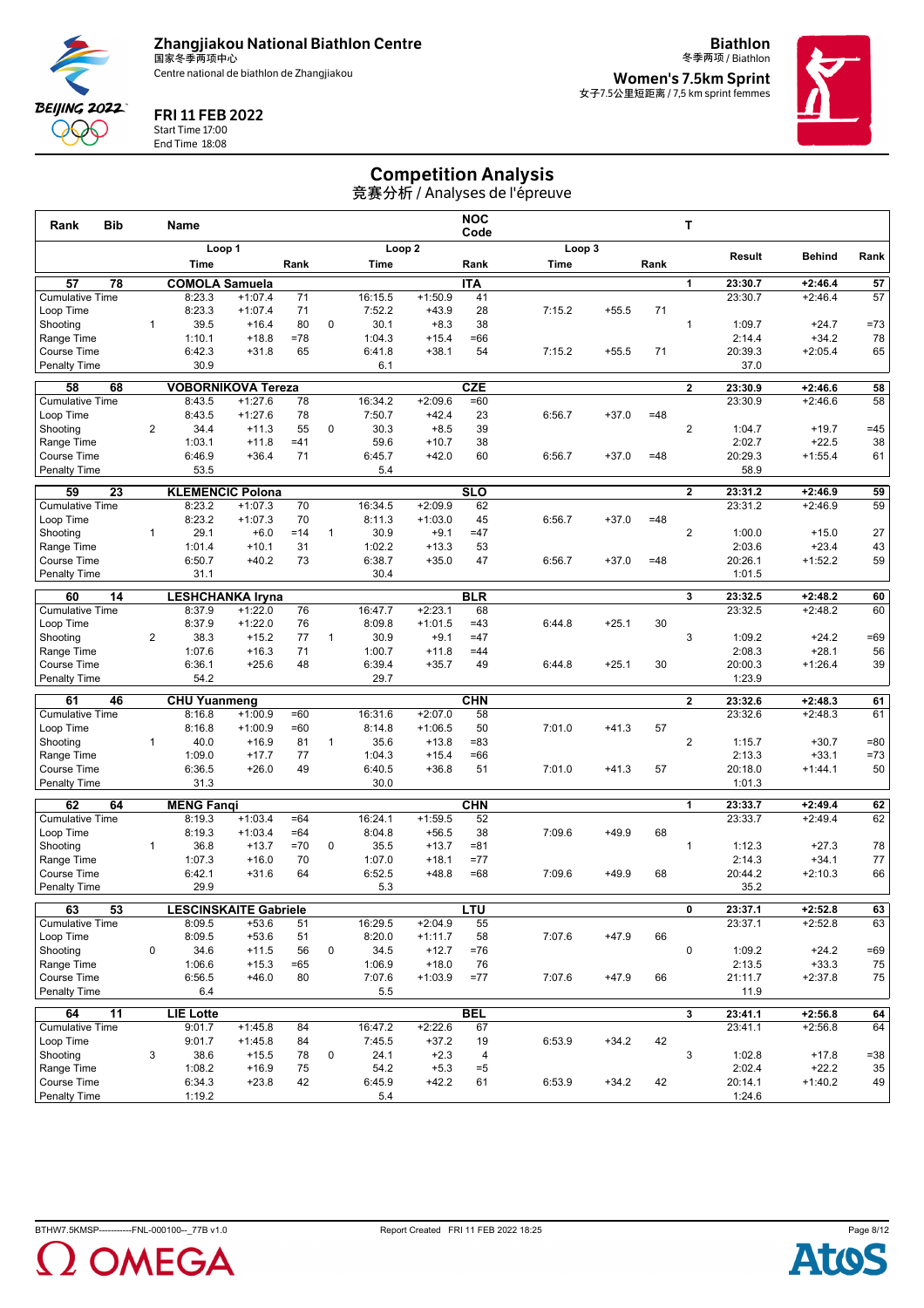

**Biathlon**



FRI 11 FEB 2022

Start Time 17:00 End Time 18:08

冬季两项 / Biathlon **Women's 7.5km Sprint** 女子7.5公里短距离 / 7,5 km sprint femmes



#### Competition Analysis

| <b>Bib</b><br>Rank                        |              | <b>Name</b>                         |                        |              |                |                   |                        | <b>NOC</b><br>Code |        |           |        | т              |                    |                        |                  |
|-------------------------------------------|--------------|-------------------------------------|------------------------|--------------|----------------|-------------------|------------------------|--------------------|--------|-----------|--------|----------------|--------------------|------------------------|------------------|
|                                           |              |                                     | Loop 1                 |              |                |                   | Loop <sub>2</sub>      |                    |        | Loop 3    |        |                | Result             | <b>Behind</b>          | Rank             |
|                                           |              | Time                                |                        | Rank         |                | Time              |                        | Rank               | Time   |           | Rank   |                |                    |                        |                  |
| 65<br>34                                  |              | <b>SLETTEMARK Ukaleq Astri</b>      |                        |              |                |                   |                        | <b>DEN</b>         |        |           |        | 0              | 23:54.6            | $+3:10.3$              | 65               |
| <b>Cumulative Time</b>                    |              | 8:08.0                              | $+52.1$                | 48           |                | 16:20.0           | $+1:55.4$              | 47                 |        |           |        |                | 23:54.6            | $+3:10.3$              | 65               |
| Loop Time                                 |              | 8:08.0                              | $+52.1$                | 48           |                | 8:12.0            | $+1:03.7$              | 46                 | 7:34.6 | $+1:14.9$ | 80     |                |                    |                        |                  |
| Shooting                                  | $\mathbf 0$  | 31.6<br>1:01.8                      | $+8.5$<br>$+10.5$      | 32<br>$= 33$ | 0              | 27.7<br>57.5      | $+5.9$<br>$+8.6$       | 20<br>20           |        |           |        | $\mathbf 0$    | 59.4<br>1:59.3     | $+14.4$<br>$+19.1$     | $= 24$<br>26     |
| Range Time<br>Course Time                 |              | 7:00.4                              | $+49.9$                | 82           |                | 7:08.8            | $+1:05.1$              | 80                 | 7:34.6 | $+1:14.9$ | 80     |                | 21:43.8            | $+3:09.9$              | 82               |
| Penalty Time                              |              | 5.8                                 |                        |              |                | 5.7               |                        |                    |        |           |        |                | 11.5               |                        |                  |
|                                           |              |                                     |                        |              |                |                   |                        |                    |        |           |        |                |                    |                        |                  |
| 66<br>89<br><b>Cumulative Time</b>        |              | <b>MAKA Anna</b><br>8:13.9          | $+58.0$                | 56           |                | 16:51.0           | $+2:26.4$              | <b>POL</b><br>69   |        |           |        | 3              | 23:55.4<br>23:55.4 | $+3:11.1$<br>$+3:11.1$ | 66<br>66         |
| Loop Time                                 |              | 8:13.9                              | $+58.0$                | 56           |                | 8:37.1            | $+1:28.8$              | 72                 | 7:04.4 | $+44.7$   | 59     |                |                    |                        |                  |
| Shooting                                  | $\mathbf{1}$ | 32.7                                | $+9.6$                 | 42           | $\overline{2}$ | 29.7              | $+7.9$                 | 35                 |        |           |        | 3              | 1:02.4             | $+17.4$                | $= 35$           |
| Range Time                                |              | 1:02.1                              | $+10.8$                | $= 35$       |                | 1:02.3            | $+13.4$                | 54                 |        |           |        |                | 2:04.4             | $+24.2$                | 46               |
| Course Time                               |              | 6:40.5                              | $+30.0$                | 60           |                | 6:37.7            | $+34.0$                | $=42$              | 7:04.4 | $+44.7$   | 59     |                | 20:22.6            | $+1:48.7$              | 55               |
| <b>Penalty Time</b>                       |              | 31.3                                |                        |              |                | 57.1              |                        |                    |        |           |        |                | 1:28.4             |                        |                  |
| 50<br>67                                  |              | <b>MAEDA Sari</b>                   |                        |              |                |                   |                        | <b>JPN</b>         |        |           |        | 3              | 23:58.9            | $+3:14.6$              | 67               |
| <b>Cumulative Time</b>                    |              | 8:22.5                              | $+1:06.6$              | 68           |                | 16:58.5           | $+2:33.9$              | 73                 |        |           |        |                | 23:58.9            | $+3:14.6$              | 67               |
| Loop Time                                 |              | 8:22.5                              | $+1:06.6$              | 68           |                | 8:36.0            | $+1:27.7$              | 70                 | 7:00.4 | $+40.7$   | 55     |                |                    |                        |                  |
| Shooting                                  | $\mathbf{1}$ | 35.6                                | $+12.5$                | 64           | $\overline{2}$ | 32.7              | $+10.9$                | =64                |        |           |        | 3              | 1:08.4             | $+23.4$                | $=66$            |
| Range Time                                |              | 1:06.5                              | $+15.2$                | 64           |                | 1:04.2            | $+15.3$                | 65                 |        |           |        |                | 2:10.7             | $+30.5$                | 65               |
| <b>Course Time</b>                        |              | 6:46.5                              | $+36.0$                | 70           |                | 6:38.1            | $+34.4$                | 44                 | 7:00.4 | $+40.7$   | 55     |                | 20:25.0            | $+1:51.1$              | 57               |
| <b>Penalty Time</b>                       |              | 29.5                                |                        |              |                | 53.7              |                        |                    |        |           |        |                | 1:23.2             |                        |                  |
| 68<br>13                                  |              | <b>CHEVALIER-BOUCHET Anais</b>      |                        |              |                |                   |                        | <b>FRA</b>         |        |           |        | 4              | 24:02.0            | $+3:17.7$              | 68               |
| <b>Cumulative Time</b>                    |              | 7:56.0                              | $+40.1$                | 34           |                | 17:02.2           | $+2:37.6$              | 74                 |        |           |        |                | 24:02.0            | $+3:17.7$              | 68               |
| Loop Time                                 |              | 7:56.0                              | $+40.1$                | 34           |                | 9:06.2            | $+1:57.9$              | 86                 | 6:59.8 | $+40.1$   | $= 53$ |                |                    |                        |                  |
| Shooting                                  | $\mathbf{1}$ | 29.3                                | $+6.2$                 | 17           | 3              | 27.3              | $+5.5$                 | 19                 |        |           |        | 4              | 56.6               | $+11.6$                | 14               |
| Range Time                                |              | 58.5                                | $+7.2$                 | 13           |                | 58.6              | $+9.7$                 | =27                |        |           |        |                | 1:57.1             | $+16.9$                | 17               |
| <b>Course Time</b><br><b>Penalty Time</b> |              | 6:27.4<br>30.1                      | $+16.9$                | 31           |                | 6:42.9<br>1:24.7  | $+39.2$                | 57                 | 6:59.8 | $+40.1$   | $= 53$ |                | 20:10.1<br>1:54.8  | $+1:36.2$              | 47               |
|                                           |              |                                     |                        |              |                |                   |                        |                    |        |           |        |                |                    |                        |                  |
| 69<br>75                                  |              | <b>ZBYLUT Kinga</b>                 |                        |              |                |                   |                        | <b>POL</b>         |        |           |        | $\overline{2}$ | 24:05.1            | $+3:20.8$              | 69               |
| <b>Cumulative Time</b>                    |              | 8:12.7<br>8:12.7                    | $+56.8$<br>$+56.8$     | 55<br>55     |                | 16:43.9<br>8:31.2 | $+2:19.3$<br>$+1:22.9$ | 66<br>65           | 7:21.2 | $+1:01.5$ | 74     |                | 24:05.1            | $+3:20.8$              | 69               |
| Loop Time<br>Shooting                     | $\mathbf{1}$ | 34.8                                | $+11.7$                | 57           | $\mathbf{1}$   | 32.5              | $+10.7$                | =61                |        |           |        | $\overline{2}$ | 1:07.4             | $+22.4$                | 60               |
| Range Time                                |              | 1:05.9                              | $+14.6$                | 60           |                | 1:10.0            | $+21.1$                | 87                 |        |           |        |                | 2:15.9             | $+35.7$                | 79               |
| Course Time                               |              | 6:37.4                              | $+26.9$                | 52           |                | 6:49.7            | $+46.0$                | 65                 | 7:21.2 | $+1:01.5$ | 74     |                | 20:48.3            | $+2:14.4$              | 68               |
| <b>Penalty Time</b>                       |              | 29.4                                |                        |              |                | 31.5              |                        |                    |        |           |        |                | 1:00.9             |                        |                  |
| 70<br>71                                  |              | <b>KRUCHYNKINA Elena</b>            |                        |              |                |                   |                        | <b>BLR</b>         |        |           |        | 4              | 24:10.1            | $+3:25.8$              | 70               |
| <b>Cumulative Time</b>                    |              | 8:14.9                              | $+59.0$                | 57           |                | 17:20.8           | $+2:56.2$              | 79                 |        |           |        |                | 24:10.1            | $+3:25.8$              | 70               |
| Loop Time                                 |              | 8:14.9                              | $+59.0$                | 57           |                | 9:05.9            | $+1:57.6$              | 85                 | 6:49.3 | $+29.6$   | 37     |                |                    |                        |                  |
| Shooting                                  | $\mathbf{1}$ | 34.0                                | $+10.9$                | $=52$        | 3              | 40.6              | $+18.8$                | 88                 |        |           |        | 4              | 1:14.6             | $+29.6$                | 79               |
| Range Time                                |              | 1:07.2                              | $+15.9$                | 69           |                | 1:11.3            | $+22.4$                | 88                 |        |           |        |                | 2:18.5             | $+38.3$                | 83               |
| Course Time                               |              | 6:35.6                              | $+25.1$                | $=45$        |                | 6:33.4            | $+29.7$                | 34                 | 6:49.3 | $+29.6$   | 37     |                | 19:58.3            | $+1:24.4$              | 37               |
| <b>Penalty Time</b>                       |              | 32.1                                |                        |              |                | 1:21.2            |                        |                    |        |           |        |                | 1:53.3             |                        |                  |
| $\overline{71}$<br>$\overline{32}$        |              | <b>USHKINA Natalia</b>              |                        |              |                |                   |                        | <b>ROU</b>         |        |           |        | $\mathbf{2}$   | 24:14.3            | $+3:30.0$              | $\overline{71}$  |
| <b>Cumulative Time</b>                    |              | 8:07.6                              | $+51.7$                | 46           |                | 16:43.1           | $+2:18.5$              | 65                 |        |           |        |                | 24:14.3            | $+3:30.0$              | $\overline{71}$  |
| Loop Time                                 |              | 8:07.6                              | $+51.7$                | 46           |                | 8:35.5            | $+1:27.2$              | 69                 | 7:31.2 | $+1:11.5$ | 79     |                |                    |                        |                  |
| Shooting                                  | $\mathbf{1}$ | 35.0                                | $+11.9$                | $=60$        | $\mathbf{1}$   | 32.8              | $+11.0$                | =66                |        |           |        | $\overline{2}$ | 1:07.9             | $+22.9$                | 62               |
| Range Time                                |              | 1:04.3                              | $+13.0$                | $= 51$       |                | 1:05.1            | $+16.2$                | 70                 |        |           |        |                | 2:09.4             | $+29.2$                | 61               |
| Course Time<br><b>Penalty Time</b>        |              | 6:32.1<br>31.2                      | $+21.6$                | 39           |                | 6:57.6<br>32.8    | $+53.9$                | 73                 | 7:31.2 | $+1:11.5$ | 79     |                | 21:00.9<br>1:04.0  | $+2:27.0$              | 72               |
|                                           |              |                                     |                        |              |                |                   |                        |                    |        |           |        |                |                    |                        |                  |
| 76<br>72<br><b>Cumulative Time</b>        |              | <b>HORVATOVA Henrieta</b><br>8:37.7 |                        | 75           |                | 16:54.3           | $+2:29.7$              | <b>SVK</b><br>70   |        |           |        | 1              | 24:20.7<br>24:20.7 | $+3:36.4$<br>$+3:36.4$ | ${\bf 72}$<br>72 |
| Loop Time                                 |              | 8:37.7                              | $+1:21.8$<br>$+1:21.8$ | 75           |                | 8:16.6            | $+1:08.3$              | 53                 | 7:26.4 | $+1:06.7$ | 77     |                |                    |                        |                  |
| Shootina                                  | $\mathbf{1}$ | 32.4                                | $+9.3$                 | $= 38$       | 0              | 28.2              | $+6.4$                 | 23                 |        |           |        | $\mathbf{1}$   | 1:00.6             | $+15.6$                | 28               |
| Range Time                                |              | 1:04.4                              | $+13.1$                | 53           |                | 59.8              | $+10.9$                | $=40$              |        |           |        |                | 2:04.2             | $+24.0$                | 45               |
| Course Time                               |              | 7:00.2                              | $+49.7$                | 81           |                | 7:10.5            | $+1:06.8$              | 83                 | 7:26.4 | $+1:06.7$ | 77     |                | 21:37.1            | $+3:03.2$              | 79               |
| Penalty Time                              |              | 33.1                                |                        |              |                | 6.3               |                        |                    |        |           |        |                | 39.4               |                        |                  |



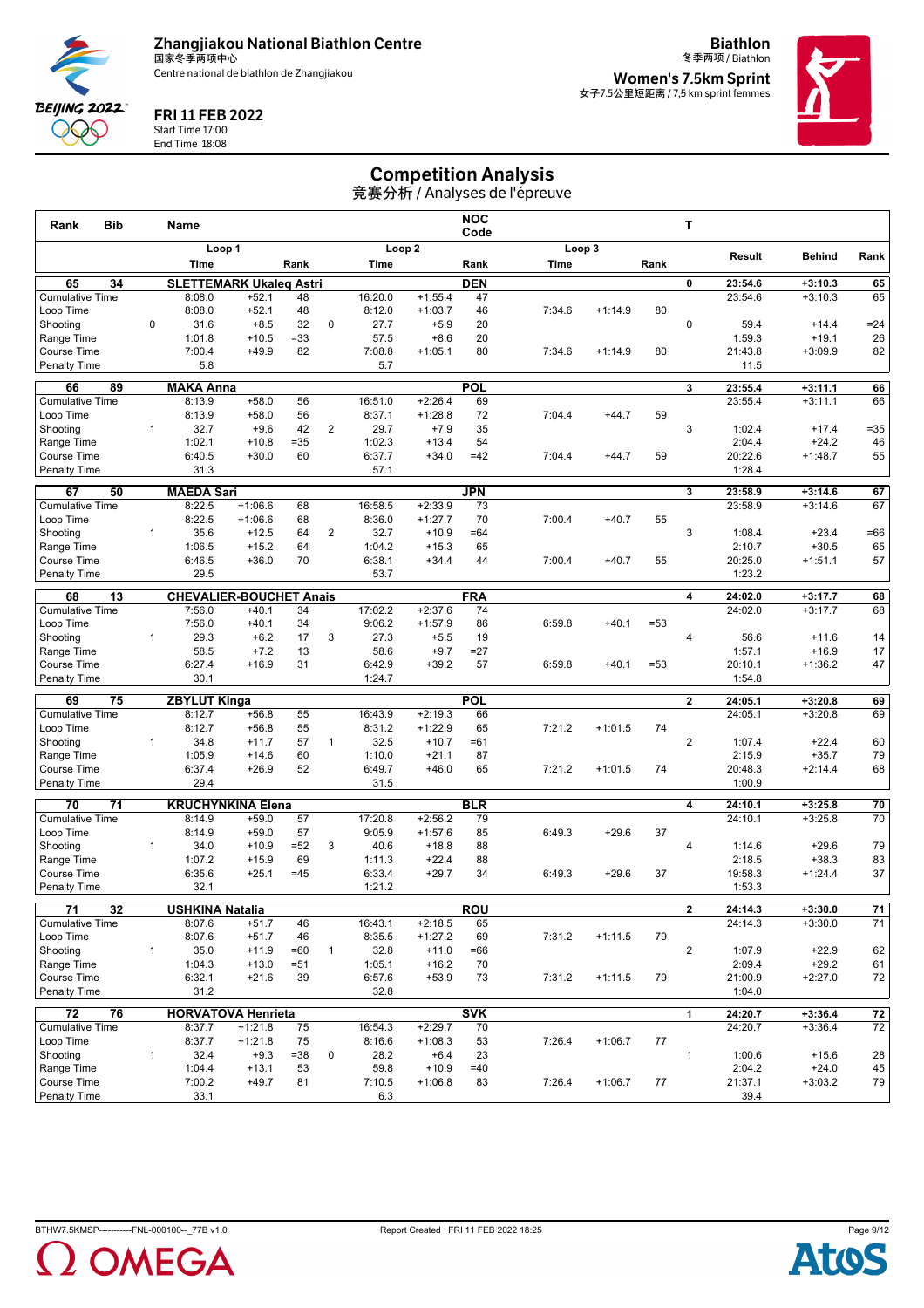

**Biathlon** 冬季两项 / Biathlon

**Women's 7.5km Sprint** 女子7.5公里短距离 / 7,5 km sprint femmes

#### FRI 11 FEB 2022

Start Time 17:00 End Time 18:08

**BEIJING 2022** QQQ

#### Competition Analysis

| Rank                                      | <b>Bib</b>      |              | Name                          |                        |                         |                |                   |                        | <b>NOC</b><br>Code |             |           |      | Т                       |                    |                        |                         |
|-------------------------------------------|-----------------|--------------|-------------------------------|------------------------|-------------------------|----------------|-------------------|------------------------|--------------------|-------------|-----------|------|-------------------------|--------------------|------------------------|-------------------------|
|                                           |                 |              |                               | Loop 1                 |                         |                |                   | Loop <sub>2</sub>      |                    |             | Loop 3    |      |                         | Result             | <b>Behind</b>          | Rank                    |
|                                           |                 |              | Time                          |                        | Rank                    |                | Time              |                        | Rank               | <b>Time</b> |           | Rank |                         |                    |                        |                         |
| 73                                        | 82              |              | <b>JANKA Erika</b>            |                        |                         |                |                   |                        | <b>FIN</b>         |             |           |      | 0                       | 24:20.9            | $+3:36.6$              | 73                      |
| <b>Cumulative Time</b>                    |                 |              | 8:09.4                        | $+53.5$                | $=49$                   |                | 16:24.0           | $+1:59.4$              | 51                 |             |           |      |                         | 24:20.9            | $+3:36.6$              | 73                      |
| Loop Time                                 |                 |              | 8:09.4                        | $+53.5$                | $=49$                   |                | 8:14.6            | $+1:06.3$              | 49                 | 7:56.9      | $+1:37.2$ | 87   |                         |                    |                        |                         |
| Shooting                                  |                 | 0            | 37.7                          | $+14.6$                | 75                      | $\mathbf 0$    | 30.4              | $+8.6$                 | $=40$              |             |           |      | 0                       | 1:08.2             | $+23.2$                | $=64$                   |
| Range Time                                |                 |              | 1:08.4                        | $+17.1$                | 76<br>$=78$             |                | 1:03.6            | $+14.7$                | 63<br>76           |             |           |      |                         | 2:12.0             | $+31.8$                | 69                      |
| Course Time<br><b>Penalty Time</b>        |                 |              | 6:54.8<br>6.2                 | $+44.3$                |                         |                | 7:05.0<br>6.0     | $+1:01.3$              |                    | 7:56.9      | $+1:37.2$ | 87   |                         | 21:56.7<br>12.2    | $+3:22.8$              | 83                      |
|                                           |                 |              |                               |                        |                         |                |                   |                        |                    |             |           |      |                         |                    |                        |                         |
| 74                                        | 85              |              | <b>TANAKA Yurie</b>           |                        |                         |                |                   |                        | <b>JPN</b>         |             |           |      | 1                       | 24:21.5            | $+3:37.2$              | 74                      |
| <b>Cumulative Time</b>                    |                 |              | 8:28.4<br>8:28.4              | $+1:12.5$<br>$+1:12.5$ | 72<br>72                |                | 17:14.3<br>8:45.9 | $+2:49.7$<br>$+1:37.6$ | 78<br>81           | 7:07.2      | $+47.5$   | 65   |                         | 24:21.5            | $+3:37.2$              | 74                      |
| Loop Time<br>Shooting                     |                 | 0            | 37.4                          | $+14.3$                | 74                      | $\mathbf{1}$   | 38.3              | $+16.5$                | 85                 |             |           |      | $\mathbf{1}$            | 1:15.8             | $+30.8$                | 82                      |
| Range Time                                |                 |              | 1:10.6                        | $+19.3$                | 82                      |                | 1:08.5            | $+19.6$                | 85                 |             |           |      |                         | 2:19.1             | $+38.9$                | 84                      |
| Course Time                               |                 |              | 7:11.8                        | $+1:01.3$              | 89                      |                | 7:07.6            | $+1:03.9$              | $= 77$             | 7:07.2      | $+47.5$   | 65   |                         | 21:26.6            | $+2:52.7$              | 77                      |
| <b>Penalty Time</b>                       |                 |              | 6.0                           |                        |                         |                | 29.8              |                        |                    |             |           |      |                         | 35.8               |                        |                         |
| 75                                        | 69              |              | <b>KINNUNEN Nastassia</b>     |                        |                         |                |                   |                        | <b>FIN</b>         |             |           |      | 3                       | 24:30.0            | $+3:45.7$              | 75                      |
| <b>Cumulative Time</b>                    |                 |              | 8:11.6                        | $+55.7$                | 54                      |                | 17:09.9           | $+2:45.3$              | 76                 |             |           |      |                         | 24:30.0            | $+3:45.7$              | 75                      |
| Loop Time                                 |                 |              | 8:11.6                        | $+55.7$                | 54                      |                | 8:58.3            | $+1:50.0$              | 83                 | 7:20.1      | $+1:00.4$ | 73   |                         |                    |                        |                         |
| Shooting                                  |                 | 1            | 32.1                          | $+9.0$                 | $= 35$                  | $\overline{2}$ | 33.2              | $+11.4$                | $=69$              |             |           |      | 3                       | 1:05.4             | $+20.4$                | 50                      |
| Range Time                                |                 |              | 1:04.0                        | $+12.7$                | $=48$                   |                | 1:06.2            | $+17.3$                | 73                 |             |           |      |                         | 2:10.2             | $+30.0$                | 63                      |
| Course Time                               |                 |              | 6:35.6                        | $+25.1$                | $=45$                   |                | 6:55.5            | $+51.8$                | 71                 | 7:20.1      | $+1:00.4$ | 73   |                         | 20:51.2            | $+2:17.3$              | 69                      |
| Penalty Time                              |                 |              | 32.0                          |                        |                         |                | 56.6              |                        |                    |             |           |      |                         | 1:28.6             |                        |                         |
| 76                                        | 88              |              | <b>DING Yuhuan</b>            |                        |                         |                |                   |                        | <b>CHN</b>         |             |           |      | $\mathbf{2}$            | 24:33.1            | $+3:48.8$              | 76                      |
| <b>Cumulative Time</b>                    |                 |              | 8:19.3                        | $+1:03.4$              | $=64$                   |                | 16:57.2           | $+2:32.6$              | 72                 |             |           |      |                         | 24:33.1            | $+3:48.8$              | 76                      |
| Loop Time                                 |                 |              | 8:19.3                        | $+1:03.4$              | $=64$                   |                | 8:37.9            | $+1:29.6$              | 73                 | 7:35.9      | $+1:16.2$ | 81   |                         |                    |                        |                         |
| Shooting                                  |                 | $\mathbf{1}$ | 40.7                          | $+17.6$                | 82                      | $\mathbf{1}$   | 35.0              | $+13.2$                | 79                 |             |           |      | $\overline{2}$          | 1:15.7             | $+30.7$                | $= 80$                  |
| Range Time<br><b>Course Time</b>          |                 |              | 1:10.4<br>6:38.9              | $+19.1$<br>$+28.4$     | $= 80$<br>55            |                | 1:07.8<br>6:58.9  | $+18.9$<br>$+55.2$     | 84<br>74           | 7:35.9      | $+1:16.2$ | 81   |                         | 2:18.2<br>21:13.7  | $+38.0$<br>$+2:39.8$   | 82<br>76                |
| <b>Penalty Time</b>                       |                 |              | 30.0                          |                        |                         |                | 31.2              |                        |                    |             |           |      |                         | 1:01.2             |                        |                         |
|                                           |                 |              |                               |                        |                         |                |                   |                        |                    |             |           |      |                         |                    |                        |                         |
| $\overline{77}$<br><b>Cumulative Time</b> | 20              |              | <b>BANKES Megan</b><br>8:21.7 | $+1:05.8$              | 67                      |                | 17:14.0           | $+2:49.4$              | CAN<br>77          |             |           |      | $\overline{\mathbf{3}}$ | 24:35.4<br>24:35.4 | $+3:51.1$<br>$+3:51.1$ | 77<br>$\overline{77}$   |
| Loop Time                                 |                 |              | 8:21.7                        | $+1:05.8$              | 67                      |                | 8:52.3            | $+1:44.0$              | 82                 | 7:21.4      | $+1:01.7$ | 75   |                         |                    |                        |                         |
| Shooting                                  |                 | $\mathbf{1}$ | 25.7                          | $+2.6$                 | $\overline{\mathbf{c}}$ | $\overline{2}$ | 21.9              | $+0.1$                 | $\overline{2}$     |             |           |      | 3                       | 47.7               | $+2.7$                 | $\overline{\mathbf{c}}$ |
| Range Time                                |                 |              | 57.2                          | $+5.9$                 | 7                       |                | 55.2              | $+6.3$                 | 9                  |             |           |      |                         | 1:52.4             | $+12.2$                | 5                       |
| Course Time                               |                 |              | 6:51.1                        | $+40.6$                | 74                      |                | 6:53.4            | $+49.7$                | 70                 | 7:21.4      | $+1:01.7$ | 75   |                         | 21:05.9            | $+2:32.0$              | 73                      |
| <b>Penalty Time</b>                       |                 |              | 33.4                          |                        |                         |                | 1:03.7            |                        |                    |             |           |      |                         | 1:37.1             |                        |                         |
| 78                                        | 66              |              | <b>ZDRAVKOVA Maria</b>        |                        |                         |                |                   |                        | <b>BUL</b>         |             |           |      | 1                       | 24:39.1            | $+3:54.8$              | 78                      |
| <b>Cumulative Time</b>                    |                 |              | 8:23.1                        | $+1:07.2$              | 69                      |                | 17:08.8           | $+2:44.2$              | 75                 |             |           |      |                         | 24:39.1            | $+3:54.8$              | 78                      |
| Loop Time                                 |                 |              | 8:23.1                        | $+1:07.2$              | 69                      |                | 8:45.7            | $+1:37.4$              | 80                 | 7:30.3      | $+1:10.6$ | 78   |                         |                    |                        |                         |
| Shooting                                  |                 | 0            | 40.8                          | $+17.7$                | 83                      | $\mathbf{1}$   | 30.7              | $+8.9$                 | $=44$              |             |           |      | $\mathbf{1}$            | 1:11.6             | $+26.6$                | 77                      |
| Range Time                                |                 |              | 1:14.6                        | $+23.3$                | 85                      |                | 1:03.3            | $+14.4$                | 61                 |             |           |      |                         | 2:17.9             | $+37.7$                | 81                      |
| Course Time<br>Penalty Time               |                 |              | 7:02.6<br>5.9                 | $+52.1$                | 83                      |                | 7:09.5<br>32.9    | $+1:05.8$              | 82                 | 7:30.3      | $+1:10.6$ | 78   |                         | 21:42.4<br>38.8    | $+3:08.5$              | 81                      |
|                                           |                 |              |                               |                        |                         |                |                   |                        |                    |             |           |      |                         |                    |                        |                         |
| 79                                        | $\overline{54}$ |              | <b>KLEMENCIC Ziva</b>         |                        |                         |                |                   |                        | <b>SLO</b>         |             |           |      | 3                       | 24:43.6            | $+3:59.3$              | 79                      |
| <b>Cumulative Time</b>                    |                 |              | 9:29.6                        | $+2:13.7$              | 87                      |                | 17:39.0           | $+3:14.4$              | 84                 |             |           |      |                         | 24:43.6            | $+3:59.3$              | 79                      |
| Loop Time                                 |                 |              | 9:29.6                        | $+2:13.7$              | 87                      |                | 8:09.4            | $+1:01.1$              | 42                 | 7:04.6      | $+44.9$   | 61   | 3                       |                    |                        |                         |
| Shooting<br>Range Time                    |                 | 3            | 45.6<br>1:16.6                | $+22.5$<br>$+25.3$     | 86<br>87                | $\pmb{0}$      | 33.2<br>1:06.7    | $+11.4$<br>$+17.8$     | =69<br>$=74$       |             |           |      |                         | 1:18.8<br>2:23.3   | $+33.8$<br>$+43.1$     | 86<br>87                |
| Course Time                               |                 |              | 6:54.8                        | $+44.3$                | $=78$                   |                | 6:57.2            | $+53.5$                | 72                 | 7:04.6      | $+44.9$   | 61   |                         | 20:56.6            | $+2:22.7$              | 71                      |
| Penalty Time                              |                 |              | 1:18.2                        |                        |                         |                | 5.5               |                        |                    |             |           |      |                         | 1:23.7             |                        |                         |
| 80                                        | 80              |              | <b>BEAUDRY Sarah</b>          |                        |                         |                |                   |                        | CAN                |             |           |      | $\mathbf{2}$            | 24:45.9            | $+4:01.6$              | 80                      |
| <b>Cumulative Time</b>                    |                 |              | 8:16.8                        | $+1:00.9$              | $=60$                   |                | 16:57.0           | $+2:32.4$              | 71                 |             |           |      |                         | 24:45.9            | $+4:01.6$              | 80                      |
| Loop Time                                 |                 |              | 8:16.8                        | $+1:00.9$              | $=60$                   |                | 8:40.2            | $+1:31.9$              | 76                 | 7:48.9      | $+1:29.2$ | 84   |                         |                    |                        |                         |
| Shooting                                  |                 | $\mathbf{1}$ | 27.2                          | $+4.1$                 | $= 5$                   | 1              | 26.1              | $+4.3$                 | 14                 |             |           |      | $\overline{2}$          | 53.4               | $+8.4$                 | 6                       |
| Range Time                                |                 |              | 59.4                          | $+8.1$                 | $=19$                   |                | 57.9              | $+9.0$                 | 23                 |             |           |      |                         | 1:57.3             | $+17.1$                | 18                      |
| Course Time                               |                 |              | 6:44.1                        | $+33.6$                | $=67$                   |                | 7:07.6            | $+1:03.9$              | $=77$              | 7:48.9      | $+1:29.2$ | 84   |                         | 21:40.6            | $+3:06.7$              | 80                      |
| <b>Penalty Time</b>                       |                 |              | 33.3                          |                        |                         |                | 34.7              |                        |                    |             |           |      |                         | 1:08.0             |                        |                         |



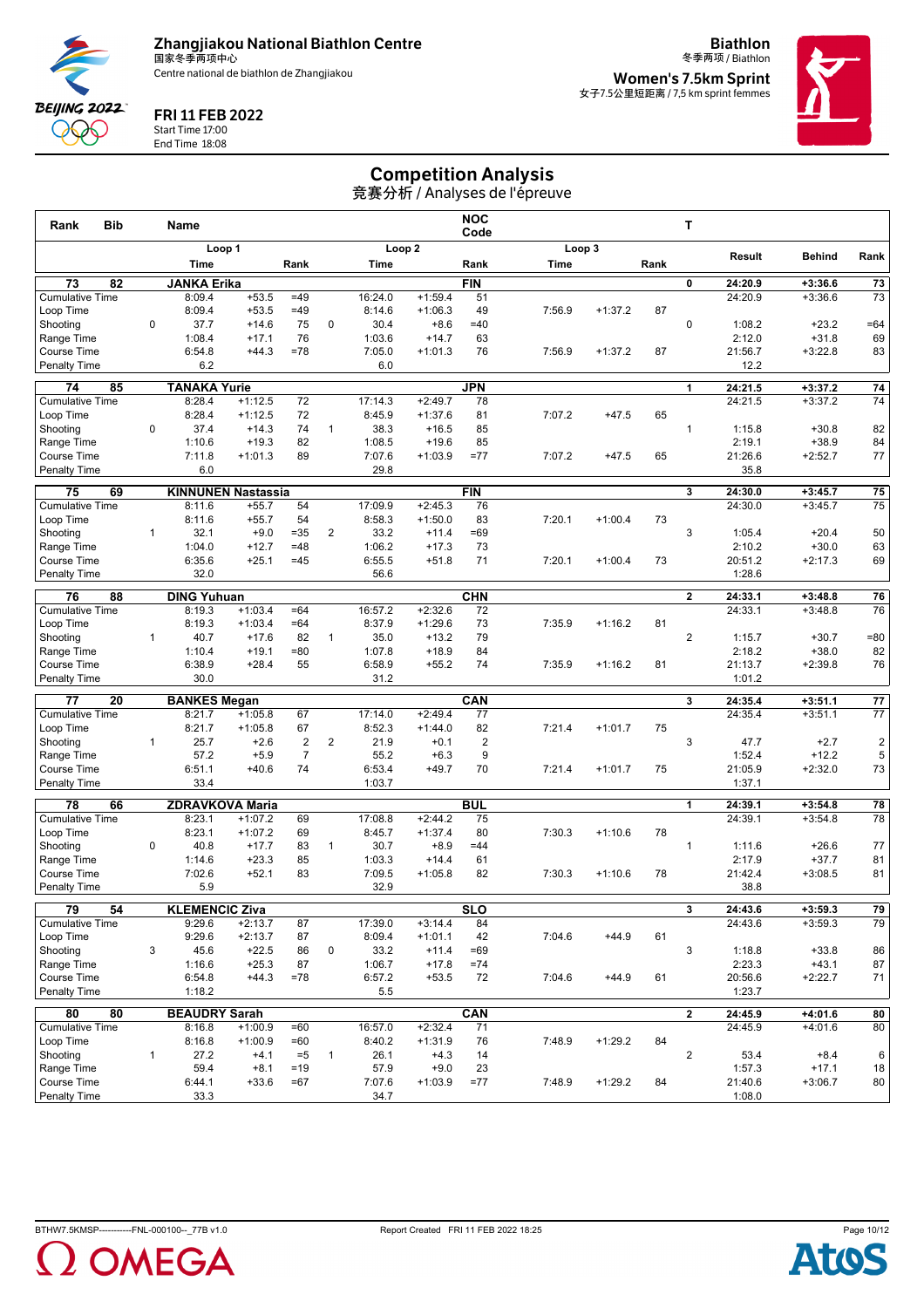

**Biathlon** 冬季两项 / Biathlon



FRI 11 FEB 2022

Start Time 17:00 End Time 18:08 **Women's 7.5km Sprint** 女子7.5公里短距离 / 7,5 km sprint femmes



## Competition Analysis

| <b>Bib</b><br>Rank                  |                | Name                            |                        |              |                |                   |                        | <b>NOC</b><br>Code |        |           |      | т                       |                    |                        |                 |
|-------------------------------------|----------------|---------------------------------|------------------------|--------------|----------------|-------------------|------------------------|--------------------|--------|-----------|------|-------------------------|--------------------|------------------------|-----------------|
|                                     |                |                                 | Loop 1                 |              |                |                   | Loop <sub>2</sub>      |                    | Loop 3 |           |      |                         |                    |                        |                 |
|                                     |                | Time                            |                        | Rank         |                | Time              |                        | Rank               | Time   |           | Rank |                         | Result             | Behind                 | Rank            |
| 81<br>72                            |                | <b>DICKSON Emily</b>            |                        |              |                |                   |                        | CAN                |        |           |      | 3                       | 24:50.3            | $+4:06.0$              | 81              |
| <b>Cumulative Time</b>              |                | 8:49.1                          | $+1:33.2$              | 80           |                | 17:27.4           | $+3:02.8$              | 82                 |        |           |      |                         | 24:50.3            | $+4:06.0$              | 81              |
| Loop Time                           |                | 8:49.1                          | $+1:33.2$              | 80           |                | 8:38.3            | $+1:30.0$              | 74                 | 7:22.9 | $+1:03.2$ | 76   |                         |                    |                        |                 |
| Shooting<br>Range Time              | $\overline{2}$ | 35.7<br>1:07.9                  | $+12.6$<br>$+16.6$     | 65<br>74     | $\mathbf{1}$   | 31.0<br>1:02.9    | $+9.2$<br>$+14.0$      | $=50$<br>$= 57$    |        |           |      | 3                       | 1:06.8<br>2:10.8   | $+21.8$<br>$+30.6$     | 58<br>$=66$     |
| <b>Course Time</b>                  |                | 6:41.8                          | $+31.3$                | 63           |                | 7:02.9            | $+59.2$                | 75                 | 7:22.9 | $+1:03.2$ | 76   |                         | 21:07.6            | $+2:33.7$              | 74              |
| Penalty Time                        |                | 59.4                            |                        |              |                | 32.5              |                        |                    |        |           |      |                         | 1:31.9             |                        |                 |
| 82<br>39                            |                | <b>SANFILIPPO Federica</b>      |                        |              |                |                   |                        | <b>ITA</b>         |        |           |      | 5                       | 24:57.1            | $+4:12.8$              | 82              |
| <b>Cumulative Time</b>              |                | 9:27.7                          | $+2:11.8$              | 86           |                | 18:10.9           | $+3:46.3$              | 86                 |        |           |      |                         | 24:57.1            | $+4:12.8$              | 82              |
| Loop Time                           |                | 9:27.7                          | $+2:11.8$              | 86           |                | 8:43.2            | $+1:34.9$              | $=78$              | 6:46.2 | $+26.5$   | 31   |                         |                    |                        |                 |
| Shooting                            | 3              | 57.8                            | $+34.7$                | 88           | $\overline{2}$ | 33.2              | $+11.4$                | $=69$              |        |           |      | 5                       | 1:31.0             | $+46.0$                | 88              |
| Range Time                          |                | 1:27.4                          | $+36.1$                | 88           |                | 1:01.5            | $+12.6$                | =50                |        |           |      |                         | 2:28.9             | $+48.7$                | 88              |
| Course Time                         |                | 6:40.1                          | $+29.6$                | 59           |                | 6:46.1            | $+42.4$                | 62                 | 6:46.2 | $+26.5$   | 31   |                         | 20:12.4            | $+1:38.5$              | 48              |
| <b>Penalty Time</b>                 |                | 1:20.2                          |                        |              |                | 55.6              |                        |                    |        |           |      |                         | 2:15.8             |                        |                 |
| 83<br>42                            |                | <b>KIM Seonsu</b>               |                        |              |                |                   |                        | <b>KOR</b>         |        |           |      | 1                       | 25:18.2            | $+4:33.9$              | 83              |
| <b>Cumulative Time</b>              |                | 8:57.8                          | $+1:41.9$              | 82           |                | 17:34.1           | $+3:09.5$              | 83                 |        |           |      |                         | 25:18.2            | $+4:33.9$              | 83              |
| Loop Time                           |                | 8:57.8                          | $+1:41.9$              | 82           |                | 8:36.3            | $+1:28.0$              | 71                 | 7:44.1 | $+1:24.4$ | 83   |                         |                    |                        |                 |
| Shooting                            | $\mathbf{1}$   | 36.8                            | $+13.7$                | $=70$        | 0              | 32.8              | $+11.0$                | $=66$              |        |           |      | $\mathbf{1}$            | 1:09.7             | $+24.7$                | $=73$           |
| Range Time<br>Course Time           |                | 1:14.3<br>7:10.9                | $+23.0$<br>$+1:00.4$   | 84<br>88     |                | 1:07.4<br>7:22.9  | $+18.5$<br>$+1:19.2$   | $=79$<br>85        | 7:44.1 | $+1:24.4$ | 83   |                         | 2:21.7<br>22:17.9  | $+41.5$<br>$+3:44.0$   | 86<br>87        |
| <b>Penalty Time</b>                 |                | 32.6                            |                        |              |                | 6.0               |                        |                    |        |           |      |                         | 38.6               |                        |                 |
|                                     |                |                                 |                        |              |                |                   |                        |                    |        |           |      |                         |                    |                        |                 |
| 86<br>84<br><b>Cumulative Time</b>  |                | <b>KADEVA Daniela</b><br>8:47.0 |                        | 79           |                | 17:26.9           | $+3:02.3$              | <b>BUL</b><br>81   |        |           |      | 1                       | 25:26.4<br>25:26.4 | $+4:42.1$<br>$+4:42.1$ | 84<br>84        |
| Loop Time                           |                | 8:47.0                          | $+1:31.1$<br>$+1:31.1$ | 79           |                | 8:39.9            | $+1:31.6$              | 75                 | 7:59.5 | $+1:39.8$ | 88   |                         |                    |                        |                 |
| Shooting                            | $\mathbf{1}$   | 34.9                            | $+11.8$                | $= 58$       | 0              | 25.7              | $+3.9$                 | 12                 |        |           |      | $\mathbf{1}$            | 1:00.7             | $+15.7$                | 29              |
| Range Time                          |                | 1:07.0                          | $+15.7$                | 68           |                | 58.7              | $+9.8$                 | $= 29$             |        |           |      |                         | 2:05.7             | $+25.5$                | 47              |
| <b>Course Time</b>                  |                | 7:06.1                          | $+55.6$                | 85           |                | 7:35.0            | $+1:31.3$              | 89                 | 7:59.5 | $+1:39.8$ | 88   |                         | 22:40.6            | $+4:06.7$              | 89              |
| <b>Penalty Time</b>                 |                | 33.9                            |                        |              |                | 6.2               |                        |                    |        |           |      |                         | 40.1               |                        |                 |
| 85<br>48                            |                | <b>ZDOUC Dunja</b>              |                        |              |                |                   |                        | <b>AUT</b>         |        |           |      | 2                       | 25:32.1            | $+4:47.8$              | 85              |
| <b>Cumulative Time</b>              |                | 7:52.9                          | $+37.0$                | 30           |                | 17:24.5           | $+2:59.9$              | 80                 |        |           |      |                         | 25:32.1            | $+4:47.8$              | 85              |
| Loop Time                           |                | 7:52.9                          | $+37.0$                | 30           |                | 9:31.6            | $+2:23.3$              | 89                 | 8:07.6 | $+1:47.9$ | 89   |                         |                    |                        |                 |
| Shooting                            | $\mathbf 0$    | 33.4                            | $+10.3$                | 45           | $\overline{2}$ | 29.6              | $+7.8$                 | 34                 |        |           |      | $\overline{2}$          | 1:03.1             | $+18.1$                | 40              |
| Range Time<br>Course Time           |                | 1:05.1<br>6:40.8                | $+13.8$<br>$+30.3$     | $= 56$<br>61 |                | 1:07.5<br>7:21.3  | $+18.6$<br>$+1:17.6$   | =81<br>84          | 8:07.6 | $+1:47.9$ | 89   |                         | 2:12.6<br>22:09.7  | $+32.4$                | 70<br>84        |
| <b>Penalty Time</b>                 |                | 7.0                             |                        |              |                | 1:02.8            |                        |                    |        |           |      |                         | 1:09.8             | $+3:35.8$              |                 |
|                                     |                |                                 |                        |              |                |                   |                        |                    |        |           |      |                         |                    |                        |                 |
| 86<br>51                            |                | <b>GHILENKO Alla</b>            |                        |              |                |                   |                        | <b>MDA</b>         |        |           |      | 4                       | 26:04.6            | $+5:20.3$              | 86              |
| <b>Cumulative Time</b><br>Loop Time |                | 8:42.6<br>8:42.6                | $+1:26.7$<br>$+1:26.7$ | 77<br>77     |                | 18:08.5<br>9:25.9 | $+3:43.9$<br>$+2:17.6$ | 85<br>88           | 7:56.1 | $+1:36.4$ | 86   |                         | 26:04.6            | $+5:20.3$              | 86              |
| Shooting                            | $\overline{2}$ | 29.6                            | $+6.5$                 | 19           | 2              | 26.0              | $+4.2$                 | 13                 |        |           |      | 4                       | 55.6               | $+10.6$                | 12              |
| Range Time                          |                | 1:00.9                          | $+9.6$                 | $= 26$       |                | 55.3              | $+6.4$                 | 10                 |        |           |      |                         | 1:56.2             | $+16.0$                | 15              |
| Course Time                         |                | 6:44.1                          | $+33.6$                | $=67$        |                | 7:30.8            | $+1:27.1$              | 88                 | 7:56.1 | $+1:36.4$ | 86   |                         | 22:11.0            | $+3:37.1$              | 85              |
| <b>Penalty Time</b>                 |                | 57.6                            |                        |              |                | 59.8              |                        |                    |        |           |      |                         | 1:57.4             |                        |                 |
| $\overline{87}$<br>74               |                | <b>HACHISUKA Asuka</b>          |                        |              |                |                   |                        | <b>JPN</b>         |        |           |      | $\overline{A}$          | 26:06.7            | $+5:22.4$              | $\overline{87}$ |
| <b>Cumulative Time</b>              |                | 10:28.8                         | $+3:12.9$              | 89           |                | 18:48.3           | $+4:23.7$              | 89                 |        |           |      |                         | 26:06.7            | $+5:22.4$              | 87              |
| Loop Time                           |                | 10:28.8                         | $+3:12.9$              | 89           |                | 8:19.5            | $+1:11.2$              | 57                 | 7:18.4 | $+58.7$   | 72   |                         |                    |                        |                 |
| Shootina                            | 4              | 1:00.5                          | $+37.4$                | 89           | $\pmb{0}$      | 32.7              | $+10.9$                | $=64$              |        |           |      | $\overline{\mathbf{4}}$ | 1:33.2             | $+48.2$                | 89              |
| Range Time                          |                | 1:33.0                          | $+41.7$                | 89           |                | 1:03.9            | $+15.0$                | 64                 |        |           |      |                         | 2:36.9             | $+56.7$                | 89              |
| Course Time                         |                | 7:06.4                          | $+55.9$                | 86           |                | 7:09.2            | $+1:05.5$              | 81                 | 7:18.4 | $+58.7$   | 72   |                         | 21:34.0            | $+3:00.1$              | 78              |
| <b>Penalty Time</b>                 |                | 1:49.4                          |                        |              |                | 6.4               |                        |                    |        |           |      |                         | 1:55.8             |                        |                 |
| 88<br>84                            |                | <b>MACHYNIAKOVA Veronika</b>    |                        |              |                |                   |                        | <b>SVK</b>         |        |           |      | 3                       | 26:13.2            | $+5:28.9$              | 88              |
| <b>Cumulative Time</b>              |                | 9:17.5                          | $+2:01.6$              | 85           |                | 18:18.6           | $+3:54.0$              | 87                 |        |           |      |                         | 26:13.2            | $+5:28.9$              | 88              |
| Loop Time<br>Shooting               | $\overline{2}$ | 9:17.5                          | $+2:01.6$              | 85<br>$= 67$ | $\mathbf{1}$   | 9:01.1<br>26.2    | $+1:52.8$<br>$+4.4$    | 84<br>$=15$        | 7:54.6 | $+1:34.9$ | 85   | 3                       |                    | $+17.3$                | 34              |
| Range Time                          |                | 36.1<br>1:07.8                  | $+13.0$<br>$+16.5$     | 73           |                | 1:00.7            | $+11.8$                | $=44$              |        |           |      |                         | 1:02.3<br>2:08.5   | $+28.3$                | 57              |
| Course Time                         |                | 7:10.7                          | $+1:00.2$              | 87           |                | 7:26.6            | $+1:22.9$              | 86                 | 7:54.6 | $+1:34.9$ | 85   |                         | 22:31.9            | $+3:58.0$              | 88              |
| <b>Penalty Time</b>                 |                | 59.0                            |                        |              |                | 33.8              |                        |                    |        |           |      |                         | 1:32.8             |                        |                 |